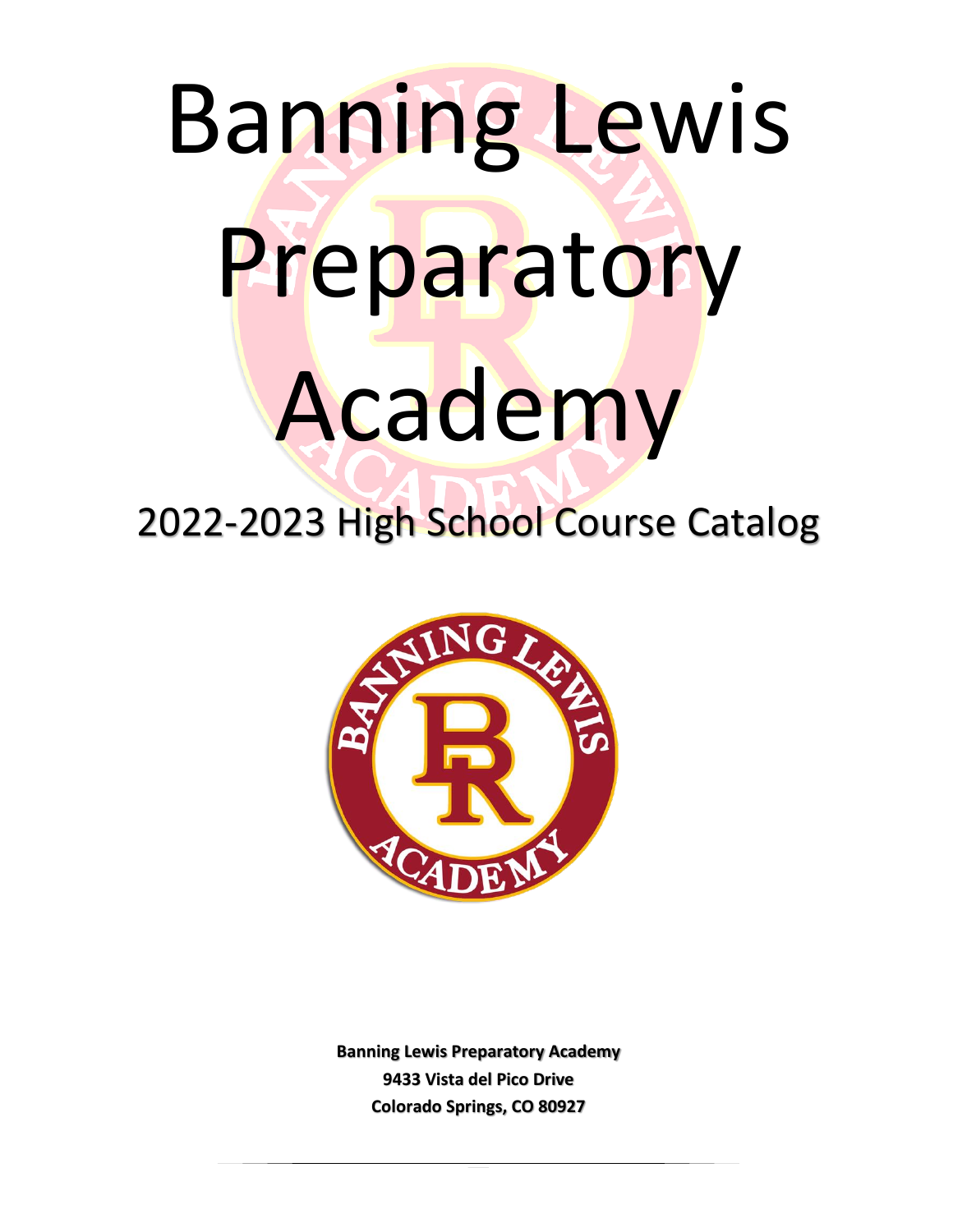# **Table of Contents**

# Contents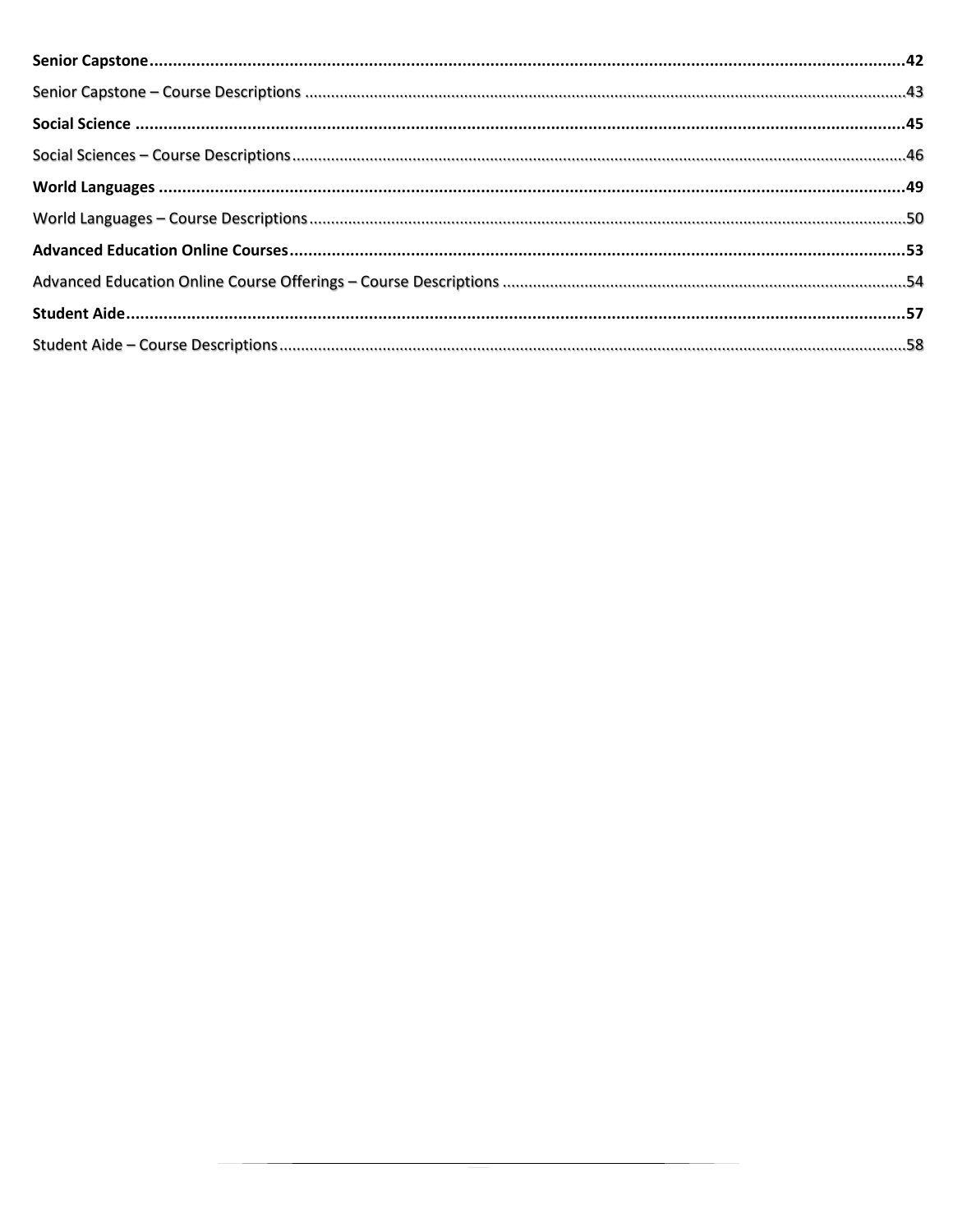#### **Banning Lewis Preparatory Academy High School Graduation Requirement**

Each candidate for high school graduation attending Banning Lewis Preparatory Academy must complete the equivalent of a four-year program of educational growth in grades 9-12. Twenty-Five (25) credits are required for graduation. Credits should meet the requirements of the state and district.

#### **Distribution of Credits**

| The following credits are required for candidates earning a diploma<br>from Banning Lewis Preparatory Academy. |  |
|----------------------------------------------------------------------------------------------------------------|--|
|                                                                                                                |  |
|                                                                                                                |  |
|                                                                                                                |  |
|                                                                                                                |  |
|                                                                                                                |  |
|                                                                                                                |  |
|                                                                                                                |  |
|                                                                                                                |  |
|                                                                                                                |  |
|                                                                                                                |  |
|                                                                                                                |  |

#### **High School Grade Level Description**

Year is determined by number of credits earned

#### **Full year courses are given 1 credit. Semester courses are given 0.5 credit.**

**Graduates will be recognized with the following designation for graduation:**

3.75 and Higher Graduate with Highest Honors

- 3.4 3.74 Graduate with High Honors
- 3.0 3.39 Graduate with Honors

#### **Quick Course Summary**

#### **English**

| $\bullet$          |                        |  |
|--------------------|------------------------|--|
|                    |                        |  |
|                    |                        |  |
| <b>Science</b>     |                        |  |
|                    |                        |  |
|                    |                        |  |
|                    |                        |  |
|                    |                        |  |
|                    |                        |  |
|                    |                        |  |
|                    |                        |  |
| <b>Mathematics</b> |                        |  |
|                    |                        |  |
|                    |                        |  |
|                    |                        |  |
|                    |                        |  |
|                    |                        |  |
|                    |                        |  |
|                    |                        |  |
|                    |                        |  |
|                    |                        |  |
|                    | <b>Social Sciences</b> |  |
|                    |                        |  |
|                    |                        |  |
|                    |                        |  |
|                    |                        |  |
|                    |                        |  |
|                    |                        |  |
|                    |                        |  |
|                    |                        |  |
|                    |                        |  |
|                    |                        |  |
|                    | <b>World Language</b>  |  |
|                    |                        |  |
|                    |                        |  |
|                    |                        |  |
|                    |                        |  |
|                    |                        |  |
|                    |                        |  |
|                    |                        |  |
|                    |                        |  |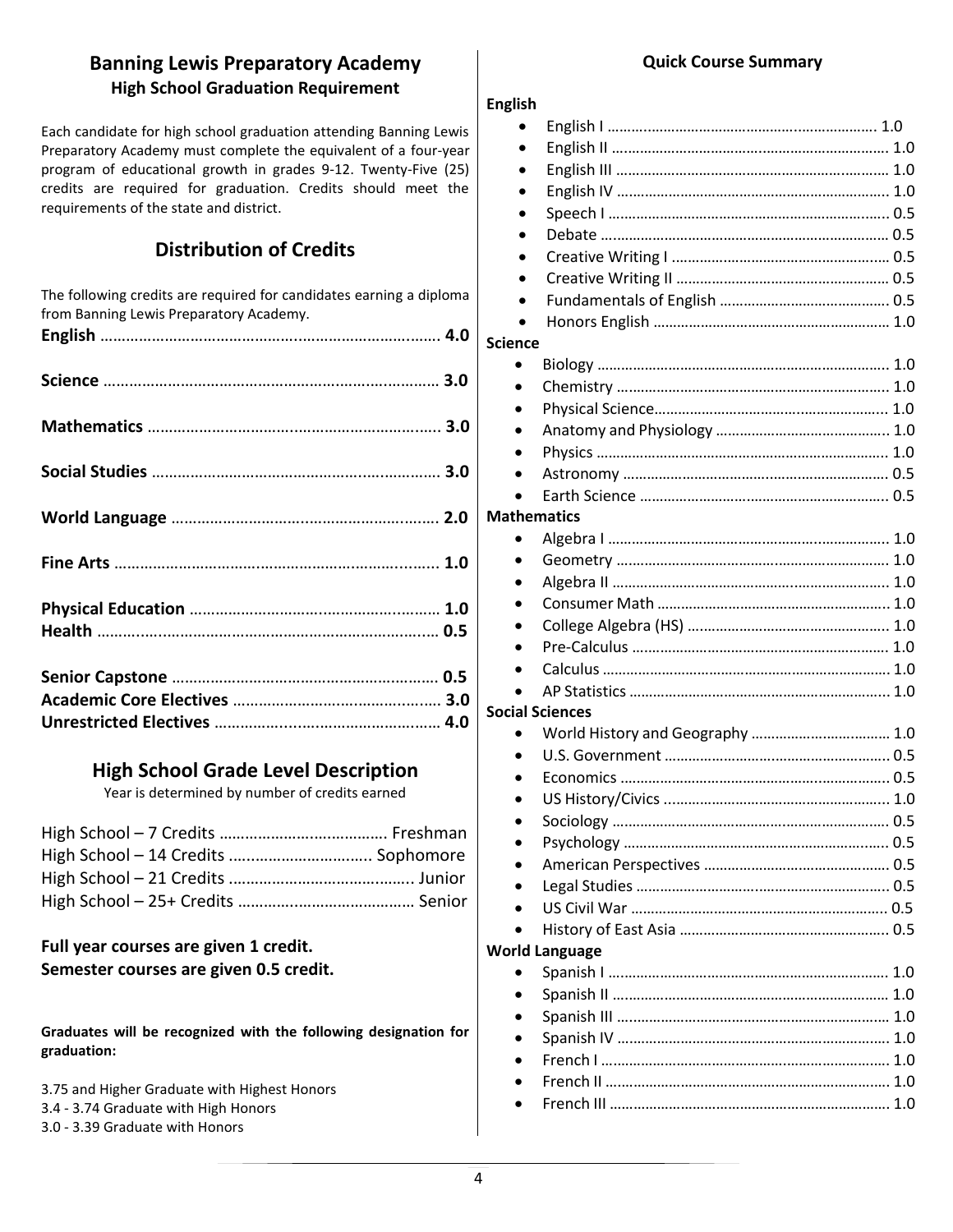

Per District 49 Policy (IKF-R) A student may earn credits towards a Banning Lewis Academy high school diploma for certain courses taken in middle school (grades 6- 8). The following courses may be used for high school credit:

- Algebra I or higher Math course(s)
- English I or higher English course(s)
- Any authorized or recognized World Language course(s)

These courses will be used to meet high school graduation requirements.

| <b>Fine Arts</b> |                                           |  |
|------------------|-------------------------------------------|--|
|                  |                                           |  |
|                  |                                           |  |
|                  |                                           |  |
|                  |                                           |  |
| $\bullet$        |                                           |  |
|                  |                                           |  |
|                  |                                           |  |
|                  |                                           |  |
|                  |                                           |  |
|                  |                                           |  |
|                  |                                           |  |
|                  |                                           |  |
|                  |                                           |  |
|                  | <b>Physical Education</b>                 |  |
| $\bullet$        |                                           |  |
|                  |                                           |  |
|                  |                                           |  |
|                  |                                           |  |
|                  | Foundation of Sports Medicine  0.5        |  |
|                  |                                           |  |
|                  |                                           |  |
| <b>Business</b>  |                                           |  |
|                  |                                           |  |
|                  |                                           |  |
|                  |                                           |  |
|                  |                                           |  |
|                  |                                           |  |
|                  |                                           |  |
|                  | Principles of Accounting and Finance  0.5 |  |
|                  |                                           |  |
|                  | <b>Unrestricted Electives</b>             |  |
|                  |                                           |  |
|                  |                                           |  |
|                  | Student Publications Yearbook  1.0        |  |
|                  | Student Publications Journalism  1.0      |  |
|                  | Advanced Online Education Courses  0.5    |  |
|                  |                                           |  |
|                  |                                           |  |
|                  |                                           |  |
|                  |                                           |  |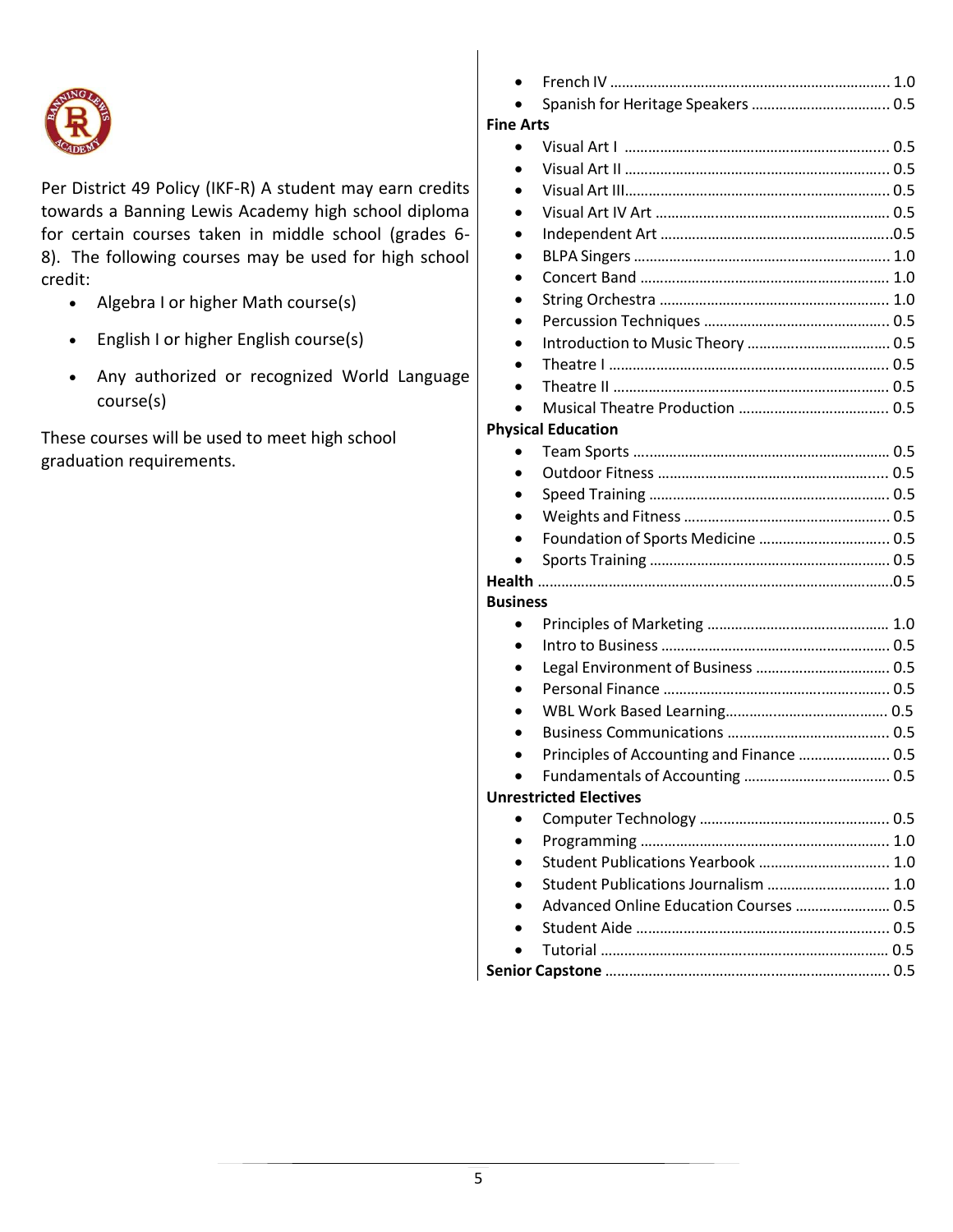# BANNING LEWIS PREPARATORY ACADEMY CURRICULUM GUIDE

<span id="page-5-0"></span>This curriculum guide has been developed to assist you in planning for a successful high school experience. The guide contains the requirements that you must meet to graduate from Banning Lewis Preparatory Academy. It also includes a course map, brief descriptions of the courses, weighted grading, and eligibility at Banning Lewis Preparatory Academy.

Study the graduation requirements and course descriptions carefully with your parents before planning your courses. Your counselor and teachers will assist you with your decisions. Your choice of courses should be based upon graduation requirements, post-high school plans, teacher recommendations, interests and abilities, and past achievements. It is important to note that some of the courses listed in this guide may not be offered due to insufficient student registration in that course.

### BLPA VISION AND MISSION STATEMENTS

*Vision Champions of tradition and innovative education* 

*Mission* 

<span id="page-5-1"></span>*To create a safe, positive environment that fosters intellectual curiosity and a thirst for discovery where students and staff succeed through exceptional programs.* 

*We will accomplish our mission by:*

*Providing a world-class education through a curriculum that exposes students to diverse cultures with a balance in fine arts, technology, character development and extra-curricular activities. Establishing an engaged school community committed to the lifelong success of students in a global environment Embracing traditional values as the cornerstone of a distinguished education*

Values:

A two Z A- We are ACHIEVEMENT focused T- We build TRUST W- We are WELCOMING O- We seek OPPORTUNITY Z- We act with ZEAL

### DISTRICT 49 MISSION STATEMENT

<span id="page-5-2"></span>By learning, working, and leading, we will prepare students, in a safe and caring environment, to be successful, competent, and productive citizens in a global society.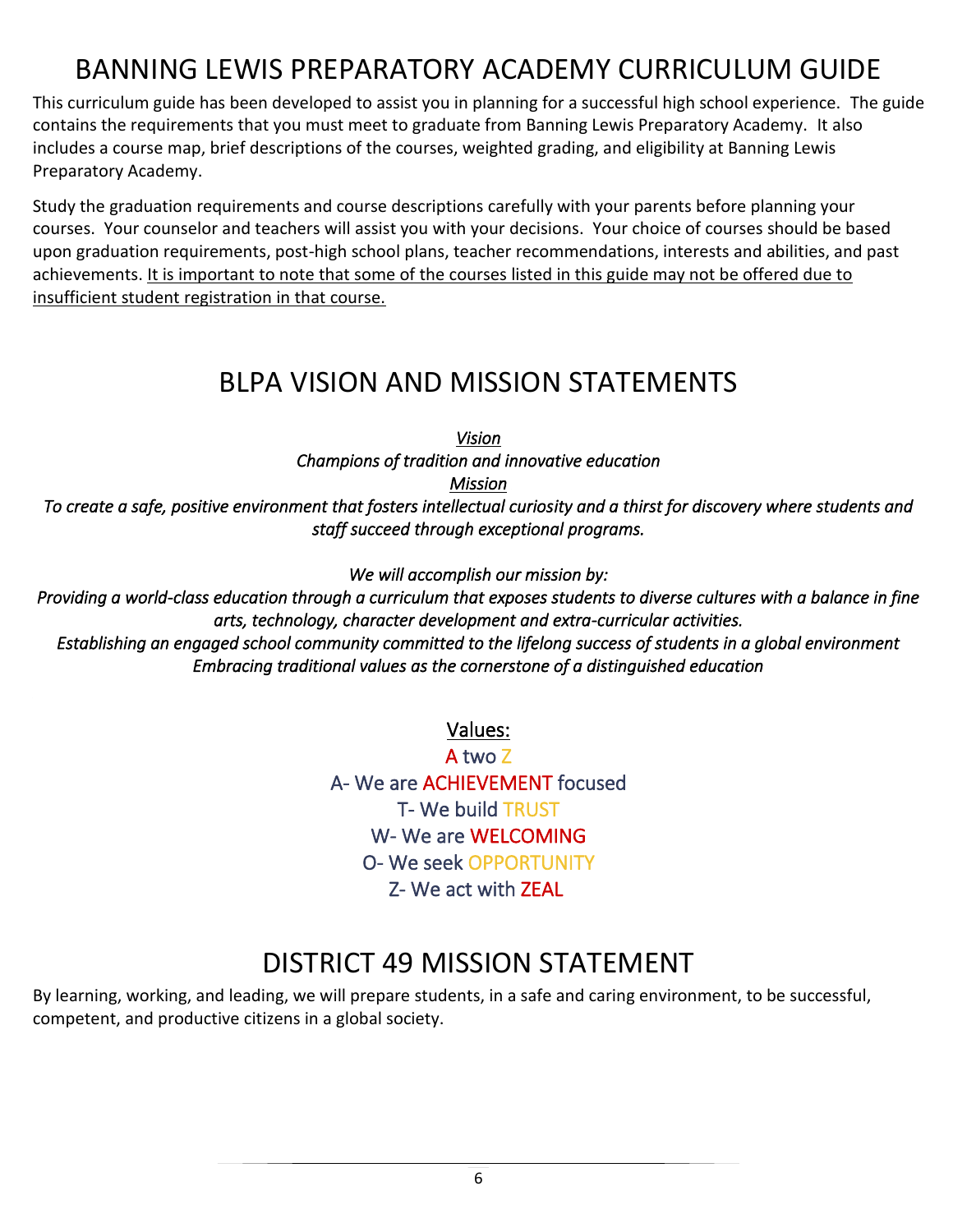# GRADUATION REQUIREMENTS

Coursework requirements for graduation are based on the number of units of credit earned in grades 9 through 12. A unit of .5 credit is typically the credit received for a one-semester course. A minimum of 25 units of credit shall be required for graduation from high school. Specific requirements may be waived with the approval of the principal. Appeals will be directed to the BLPA Board of Directors.

| <b>Requirement Areas</b>       | <b>Credits</b> | <b>Notes</b>                                                                                                                        |  |
|--------------------------------|----------------|-------------------------------------------------------------------------------------------------------------------------------------|--|
| *English                       | 4.0            | Must include courses that contain both literature and composition.                                                                  |  |
| *Science                       | 3.0            | Must include two lab sciences.                                                                                                      |  |
| *Mathematics                   | 3.0            | Must include Algebra 1 and Geometry                                                                                                 |  |
| <b>Social Sciences</b>         | 3.0            | Must include 1 credit U.S. history, .5 credit American<br>Government/Civics, and a course containing personal finance<br>curriculum |  |
| *World Language                | 2.0            | Must include a second level, full year, of the same language pathway.                                                               |  |
| <b>Fine Arts</b>               | 1.0            | May include any combination of fine arts.                                                                                           |  |
| <b>Health</b>                  | 0.5            | Must include one semester of Health.                                                                                                |  |
| <b>Physical Education</b>      | 1.0            | Must include one semester of Team Sports.                                                                                           |  |
| <b>Senior Capstone</b>         | 0.5            | Culminating ICAP (individual career and academic plan) beginning<br>Freshman year.                                                  |  |
| <b>Academic Core Electives</b> | 3.0            | Any additional course work in English, Science, Mathematics, Social<br>Sciences, or World Language.                                 |  |
| <b>Unrestricted Electives</b>  | 4.0            | Any credits earned above the requirements in any area.                                                                              |  |
| <b>Total</b>                   | 25.0           |                                                                                                                                     |  |

\*Per District 49 Policy (IKF-R) A student may earn credits towards a Banning Lewis Academy high school diploma for certain courses taken in middle school (grades 6-8). The following courses may be used for high school credit: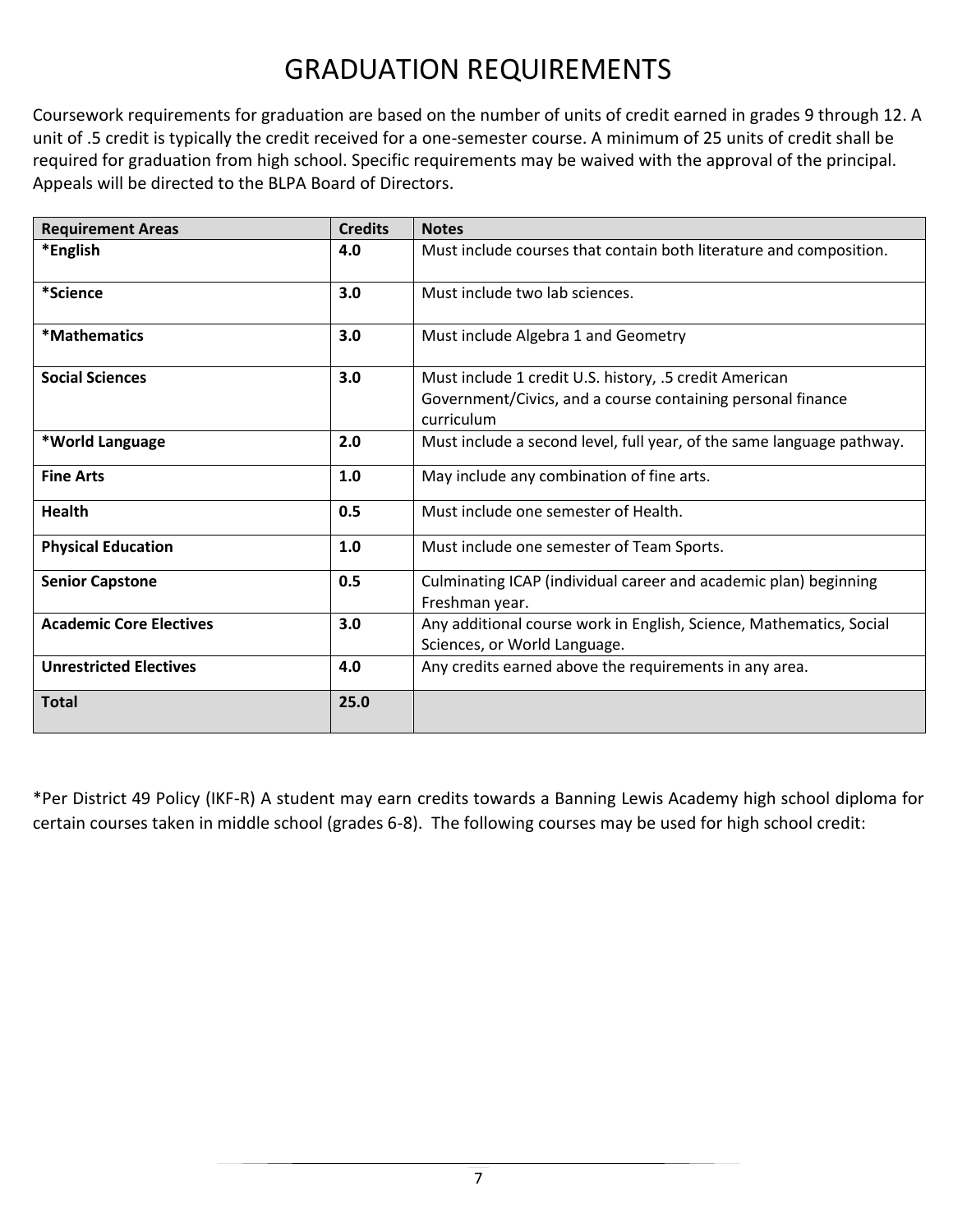# REPEATABLE COURSES

A high school student may repeat a course with the following restrictions/requirements:

• Credit for any given course can only be earned once. Repeating a course will not result in additional credit being earned.

• Each enrollment in each course will be entered on the student's transcript to include the grade earned in each enrollment, including credit recovery.

The grade for each course will be included in the official grade point average (GPA) calculation. Therefore, the grade from a repeated course does not "replace" the grade from the original enrollment in the course; including courses recovered for credit.

• Exceptions to these restrictions/requirements are provided to specific activity/production courses. The following courses are exempted from the restrictions/requirements detailed above and may be repeated for full credit:

- o Student Publications (Yearbook/Journalism)
- o BLPA Singers (Choir)
- o Concert Band
- o Jazz Band
- o String Orchestra
- o Percussion Techniques
- o Music Theatre Production
- o Weights and Fitness
- o Outdoor Fitness
- o Student Athletics/Independent Team Sports (Caps at 1 full credit)
- o Student Aide (Caps at 2 full credits)
- o Speed Training
- o Sports Training
- o WBL Work Based Learning (Caps at 2 full credits)

# COLORADO HIGHER EDUCATION ADMISSION RECOMMENDATIONS

These credits represent minimum recommendations at four-year public institution and not for the state's community colleges, which are open admissions. More information can be obtained from your counselor or on the Colorado Department of Higher Educations Website.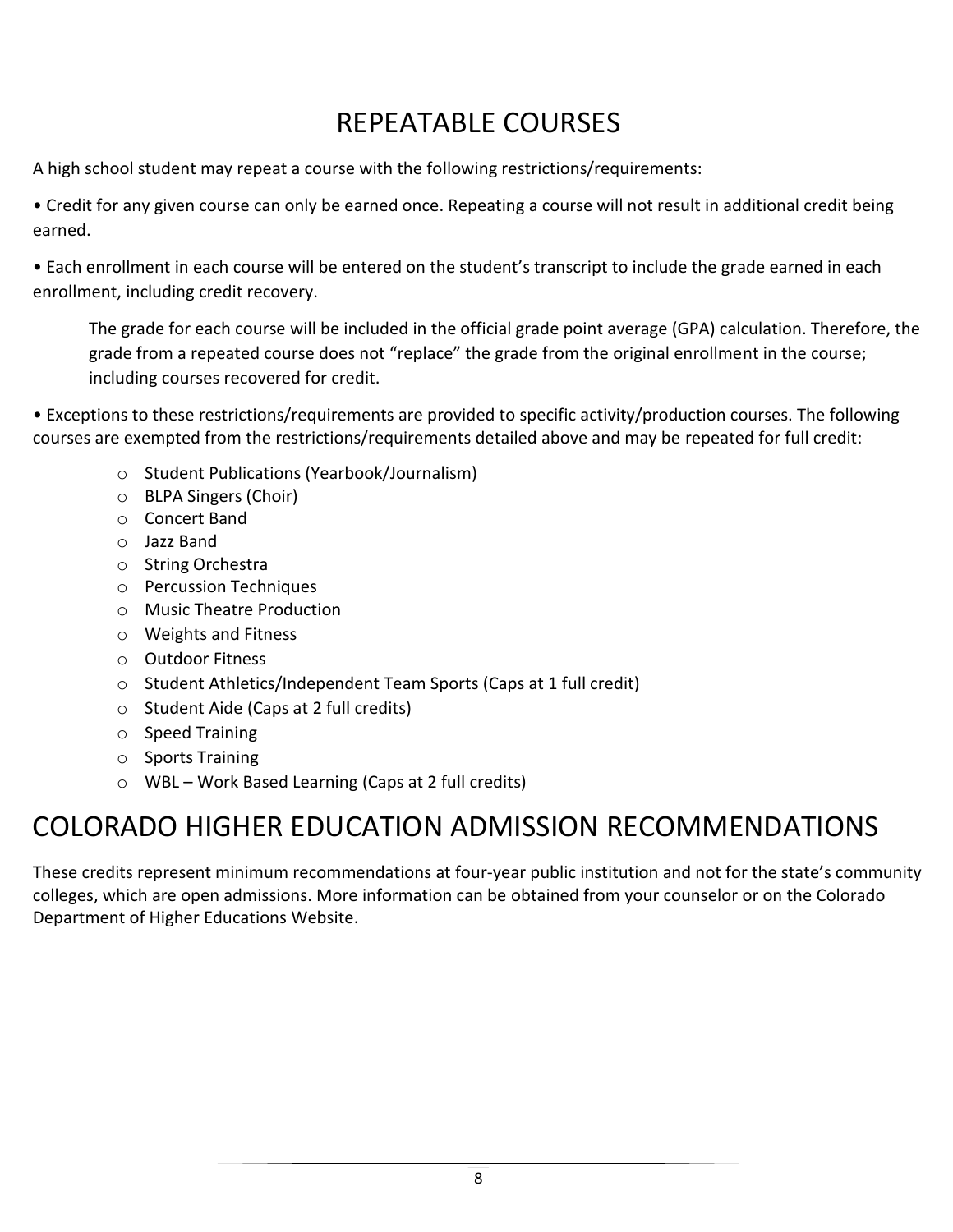# NCAA ELIGIBILITY

<span id="page-8-0"></span>Students who are interested in competing in college athletics at the Division I or II levels should complete an NCAA Eligibility form as soon as their sophomore year or before the end of their junior year. This form is to be completed on-line at [www.eligibilitycenter.org.](http://www.eligibilitycenter.org/) Once registered with the Eligibility Center, students will need to request their transcript to be sent. Only specific BLPA courses are approved for NCAA Clearinghouse calculations.

Please go to [http://fs.ncaa.org/Docs/eligibility\\_center/Quick\\_Reference\\_Sheet.pdf](http://fs.ncaa.org/Docs/eligibility_center/Quick_Reference_Sheet.pdf) for eligibility guidelines

|                                                                                                              | <b>Division I</b> | <b>Division II</b> |
|--------------------------------------------------------------------------------------------------------------|-------------------|--------------------|
| <b>English Core</b>                                                                                          | 4 years           | 3 years            |
| <b>Mathematics Core (Algebra I or</b><br>higher)                                                             | 3 years           | 2 years            |
| Science (One year of lab science)                                                                            | 2 years           | 2 years            |
| <b>Extra years of English,</b><br><b>Mathematics, or Science</b>                                             | 1 year            | 3 years            |
| <b>Social Science</b>                                                                                        | 2 years           | 2 years            |
| Extra core course (from any<br>category above, foreign language,<br>non-doctrinal religion or<br>philosophy) | 4 years           | 4 years            |
| <b>Total</b>                                                                                                 | 16 core courses   | 16 core courses    |

### STUDENT CLASSIFICATION

<span id="page-8-1"></span>Students are classified based on the number of years they have spent in school. Thus, all students in their first year of high school are classified as freshmen; all students in their second year are classified as sophomores, and all students in their third year are classified as juniors. Students will be classified as seniors even though they may have less than 21 credits. The following chart shows the number of credits a student should earn each year to stay on track to graduate within four years.

| <b>CREDITS EARNED</b> | <b>CLASSIFICATION</b> |
|-----------------------|-----------------------|
|                       | <b>FRESHMEN</b>       |
| 14                    | SOPHOMORE             |
| 21                    | <b>JUNIOR</b>         |
| 25+                   | <b>SENIOR</b>         |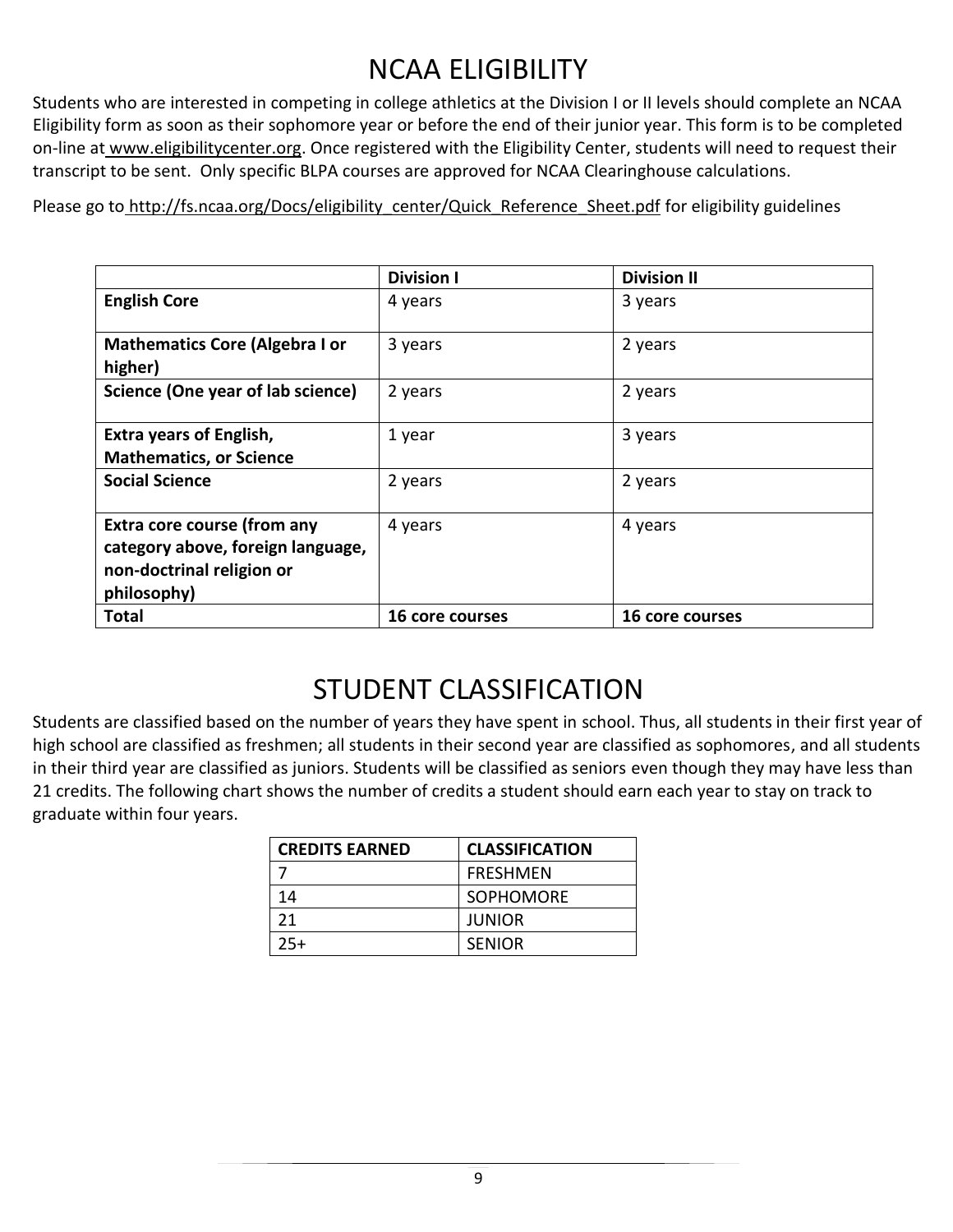# WEIGHTED GRADES

<span id="page-9-0"></span>By School Board policy, courses approved for weighted grade status will receive 1 extra grade point per credit for that course based on a 5-point scale. This extra point will be calculated with all other course grades, which are calculated on a 4-point scale. All Concurrent Enrollment (CE) and Advanced Placement (AP) courses will receive weighted grade status. Class rank and all other honors will be based on a weighted grade point average. Credits transferred from another school will not be weighted, except for Advanced Placement courses. When a student submits a petition for consideration, the principal may grant weighted grade status to a transfer course that carries a similar title or description as a "weighted" course, if it reasonably meets the BLPA definition of a weighted course and was weighted at the previous school.

| <b>Traditional 4.0 Scale</b> |  | 5.0 Weighted Scale (CE/Courses) |   |
|------------------------------|--|---------------------------------|---|
| 4.0                          |  | 5.0                             |   |
| 3.0                          |  | 4.0                             | R |
|                              |  | 3.0                             |   |
|                              |  | 2.0                             |   |
|                              |  |                                 |   |

Graduates will be recognized with the following designation for graduation:

| 3.75 and Higher | <b>Graduate with Highest Honors</b> |
|-----------------|-------------------------------------|
| $3.4 - 3.74$    | Graduate with High Honors           |
| $3.0 - 3.39$    | <b>Graduate with Honors</b>         |

# STUDENT TRANSCRIPTS

<span id="page-9-1"></span>Students should recognize the importance of their school records for financial aid and admission to college. A student's record is the accumulation of efforts from ninth grade through the twelfth grade. Successful completion of high school courses at the middle school level (e.g., Algebra 1, English 9, Geometry, etc.) will allow a student to continue to higher-level courses at the high school level and **will** count toward the credits required for BLPA graduation and **will** be reflected on the high school transcript. Grade point average is figured on courses taken in ninth, tenth, eleventh, and twelfth grades. A student's record includes the grade point average, courses completed, and standardized test results. A request for an official transcript can be made through a student's counselor or registrar; an unofficial copy can be obtained through their counselor. There is a minimum processing time of 3 business days for transcript requests.

# SCHEDULE CHANGE POLICY

<span id="page-9-2"></span>Developing student responsibility is a goal that helps guide educational decision-making. Since students have the opportunity to choose most of their classes and build their schedules, it is expected that they will give careful consideration to this process and be responsible for the decisions they make. **SCHEDULE CHANGES COULD AFFECT YOUR ATHLETIC/ACTIVITIES ELIGIBILITY.** 

Schedule Change Procedures

- 1. Schedule changes may be requested in the first 10 days of the semester.
- 2. All requests for a schedule change must be completed using the schedule change request form, and the form must be turned in to the counseling office during the schedule change window. Schedule changes will be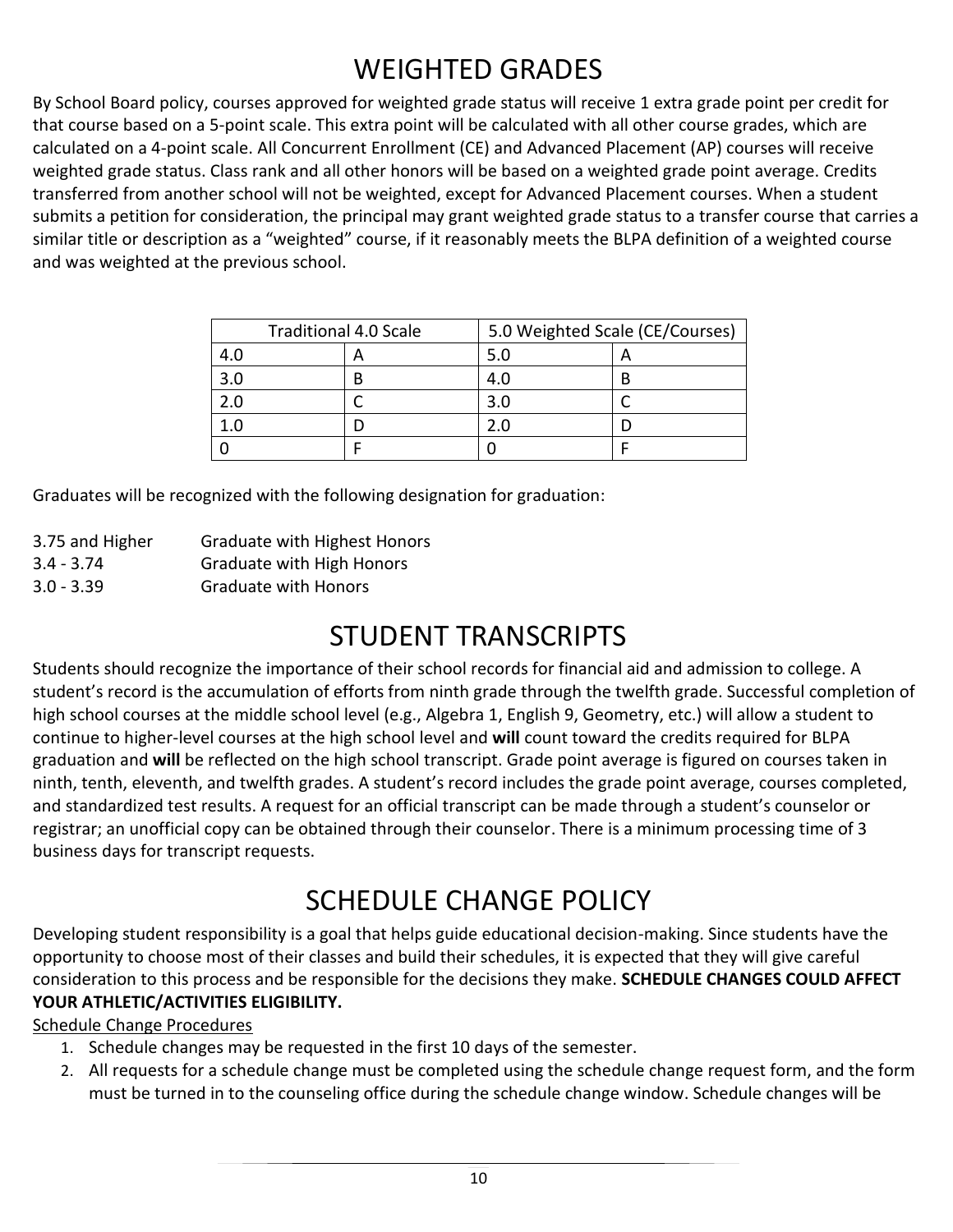completed in order of priority (educational misplacement or to complete a schedule) followed by the order forms are received.

- 3. Changes are based on the following reasons only: failed prerequisite for a course or being educationally misplaced. Convenience changes will not be made. Examples include requests for teacher change or being in a class with friends.
- 4. Schedule changes are subject to class availability. Since some changes require the shifting of other classes, it may not be possible to grant the request due to conflicts and/or class sizes.
- 5. Students will follow the schedule they were given until notified by their counselor that a change was made. Failure to follow this procedure will result in the student being counted absent in the scheduled classes.
- 6. Schedules for all classes not labeled AP may be changed up to the 10th day of the semester. After the 10th day of the semester, students who withdraw from a course will receive a W/F (withdraw/fail) for a semester grade in the course they are dropping, unless they have been educationally misplaced or have some extenuating circumstances, e.g., hospitalization, or long-term illness, etc. For AP classes the W/F deadline will be 19 days into the semester rather than 10. The W/F will be calculated into the total grade point average (G.P.A.) according to school policy.

# ACADEMICS AND ATHLETICS ELIGIBILITY

<span id="page-10-0"></span>Banning Lewis Preparatory Academy sets high expectations for all students in the classroom. Eligibility is checked at the end of each semester and once a week (Friday) throughout each semester. All athletes representing Banning Lewis Preparatory Academy must satisfy all eligibility requirements set by CCAL for middle school studentathletes and CHSAA for high school student-athletes. Banning Lewis Preparatory Academy has selected Plan B from the eligibility plan options outlined in 1710(c) of the CHSAA By-Laws:

*"During the period of participation, the student must be enrolled in courses which offer, in aggregate, a minimum of 2.5 Carnegie units of credit per semester and must pass a minimum of the equivalent of 2.5 Carnegie units of credit." Note that 2.5 Carnegie units of credit typically translates to five-semester courses at BLPA.*

*Note that 2.5 Carnegie units of credit typically translates to five-semester courses at BLPA. Additionally, with all eligibility plan options (including Plan B) students are required to meet the requirements of the plan in the preceding semester. See 1710(d) of the CHSAA By-Laws for details.*

Additionally, Banning Lewis Preparatory Academy has a no "F" policy on the weekly eligibility checks regardless of the number of equivalent Carnegie units of credit in which a student-athlete is enrolled. If a student-athlete (middle school or high school) is found ineligible on a weekly eligibility check, they will be withheld from competition the following week (beginning on the following Sunday and running through the next Saturday).

Additionally, if a high school student-athlete is determined to be ineligible on an end of semester eligibility check, then they will be withheld from competition for the duration described in 1710(d) of the CHSAA By-Laws.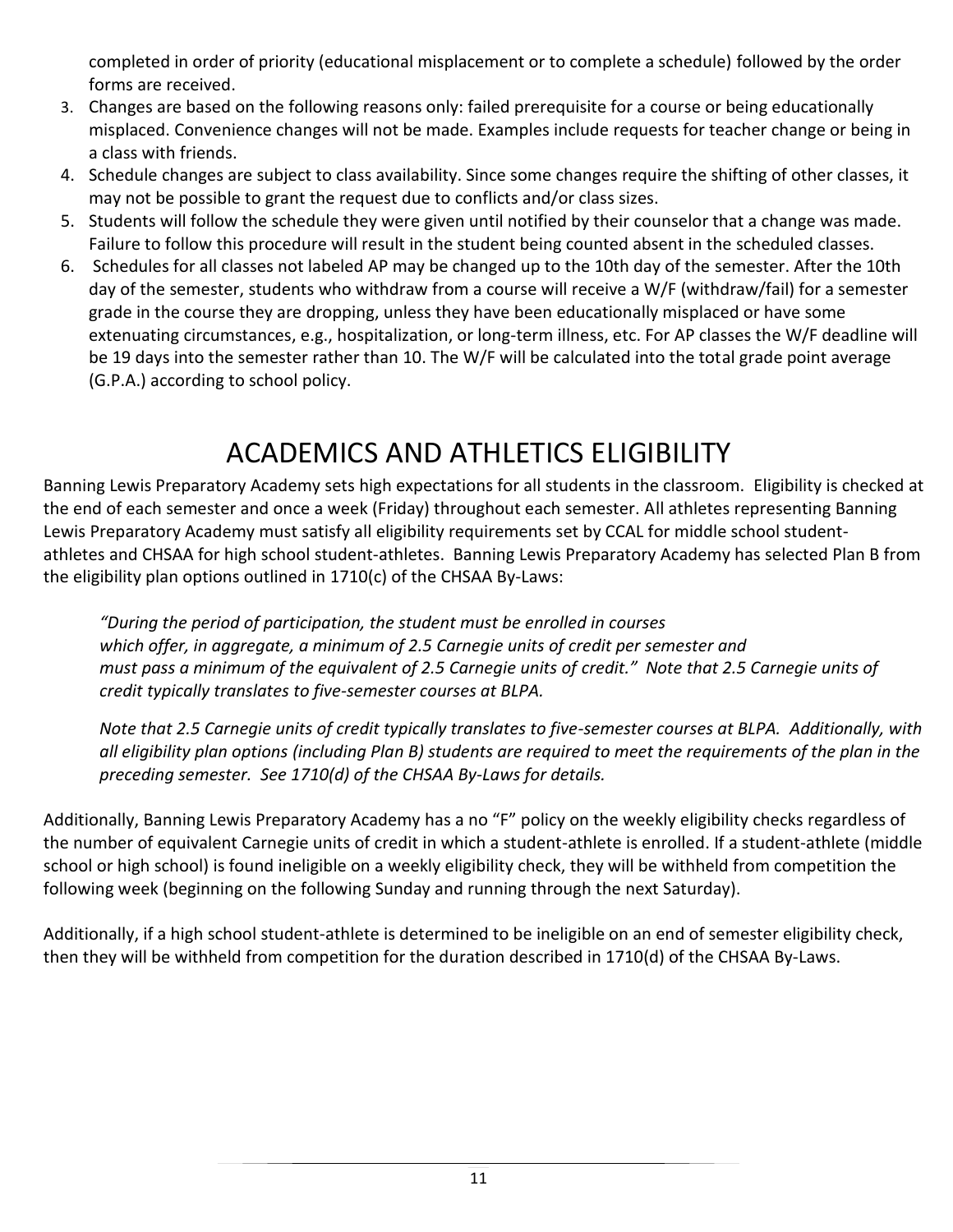# CONCURRENT ENROLLMENT PROGRAM

<span id="page-11-0"></span>The Concurrent Enrollment Programs Act (CEPA) (CRS 22-35-101 et seq.) makes it possible for eligible students in grades 9 through 12 who are under the age of 21 and officially registered with Banning Lewis Academy to simultaneously enroll in their local high schools and qualified institutions of higher learning. Interested students must meet eligibility and application criteria as identified by the statute and further defined by the district and must involve their counselor in the process from the onset. The student must demonstrate college readiness by meeting minimum scores on the Accuplacer, SAT, PSAT, ACT, or EdReady, maintaining a 2.5 high school GPA, no Ds or Fs, and satisfying any prerequisites as defined by the institution of higher learning. The student must complete their pathway plan or ICAP (individual career and academic plan) with their counselor. The student should begin the application process with their counselor well in advance of deadlines. Counselors and principals must approve the Concurrent Enrollment application. For an approved applicant, the district shall pay directly to the institution of higher learning the prevailing community college rate per on-campus credit hour whether the student attends a 2-year or 4-year college. The student shall pay to the institution of higher learning any tuition above the community college rate plus fees, additional costs, books, and transportation, etc. The student and their parent/guardian must sign a Promise to Repay Contract as part of the application process. The contract outlines tuition repayment conditions for CE grades of W, F, INC. Nonrefunded tuition will be added to the student's outstanding fees at his/her high school. International exchange students are ineligible for the tuition paid by the district. College courses taken under the Concurrent Enrollment Programs Act program will count for two semesters of high school credit, grades earned will be weighted and appear on the high school transcript.

### AP PROGRAM

<span id="page-11-1"></span>Students considering one or more AP classes should be sure that they have met the prerequisites for the AP class in question and complete any applicable summer assignments. To ensure that students have ample time to attempt the rigorous curriculum found in AP classes, without having to worry about W/F penalties, AP students may request level changes for AP drops/level changes until the 19th school day of the semester. After that, only students with extenuating circumstances, e.g. hospitalization, or long-term illness, etc., will be able to change an AP class without the W/F being applied to their transcript and GPA. Please see your counselor with any questions about AP enrollments. The Advanced Placement Program (AP) allows students to participate in college-level curricula, and to take college-level exams while still in high school. AP courses give access to in-depth and accelerated learning at the college level. They differ from non-AP classes concerning the kind of textbook, the range and depth of topics covered, and the amount of time and effort required of the student. Thirty-six courses are offered worldwide by nearly 14,000 high schools. BLPA AP students are strongly encouraged to take the College Board's AP Examination on a national test day in May. Depending on the scores they earn, students may be granted college credit, advanced placement in a college class, or both. More information about the Advanced Placement courses and the College Board program can be found at [http://apcentral.collegeboard.com/apc/Controller.jpf.](http://apcentral.collegeboard.com/apc/Controller.jpf) All AP examinations contain both multiplechoice and free-response (essay) questions. Most of the examinations will take approximately three hours, and they must be taken on the day determined by College Board. Every examination receives an overall grade on a 5-point scale: 5 = Extremely Well Qualified; 4 = Well Qualified; 3 = Qualified; 2 = Possibly Qualified; and 1 = No recommendation. In keeping with BLPA policy concerning weighted grade courses, any student who does not take the AP exam will be given an appropriate alternative assessment determined by the teacher to be equal in rigor and challenge. Students wishing to enroll in AP courses at BLPA are those who intend to take the AP exams in May. Information about exam registration and payment is available from your counselor.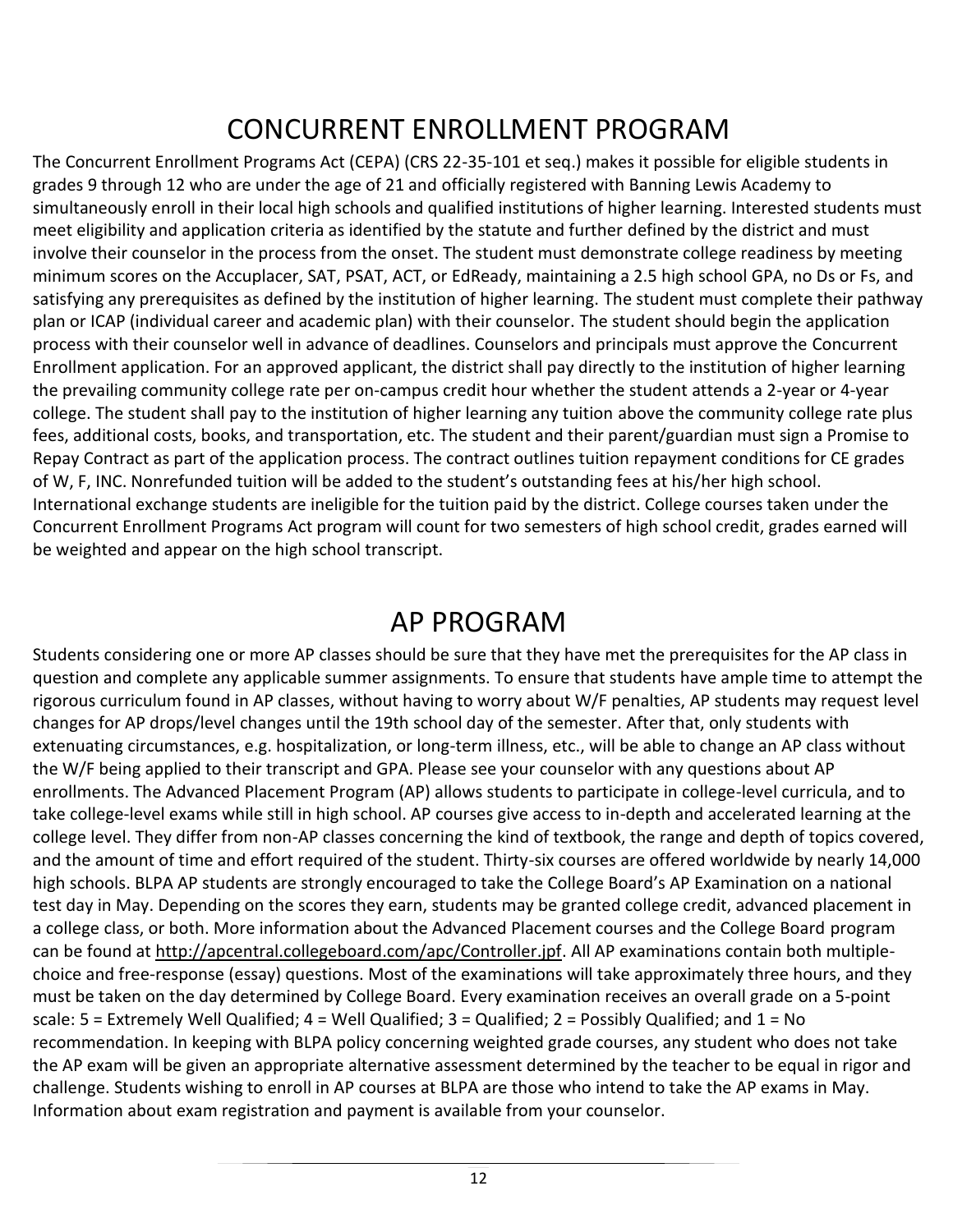# CREDIT RECOVERY

<span id="page-12-0"></span>Students who have attempted and failed a semester in courses required to fulfill graduation requirements may be approved to earn credit through the Credit Recovery program. Administrative guidelines establish the process for earning credit through this program. On the student's transcript, "CR" will be listed by the course name to indicate the course was completed through Credit Recovery. Students who repeat the course will be issued the grade earned in the repeated course. NCAA clearinghouse requirements may not be fulfilled through all Credit Recovery programs.

#### **Tutorial Hour Class Description**

Tutorial

.5 Credits per Semester

• Unrestricted Elective

Prerequisites:

- Students who require credit recovery
- Second year HS student or above

#### Description:

During the class, students will complete work for Edgenuity, repeated failed classes, and grade checks. Individualized plans will be created for each student with the guidance and monitoring of the instructor.  $\geq$ 70% attendance is mandatory for students who wish to apply the .5 semester credit.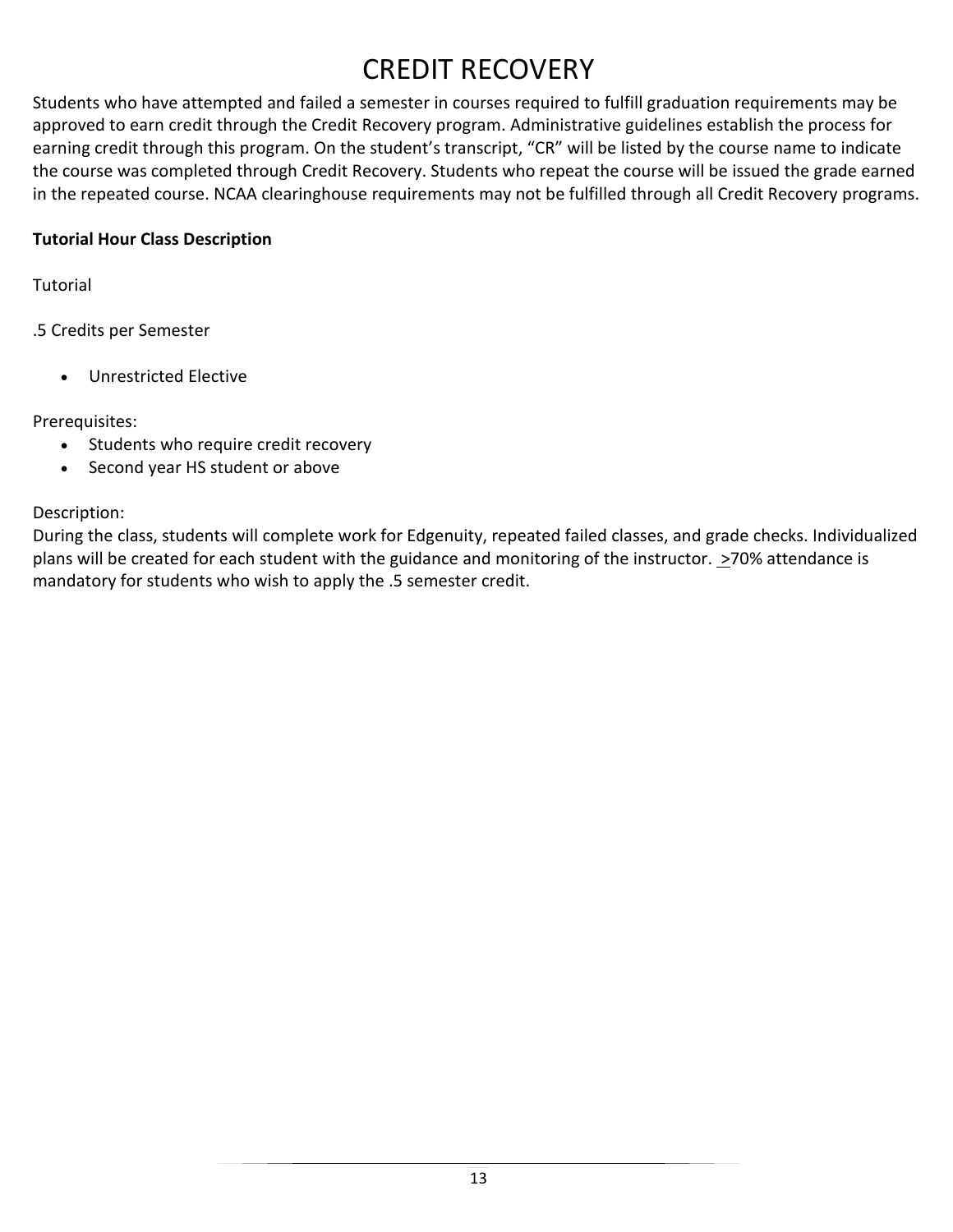# COLLEGE ADMISSION RECOMMENDATIONS

<span id="page-13-0"></span>

|                              | <b>Most Selective</b>                                                                                                                                                                                                                                                                                                                                                                                                                  | <b>Highly Selective</b>                                                                     | <b>Selective Enrollment</b>                                                                                 | <b>Traditional Enrollment</b>                                           |
|------------------------------|----------------------------------------------------------------------------------------------------------------------------------------------------------------------------------------------------------------------------------------------------------------------------------------------------------------------------------------------------------------------------------------------------------------------------------------|---------------------------------------------------------------------------------------------|-------------------------------------------------------------------------------------------------------------|-------------------------------------------------------------------------|
|                              | Harvard, Stanford, MIT,<br>Georgetown                                                                                                                                                                                                                                                                                                                                                                                                  | CO School of Mines, USAFA, CC,<br>BYU, USC, UCLA, Boston College,<br>Notre Dame, Pepperdine | CSU, DU, CU Boulder, ASU,<br>University of Kansas, University<br>of Utah, Syracuse University,<br>UCCS, UNC | Adams State, Western<br>State, Art Institute of<br>Colorado, Mesa State |
| Level of                     | Most Rigorous                                                                                                                                                                                                                                                                                                                                                                                                                          | Most Rigorous                                                                               | Most Rigorous                                                                                               | AP or advanced                                                          |
| <b>Coursework</b>            | Available<br>(AP, Concurrent)                                                                                                                                                                                                                                                                                                                                                                                                          | Recommended                                                                                 | Recommended                                                                                                 | course or two in best<br>subjects                                       |
| <b>English</b>               | 4 years with an<br>emphasis on writing<br>and literature                                                                                                                                                                                                                                                                                                                                                                               | 4 years with an emphasis on<br>writing and literature                                       | 4 years with an emphasis<br>on writing and literature                                                       | 4 years with an<br>emphasis on writing<br>and literature                |
| <b>Mathematics</b>           | 4 years preferably<br>including Pre-Calculus<br>and AP Calculus                                                                                                                                                                                                                                                                                                                                                                        | 4 years preferably including<br>Pre-Calculus and AP Calculus                                | 4 years preferably<br>including Algebra<br>I&II/Trig, or Pre-Calculus                                       | 3-4 years at Algebra I<br>or higher                                     |
| <b>Science</b>               | 4 years minimum                                                                                                                                                                                                                                                                                                                                                                                                                        | 4 years                                                                                     | 3 years minimum                                                                                             | 3 years minimum                                                         |
| <b>Social Sciences</b>       | 4 years including U.S.<br>History                                                                                                                                                                                                                                                                                                                                                                                                      | 4 years including U.S. History                                                              | 3years including U.S.<br>History                                                                            | 3 years including U.S.<br>History                                       |
| <b>World Language</b>        | 4 years of the same<br>language                                                                                                                                                                                                                                                                                                                                                                                                        | 3-4 years of the same<br>language                                                           | 2-3 years of the same<br>language                                                                           | 2 years required or<br>recommended                                      |
| <b>Arts</b>                  | At least 1 year                                                                                                                                                                                                                                                                                                                                                                                                                        | 1 year                                                                                      | 1 year                                                                                                      | 1 year                                                                  |
| <b>Electives</b>             | Computer science, 2nd<br>world language, or<br>additional core courses                                                                                                                                                                                                                                                                                                                                                                 | As many academics as<br>possible                                                            | 1 year of additional<br>academic electives                                                                  | 1 year of additional<br>academic electives                              |
| <b>Average Test</b>          | ACT over 33                                                                                                                                                                                                                                                                                                                                                                                                                            | ACT over 29                                                                                 | ACT over 24                                                                                                 | ACT over 19                                                             |
| <b>Scores</b><br>Recommended | SAT over 1400                                                                                                                                                                                                                                                                                                                                                                                                                          | SAT over 1200                                                                               | SAT over 1000                                                                                               | SAT over 800                                                            |
| <b>Other</b>                 | Additional requirements could include but are not limited to, a personal essay, recommendations, interview,<br>audition, portfolio, and additional academic requirements. Admissions personnel will also take into<br>consideration the rigor of your curriculum, letters of recommendation, extra-curricular activities, and<br>community service.<br>Please refer to individual college websites for specifics, including deadlines. |                                                                                             |                                                                                                             |                                                                         |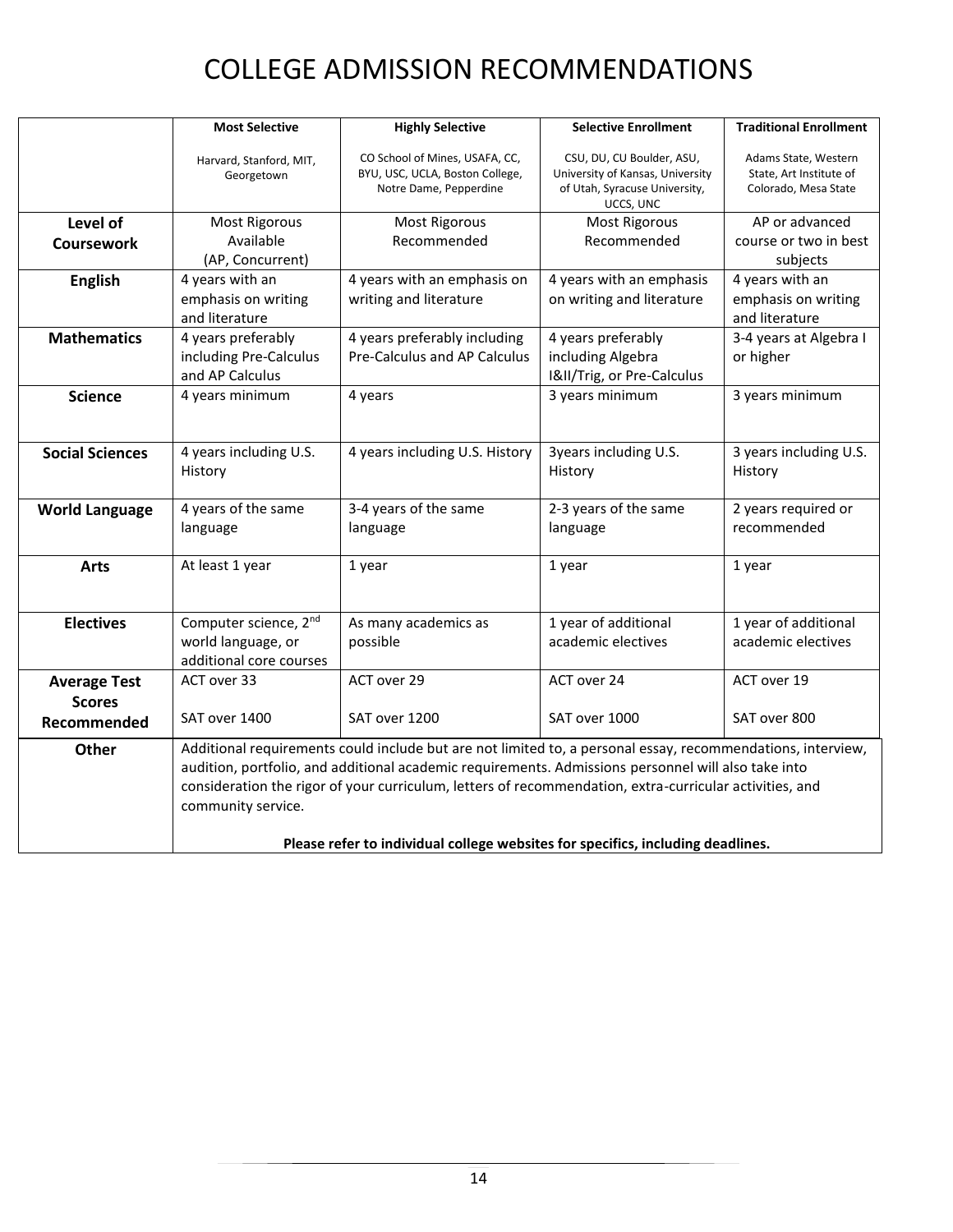# **Business Education**

<span id="page-14-0"></span>D

### **Overview of Courses**

**\*\* Courses can count towards academic electives.**

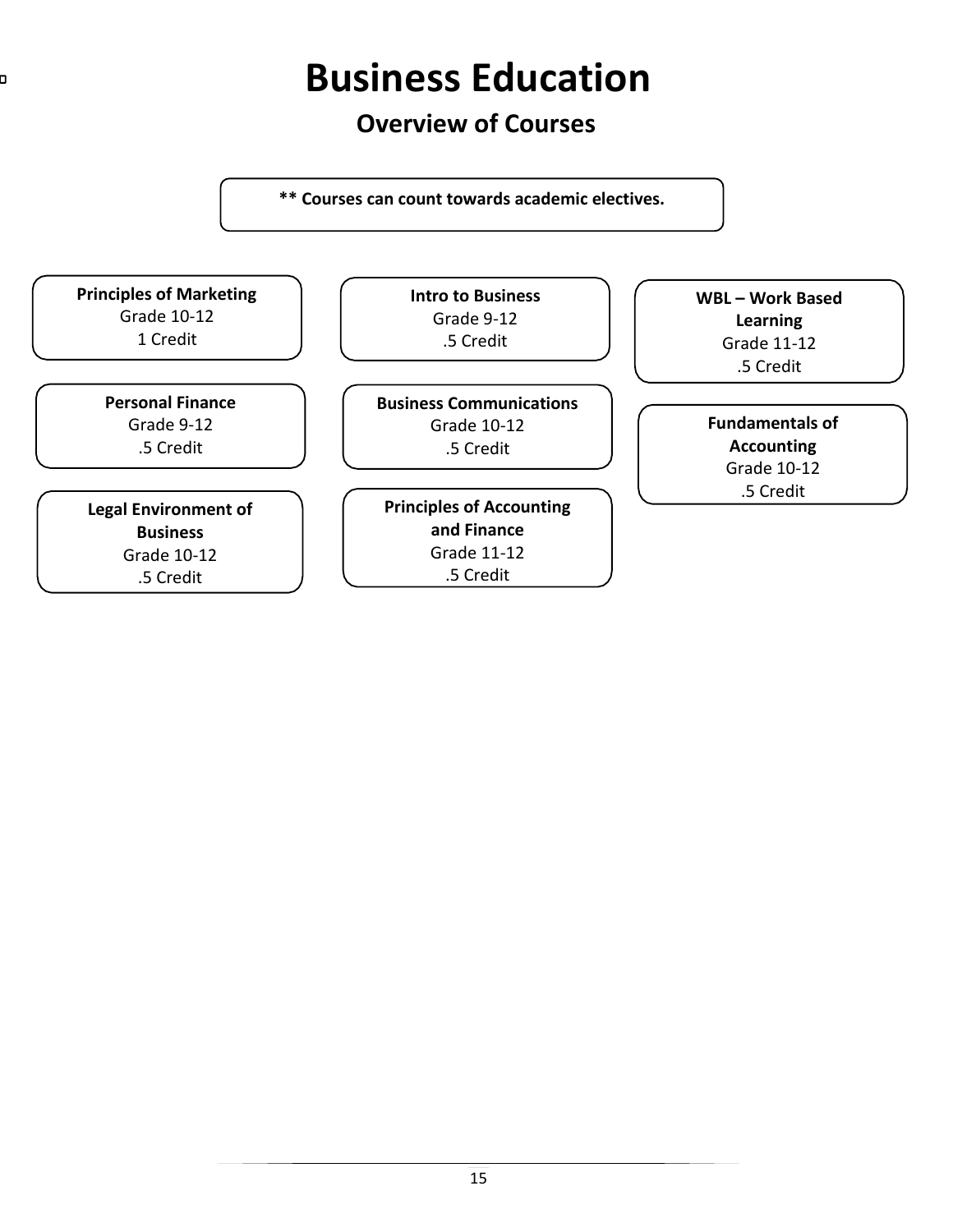<span id="page-15-0"></span>**INTRO TO BUSINESS -LEVEL 1 Grade:** 9-12 **Prerequisite**: None **Length of Course**: 1 Semester **Credit Type:** .5 Business **Course Costs**: None

**Description**: This course is designed to help you develop the skills needed for career development and principles of business ownership. The first half of the semester focuses on you and your ability to present yourself professionally and confidently and why it is important. The second half focuses on aspects of business ownership using a start-up business project. By using the Business Model Canvas as our guide, you will develop your start-up business covering aspects of management, marketing, business ethics, and much more. Whether you are interested in business or not, this course will help you see yourself and the business world around you in a new way.

#### **PRINCIPLES OF MARKETING -LEVEL 2**

**Grade:** 10-12 **Prerequisite**: Intro to Business **Length of Course:** 1 Year **Credit Type:** 1 Business **Course Costs:** None

**Description:** This course not only presents the theoretical marketing processes and strategies of the basic 4 P's of Marketing, it brings it into your world. You will apply the theories to research a company of interest to you. You will follow this company throughout the semester, allowing you to become the expert on their marketing strategies and in turn, helping you understand the basics of marketing in the real world - your world. Let's take theory and see how it is put into practice. It will change how you see the world of business around you. The goals of business and marketing have changed drastically in recent years, and this course will help you develop a better understanding of how marketing with social media is similar to and different from traditional marketing and how to best use online methods to further business goals. But theory is only the beginning. We will take that basic understanding and put it into practice by producing social media content for our school's online marketing.

#### **LEGAL ENVRIONMENT OF BUSINESS -LEVEL 3**

**Grade:** 10-12 **Prerequisite:** Intro to Business **Length of Course**: 1 Semester **Credit Type:** .5 Business **Course Costs**: None

**Description:** This course uses a community college level text to give an overview of the impact of law and government on business. It covers basic law, the constitution, contact law, torts, social responsibility, ethics, and other aspects of law as they pertain to business both locally and nationally. Students participate in projects and discussions which allow them to further develop their understanding of the concepts. In a class where we 'agree to disagree', discussions allow for different perspectives while still gaining an understanding of the basics of the laws and regulations that govern business in our country.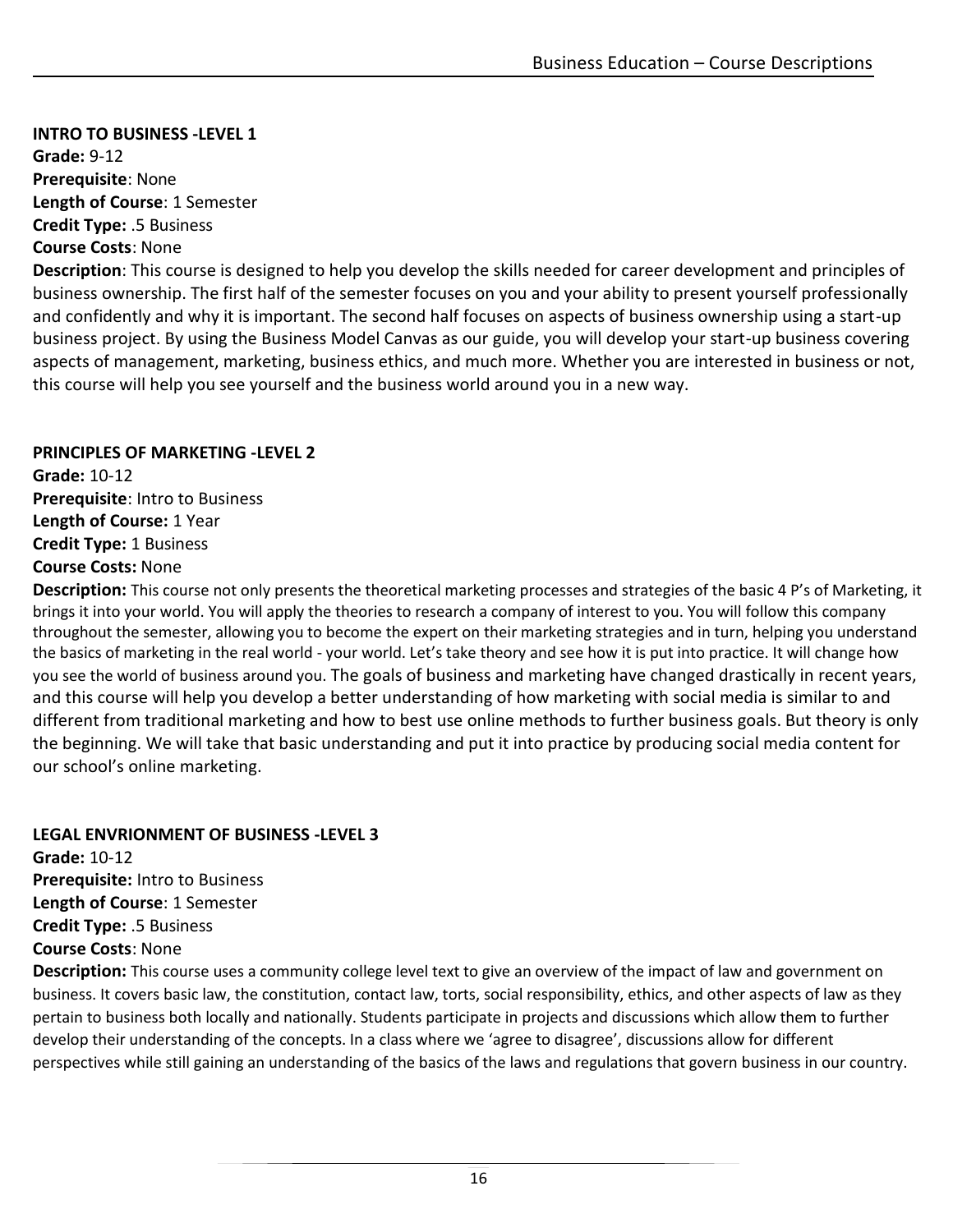#### **PERSONAL FINANCE – LEVEL 1 Grade:** 9-12 **Prerequisite:** None

**Length of Course:** 1 Semester **Credit Type:** .5 Business

#### **Course Costs:** None

**Description:** Surveys the basic personal finance needs of most individuals and introduces the personal finance tools useful in planning and instituting a successful personal financial philosophy. The course emphasizes the basics of budgeting, buying, saving, borrowing, career planning, investing, retirement planning, and income taxes**.**

#### **BUSINESS COMMUNICATIONS** – **LEVEL 3**

**Grade:** 10-12 **Prerequisite:** Intro to Business **Length of Course:** 1 Semester **Credit Type:** .5 Business **Course Costs:** None

**Description:** Learning to effectively communicate in the business world is more important today than ever before. Knowing which medium to use and how to effectively use it will give you an edge in the working world. How to write letters, emails, and messages, how to speak in an interview or deliver a report to a board are all aspects of business communication and need to be developed before they are needed on the job. We will be learning about, and putting into practice, each aspect of business communication in this course. Topics include written and digital communications, job interviews and presentations.

#### **WBL- WORK BASED LEARNING– LEVEL 4**

**Grade:** 11-12 **Prerequisite:** Intro to Business **Length of Course:** 1 Semester **Credit Type:** .5 Business **Course Costs**: None

**Description:** Work based learning, also known as WBL, is a hands-on method of teaching the skills, knowledge, and competencies needed for employees to perform a specific job within the workplace. Employees learn in an environment where they will need to practice the knowledge and skills obtained during their training. Work based learning uses the existing workplace tools, machines, documents, equipment, and knowledge to teach an employee how to effectively do their job.

#### **PRINCIPLES OF ACCOUNTING AND FINANCE LEVEL 2**

**Grade:** 10-12 **Prerequisite:** Intro to Business **Length of Course:** 1 Semester **Credit Type:** .5 Business **Course Costs**: None

**Description:** This course encompasses a career in the financial information and transactions sector. Students will formulate and interpret financial information for use in management decision making. Such activities students will participate in include understanding bookkeeping, systems design, analysis and interpretation of accounting information.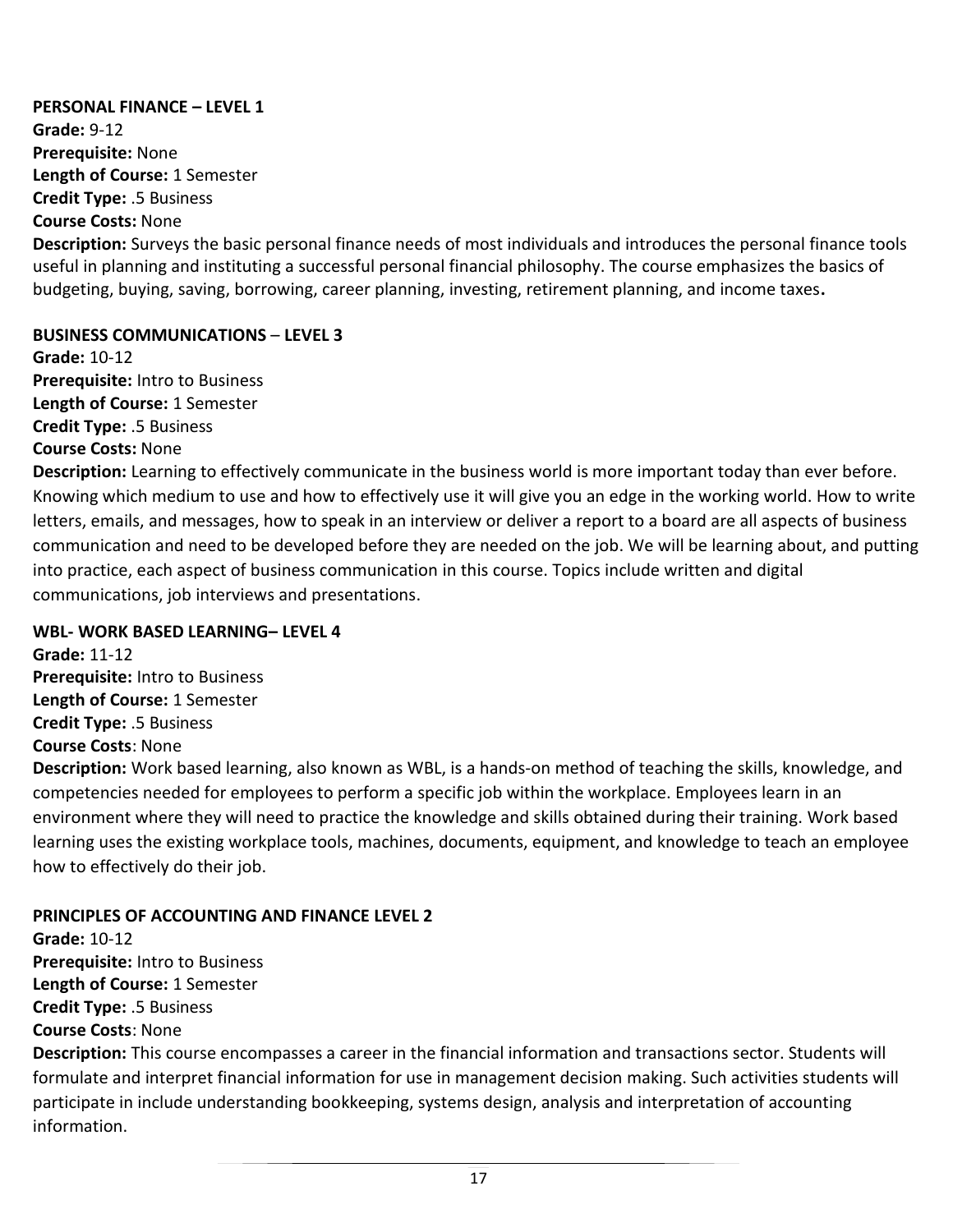#### **FUNDAMENTALS OF ACCOUNTING LEVEL 2**

**Grade:** 10-12 **Prerequisite:** Intro to Business **Length of Course:** 1 Semester **Credit Type:** .5 Business

#### **Course Costs**: None

**Description:** Introduces accounting fundamentals with emphasis on the procedures and practices used in business organizations. Major topics include the accounting cycle for service and merchandising companies, including end-of-period reporting.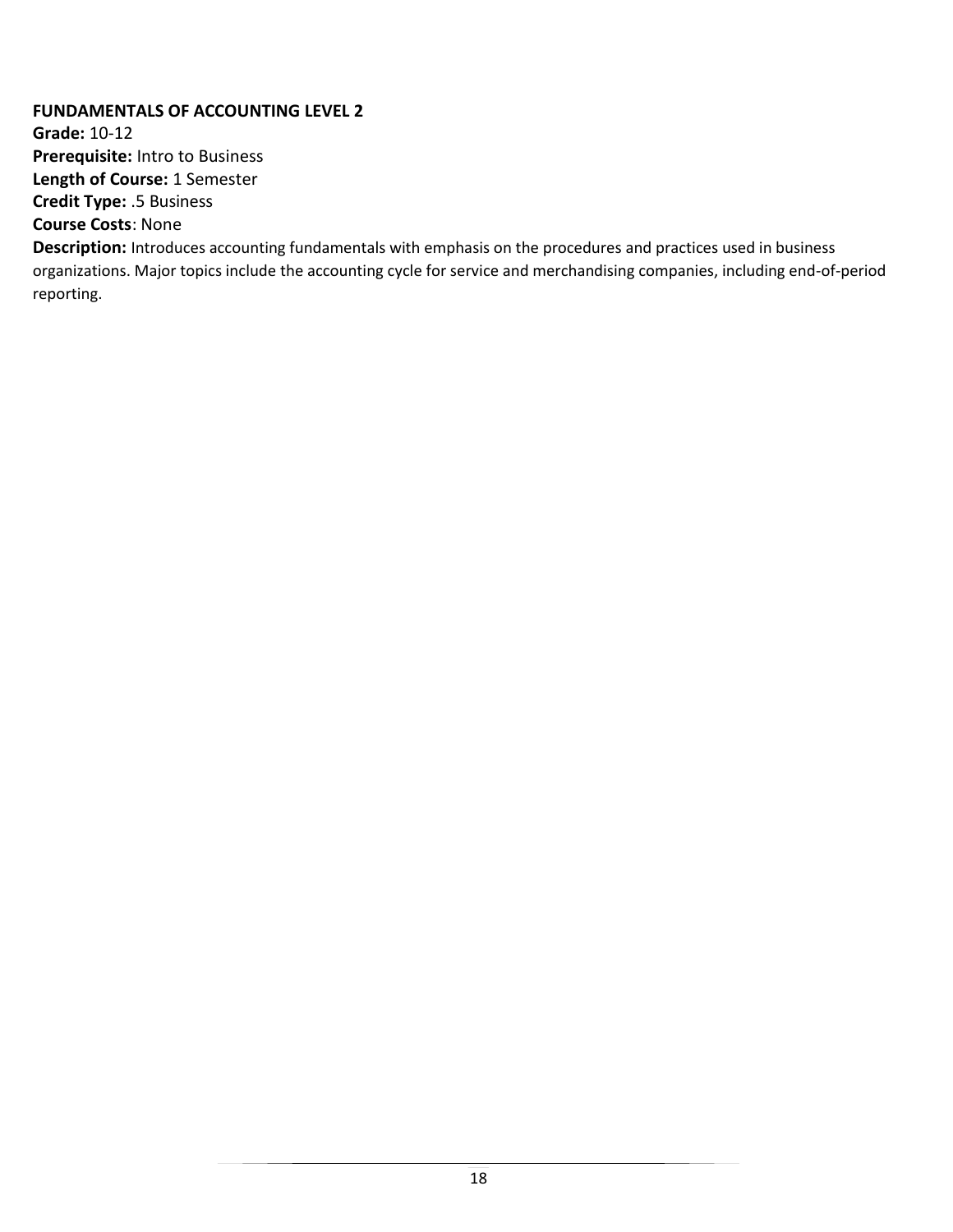# <span id="page-18-0"></span>**Computer Technology**

### **Overview of Courses**

**Computer Technology**  Grade 9-12 .5 Credit

> **Programming** Grade 9-12

1 Credit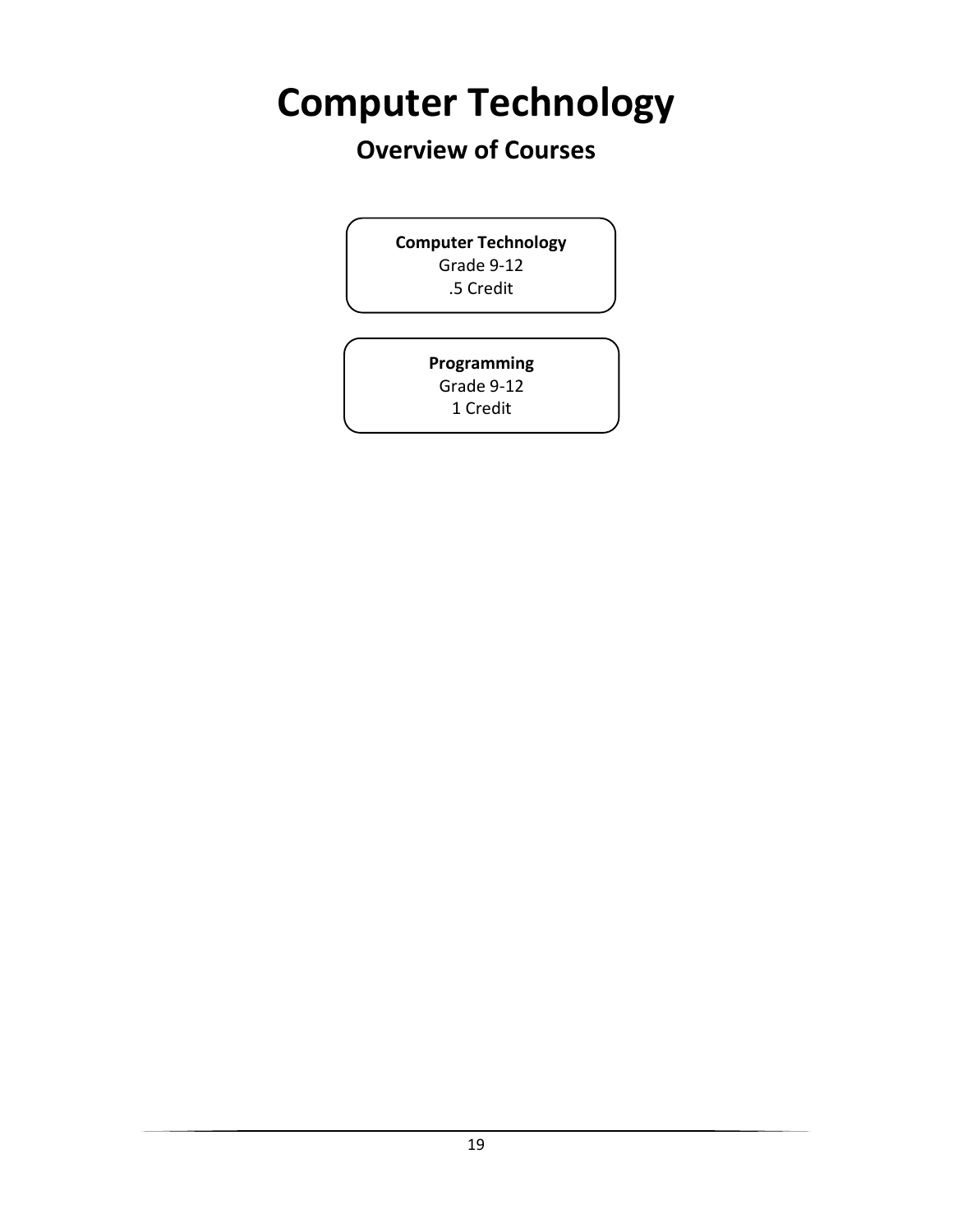#### <span id="page-19-0"></span>**COMPUTER TECHNOLOGY**

**Grade:** 9-12 **Prerequisite:** None **Length of Course:** 1 Semester **Credit Type:** .5 Unrestricted Elective **Course Costs:** None **Description:** This course offers a broad but practical introduction to computer hardware, software, and networking concepts.

#### **PROGRAMMING**

**Grade:** 9-12 **Prerequisite:** Algebra I **Length of Course:** 1 Year **Credit Type:** 1.0 Unrestricted Elective **Course Costs:** None

**Description:** This course guides students through learning various programming languages and in the creation of websites, games, and apps using the languages they have chosen to learn to include, but not limited to HTML, CSS, and JavaScript.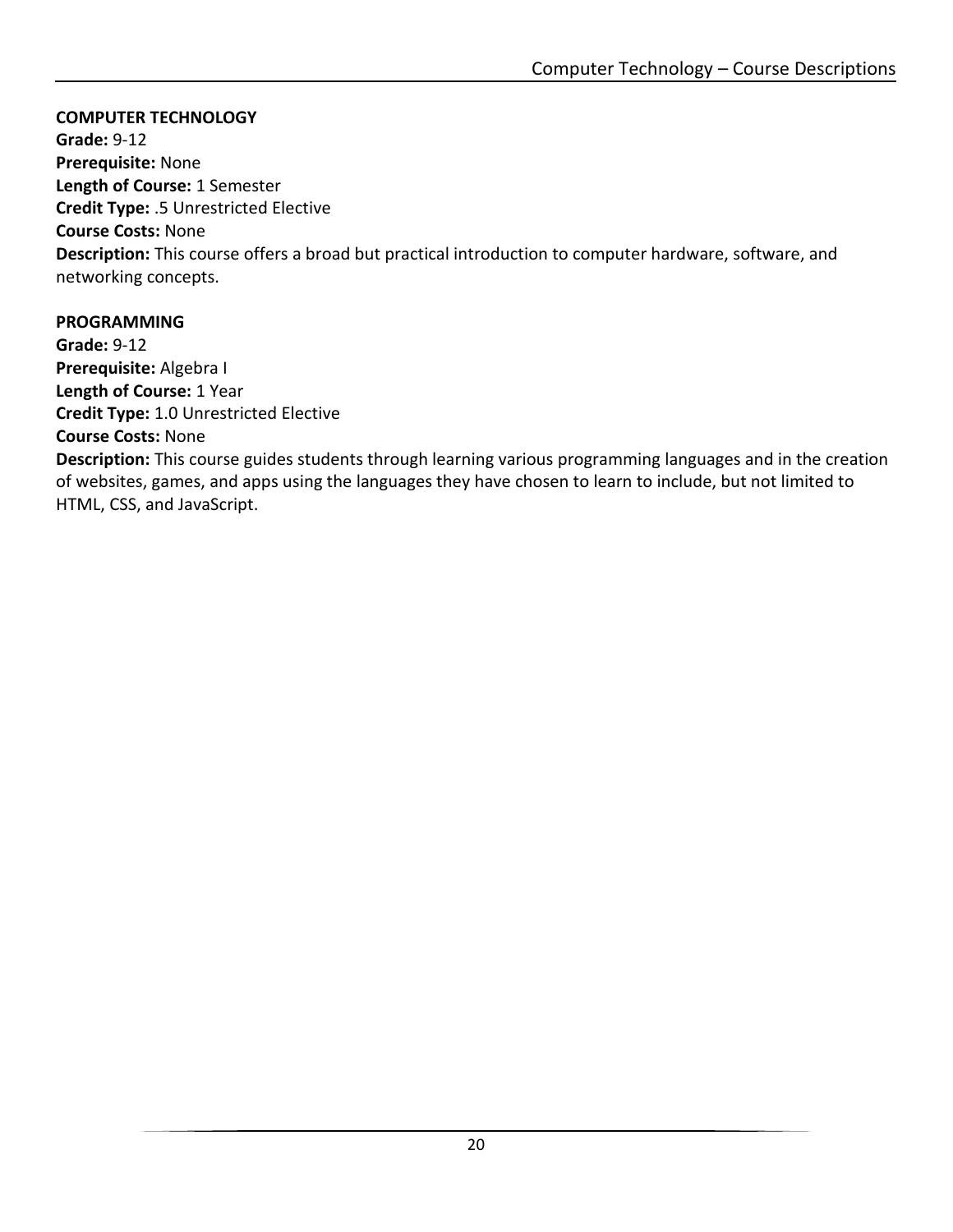# **English**

### **Overview of Courses**

**\*FOUR YEARS OF ENGLISH REQUIRED FOR GRADUATION.**

**\*\*Additional courses can count towards academic electives.**

<span id="page-20-0"></span>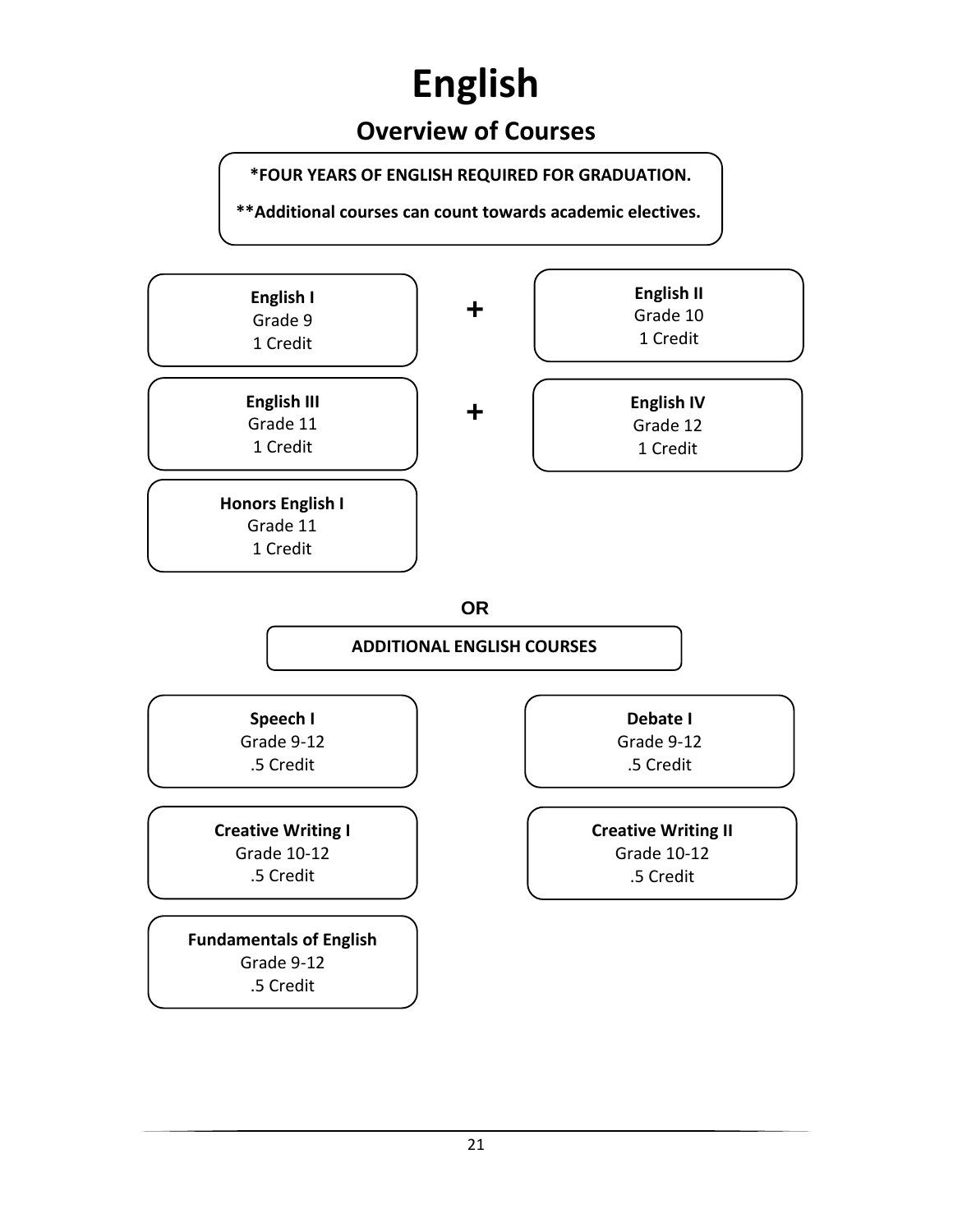<span id="page-21-0"></span>**ENGLISH I Grade:** 9 **Prerequisite:** None **Length of Course:** 1 year **Credit Type:** 1 English

**Course Costs:** Students will be required to purchase texts.

**Description:** This course emphasizes the development of essential skills in reading, writing, speaking, listening, and vocabulary. This course emphasizes the principles of grammar and composition, the study and analysis of topics in literature, the development of vocabulary, and oral expression.

**HONORS ENGLISH I Grade:** 9 **Prerequisite:** None **Length of Course:** 1 Year **Credit Type:** 1 English **Course Costs:** Students will be required to purchase texts. **Description:** Honors English I is a required course that has been designed to help students master skills in

several key areas of communication, including reading, writing, and speaking. Our philosophy and approach to this course reflect our belief that these are all life skills--among those most vital to success in formal education and the wide world beyond the classroom. At the Honors level, students should expect an increase in rigor in course content and evaluation.

#### **ENGLISH II**

**Grade:** 10 **Prerequisite:** English I or equivalent **Length of Course:** 1 Year **Credit Type:** 1 English **Course Costs:** Students will be required to purchase texts.

**Description:** This course emphasizes the study of world literature and uses that study as a vehicle for refining vocabulary, grammar, writing, and oral communication skills. This course is a combined study of world literature and composition with an emphasis on research writing, vocabulary, and oral communication.

#### **ENGLISH III**

**Grade:** 11 **Prerequisite:** English II or equivalent **Length of Course:** 1 Year **Credit Type:** 1 English **Course Costs:** Students will be required to purchase texts. **Description:** This course is a combined study of American literature and composition with an emphasis on the

writing process for various styles of writing. This course emphasizes refining vocabulary, grammar, and oral communication skills.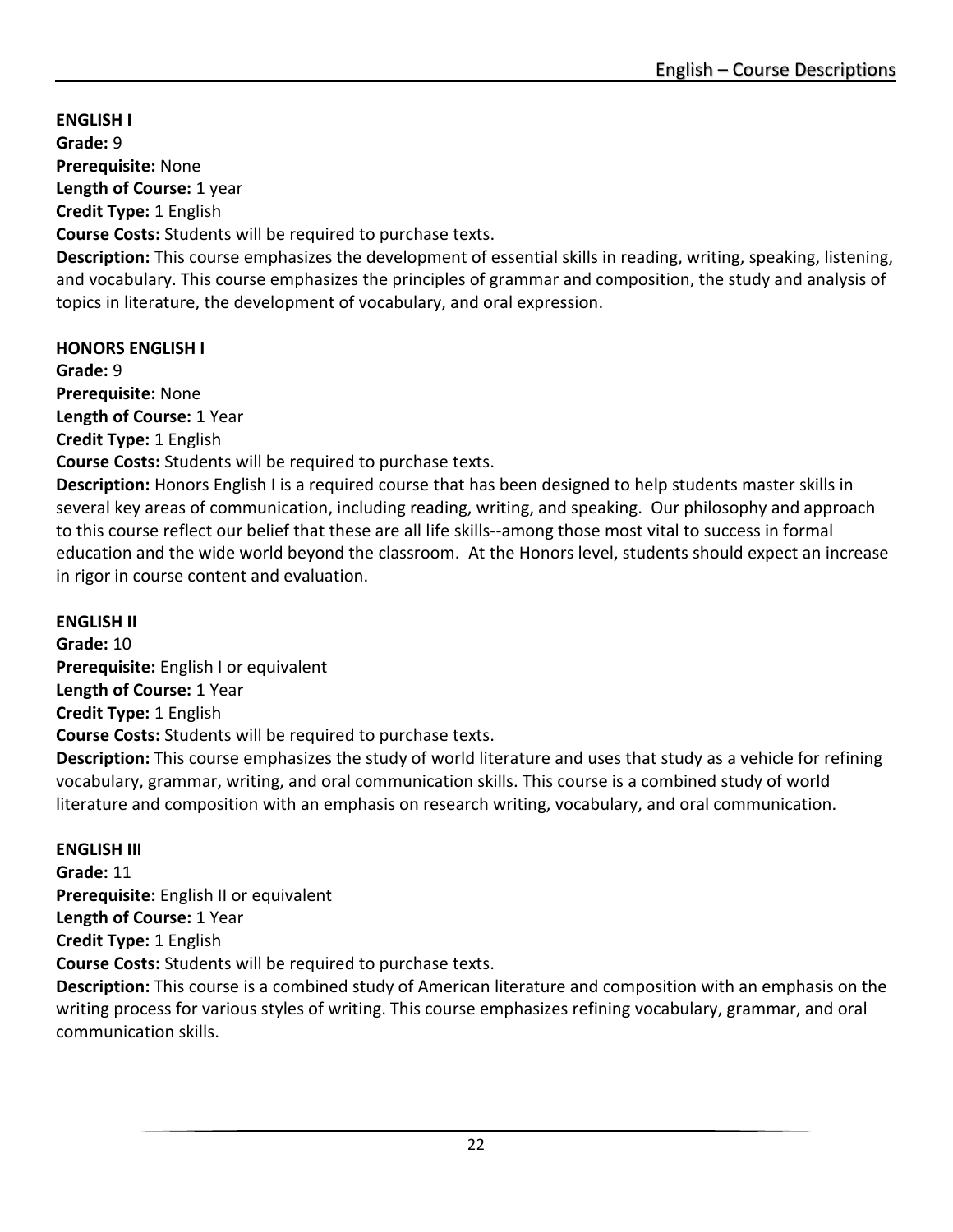#### **ENGLISH IV Grade:** 12 **Prerequisite:** English III or equivalent **Length of Course:** 1 Year **Credit Type:** 1 English **Course Costs:** Students will be required to purchase texts. **Description:** This course is a combined study of British literature and composition with an emphasis on the writing process for various styles of writing. This course emphasizes refining vocabulary, grammar, and oral communication.

**SPEECH I Grade:** 9-12

**Prerequisite:** None **Length of Course:** 1 Semester **Credit Type:** .5 English **Course Costs:** None

**Description:** This course focuses on the fundamentals of improving public speaking in formal and informal settings. Students focus on solo speaking opportunities and activities that address the organization, preparation, and delivery of a variety of speeches including informative and persuasive speeches.

#### **CREATIVE WRITING**

**Grade:** 10-12 **Prerequisite:** None **Length of Course:** 1 Semester **Credit Type:** .5 English **Course Costs:** None

**Description:** This course will provide students with the opportunity to create and revise original works of fiction, poetry, and drama. Students will develop their writing vocabulary, creative writing skills, and revision skills. Students will provide feedback to other students and have the opportunity to revise their work through writing workshops.

#### **CREATIVE WRITING II**

**Grade:** 10-12 **Prerequisite:** Creative Writing I **Length of Course:** 1 Semester **Credit Type:** .5 English **Course Costs:** None

**Description:** Creative Writing II is an upper-level writing course designed to provide students with an opportunity to explore their creativity. Students will create and revise original works of fiction, nonfiction, poetry, and drama. Students will be given time to develop and create independent writing projects that enhance their vocabulary, writing, and revision skills. Students will build on skills and knowledge built during Creative Writing I.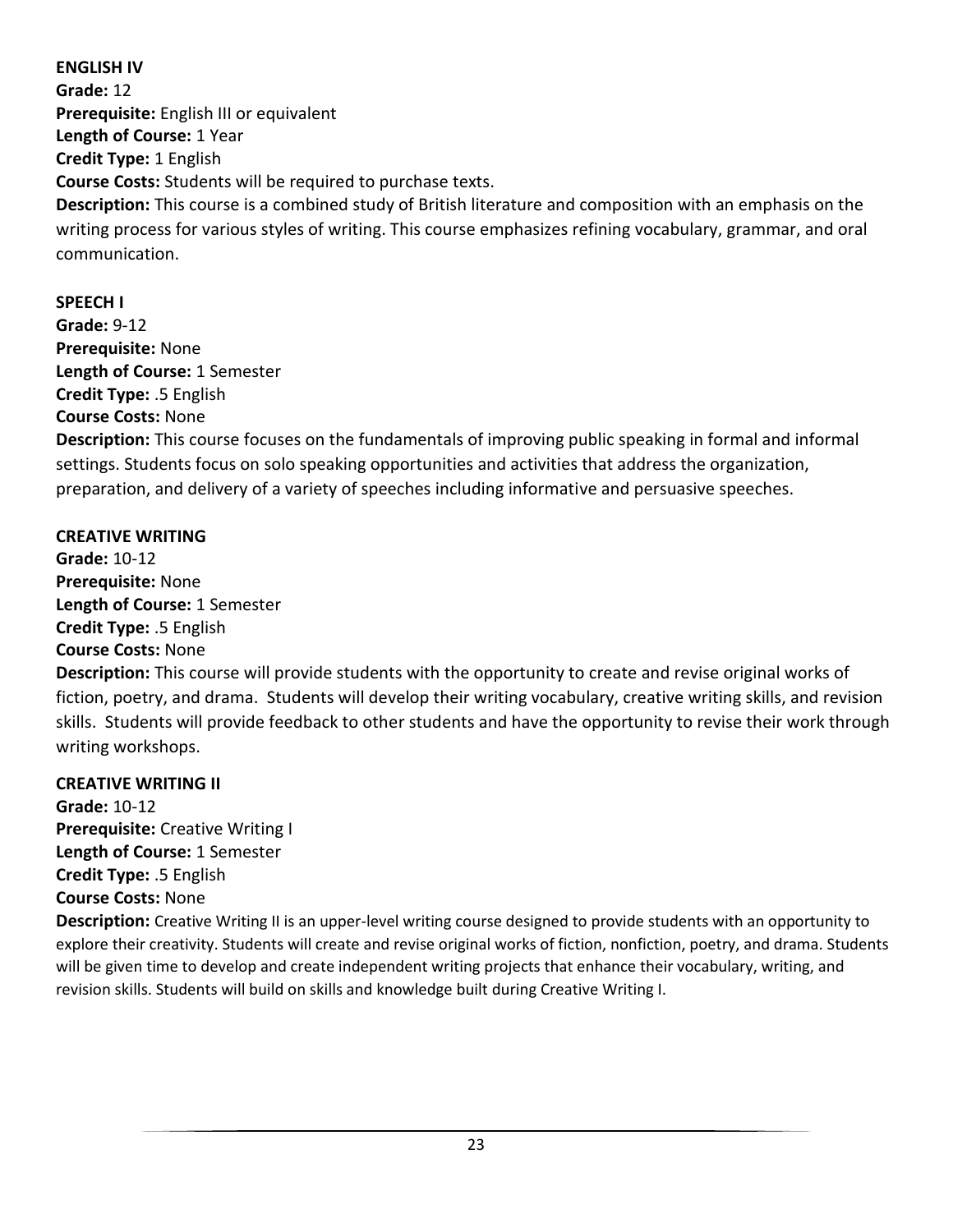#### **DEBATE I**

**Grade:** 9-12 **Prerequisite:** None **Length of Course:** 1 Semester **Credit Type:** .5 English **Course Costs:** None **Description:** This course studies and practices the theory, techniques, and application of various forms of persuasion and debate, including Public Forum, Lincoln-Douglas, legislative debate, and/or policy debate. Students will research, write debate cases, organize for, and participate in debates.

#### **FUNDAMENTALS OF ENGLISH**

**Grade:** 9-12 **Prerequisite:** None **Length of Course:** 1 Semester **Credit Type:** .5 English **Course Costs:** None

**Description:** This course reviews the foundational skills necessary for success in high school English classes. Students will learn and practice the fundamentals of literary analysis and of writing. Fundamentals of English will also build students' knowledge of grammar and vocabulary to help them succeed in literary analysis and writing.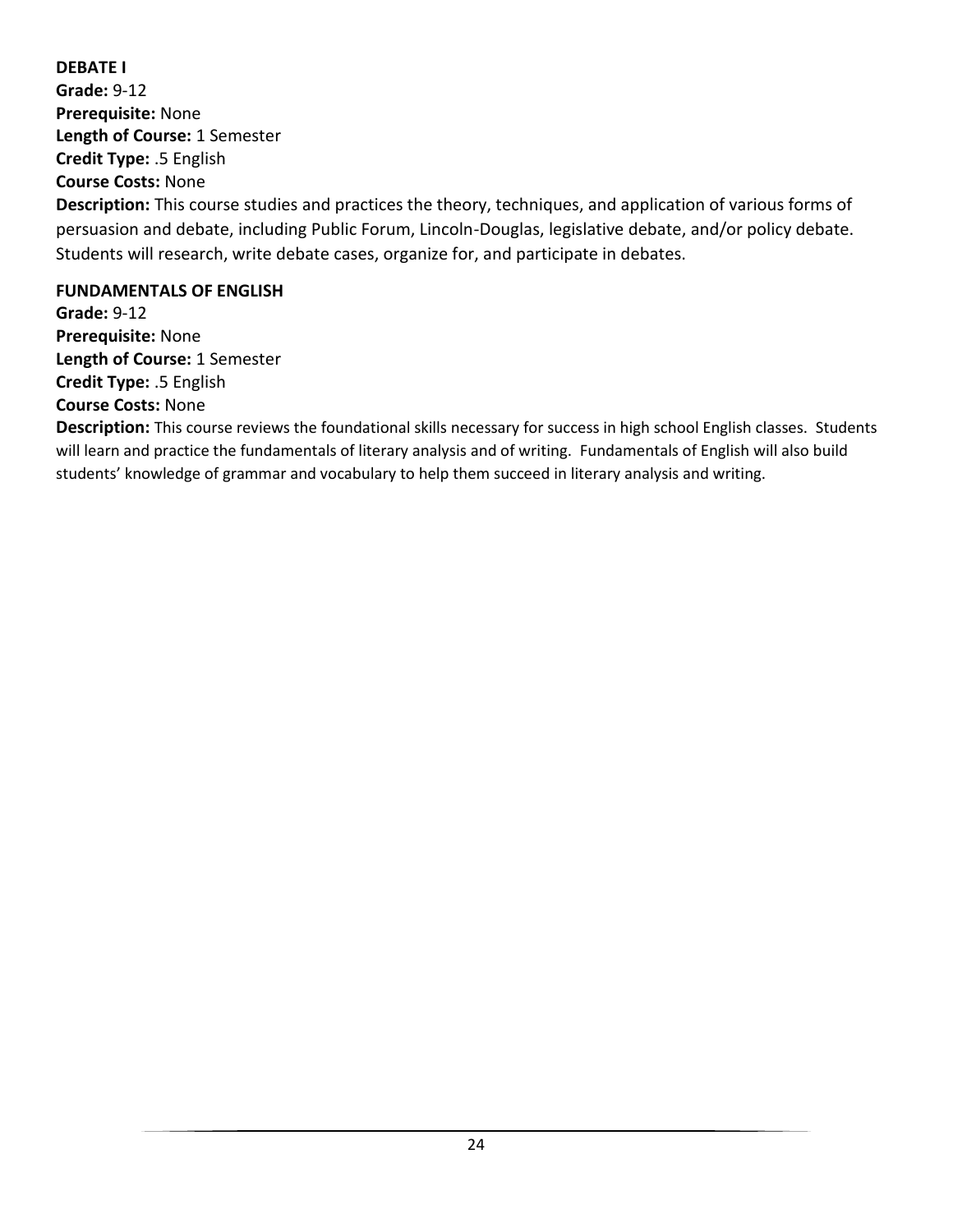# **Fine Arts**

**Overview of Courses**

<span id="page-24-0"></span>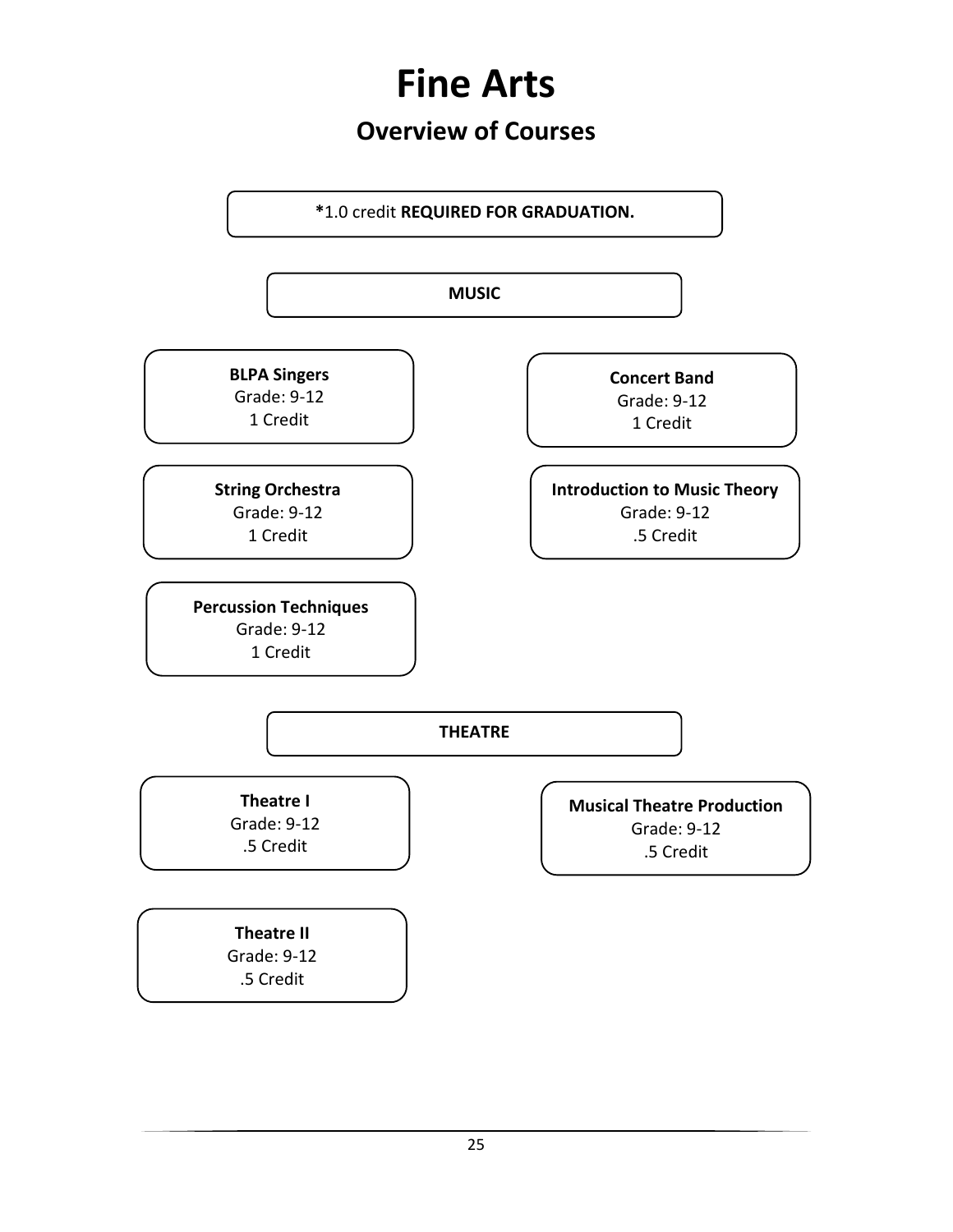#### **VISUAL ARTS**

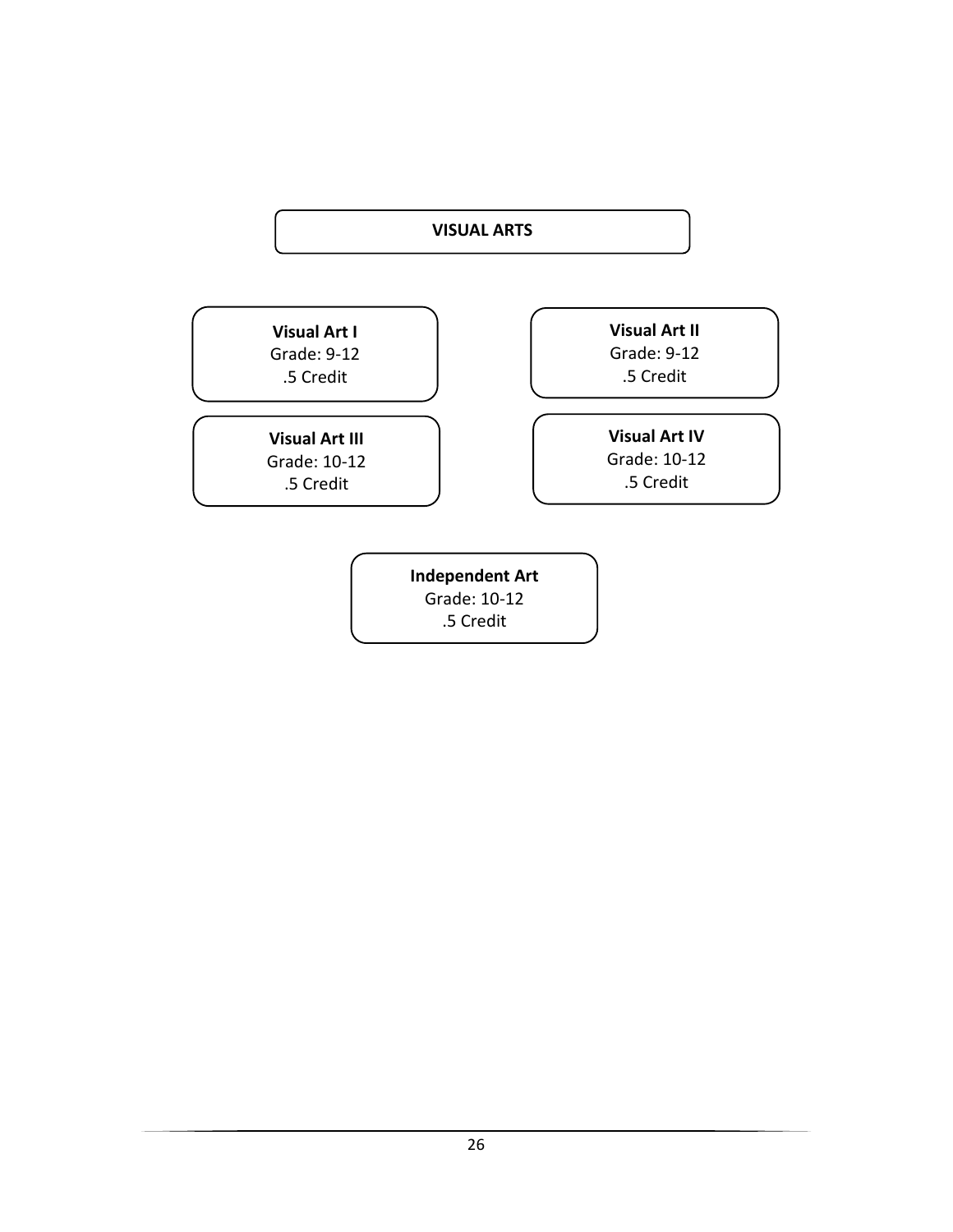<span id="page-26-0"></span>**BLPA SINGERS Grade:** 9-12 **Prerequisite:** None **Length of Course:** 1 Year **Credit Type:** 1 Fine Arts **Course Costs:** Course Fee

**Description:** Students study proper vocal production and techniques, sight-reading, music theory, ensemble skills, musicianship, and music appreciation. Vocal repertoire will be selected from a variety of genres, musical time periods, composers, musical techniques, and languages. Students will prepare repertoire for a variety of performances. Addition based ensemble.

#### **CONCERT BAND**

**Grade:** 9-12 **Prerequisite:** Instructor approval **Length of Course:** 1 Year **Credit Type:** 1 Fine Arts **Course Costs:** Purchase or rental of an instrument **Description:** Students study proper instrumental techniques, music theory, musicianship, and music appreciation. Band music will be selected from a variety of genres, musical periods, composers, and styles. Students will prepare band repertoire for a variety of performances.

#### **STRING ORCHESTRA**

**Grade:** 9-12 **Prerequisite:** Instructor approval **Length of Course:** 1 Year **Credit Type:** 1 Fine Arts **Course Costs:** Purchase or rental of an instrument **Description:** The BLPA orchestra focuses on developing and expanding student knowledge of string techniques, performance repertoire, ensemble skills, musicianship, and music appreciation. Students will prepare band repertoire for a variety of performances.

#### **INTRODUCTION TO MUSIC THEORY**

**Grade:** 9-12 **Prerequisite:** None **Length of Course:** 1 Semester **Credit Type:** .5 Fine Arts **Course Costs:** None **Description:** This course entails the study of fundamentals of the mechanics of music, including notation, scales, key signatures, music terminology, intervals, rhythm and meter, chord construction, and music reading. Students should have some piano background for this class.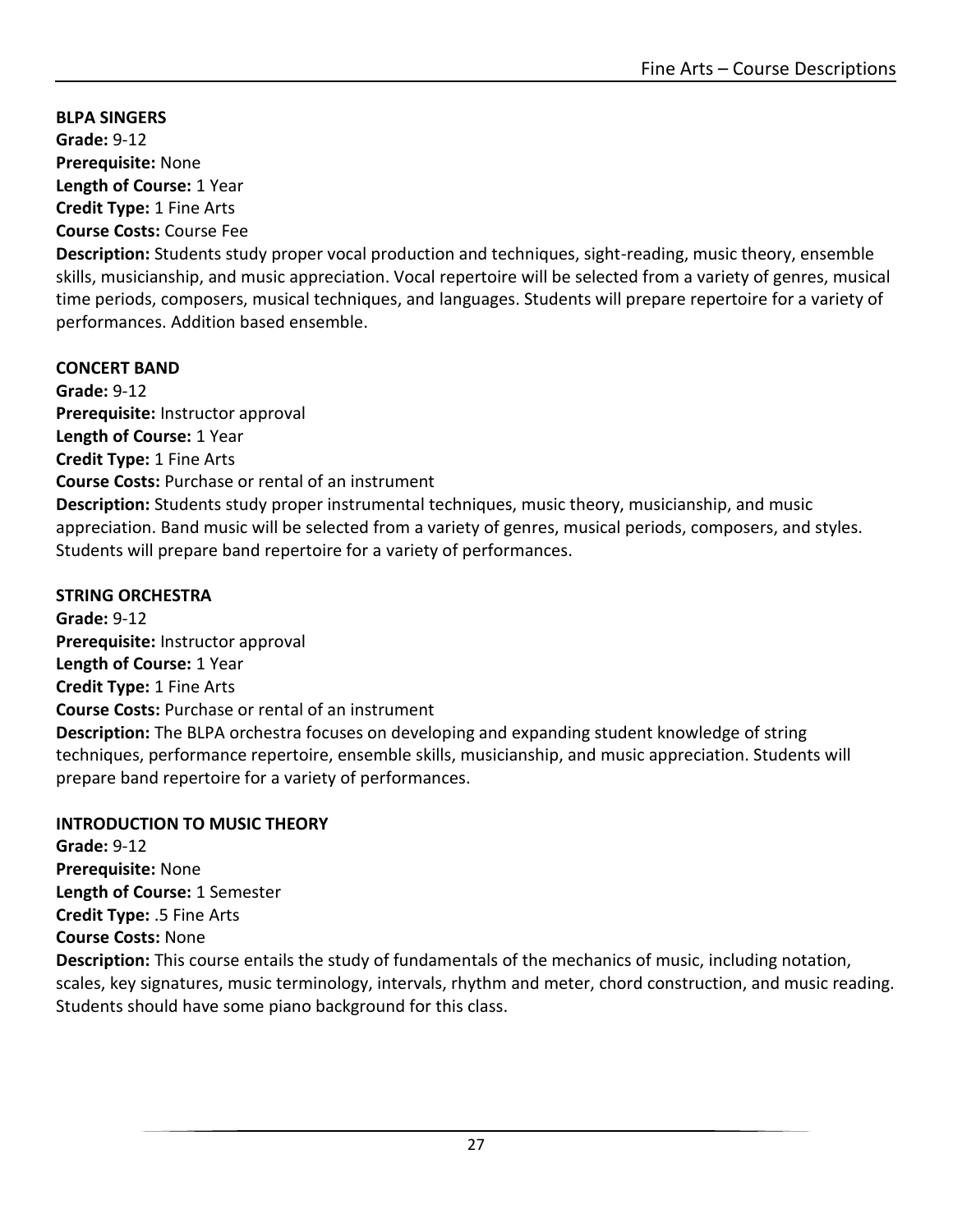#### **THEATRE I**

**Grade:** 9-12 **Prerequisite:** None **Length of Course:** 1 Semester **Credit Type:** .5 Fine Arts **Course Costs:** Course Fee

**Description:** Students will learn the elements of acting, the rules of improv, principles of set design, and guidelines for playwrighting. Students will develop their acting skills through improv and scripted scenes. Students will read and analyze plays from various regions and periods and reflect on how to best act or design the scene.

#### **THEATRE II**

**Grade:** 9-12 **Prerequisite:** Theatre I **Length of Course:** 1 Semester **Credit Type:** .5 Fine Arts **Course Costs:** Course Fee

**Description:** Students will learn the elements of acting, the rules of improv, principles of set design, and guidelines for playwrighting. Students will develop their acting skills through improv and scripted scenes. Students will read and analyze plays from various regions and periods and reflect on how to best act or design the scene.

#### **MUSICAL THEATRE PRODUCTION**

**Grade:** 9-12 **Prerequisite:** Audition and instructor approval **Length of Course:** 1 Semester **Credit Type:** .5 Fine Arts **Course Costs:** Course Fee **Description:** This course is designed to develop skills in various aspects of producing a musical. Students must be prepared to audition for placement in the course, as well as in the production. During the semester students will focus on improving musical theatre audition and performance techniques. Students are required to attend all rehearsals, tech rehearsals, and performances, including some outside of regular school hours.

#### **PERCUSSION TECHNIQUES**

**Grade:** 9-12 **Prerequisite:** None **Length of Course:** 1 Semester **Credit Type:** .5 Fine Arts **Course Costs:** Course Fee

**Description:** Students will be introduced to a variety of percussion instruments, ensembles, and techniques. The fundamentals of music and percussion will be taught. Ensembles will include marching drumline, mallet ensemble, and consent percussion. This course is for percussionists as well as the beginner. A basic understanding of music and rhythm is desired. Percussion ensemble will perform at out of school events throughout the year.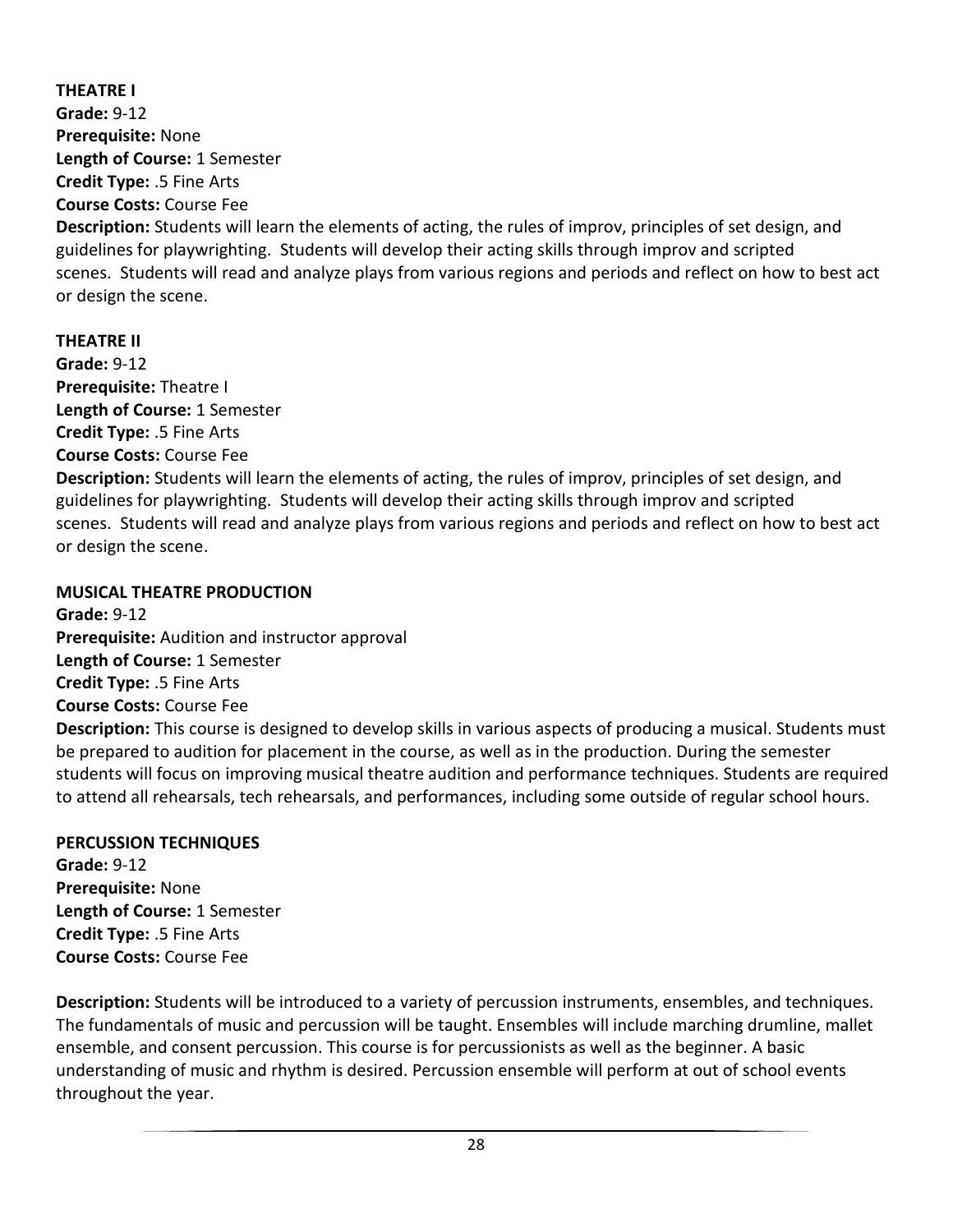#### <span id="page-28-0"></span>**Visual ART I**

**Grade:** 9-12 **Prerequisite:** None **Length of Course:** 1 Semester **Credit Type:** .5 Fine Arts **Course Costs:** Course Fee

**Description:** This introductory course is designed to develop the knowledge and skills that will allow students to think creatively, problem solve, and produce original artwork; largely through a study of the "Seven Elements of Design." The communicative and persuasive power of images will be introduced through several important historical works and various archetypal visual symbols.

**Visual ART II Grade:** 9-12 **Prerequisite:** Visual Art I **Length of Course:** 1 Semester **Credit Type:** .5 Fine Arts **Course Costs:** Course Fee

**Description:** Continuing at the introductory level, this course will nonetheless provide opportunities for original artwork with more interesting, and more challenging, media. This course will begin the development of drawing skills with an emphasis on "Drawing from Observation." The study of the communicative and persuasive power of images will continue through additional historical works and archetypal visual symbols.

**Visual ART III/IV Grade:** 10-12 **Prerequisite:** Visual Art I and Visual Art II **Length of Course:** 1 Semester **Credit Type:** .5 Fine Arts **Course Costs:** Course Fee

**Description:** This intermediate course will expand on the foundations laid in previous courses, continuing to emphasize original artwork, drawing from observation, historical artworks, and archetypal visual symbols, as a means of developing greater artistic expression. Additional importance will be placed on the preparation, reflection, and evaluation of artwork.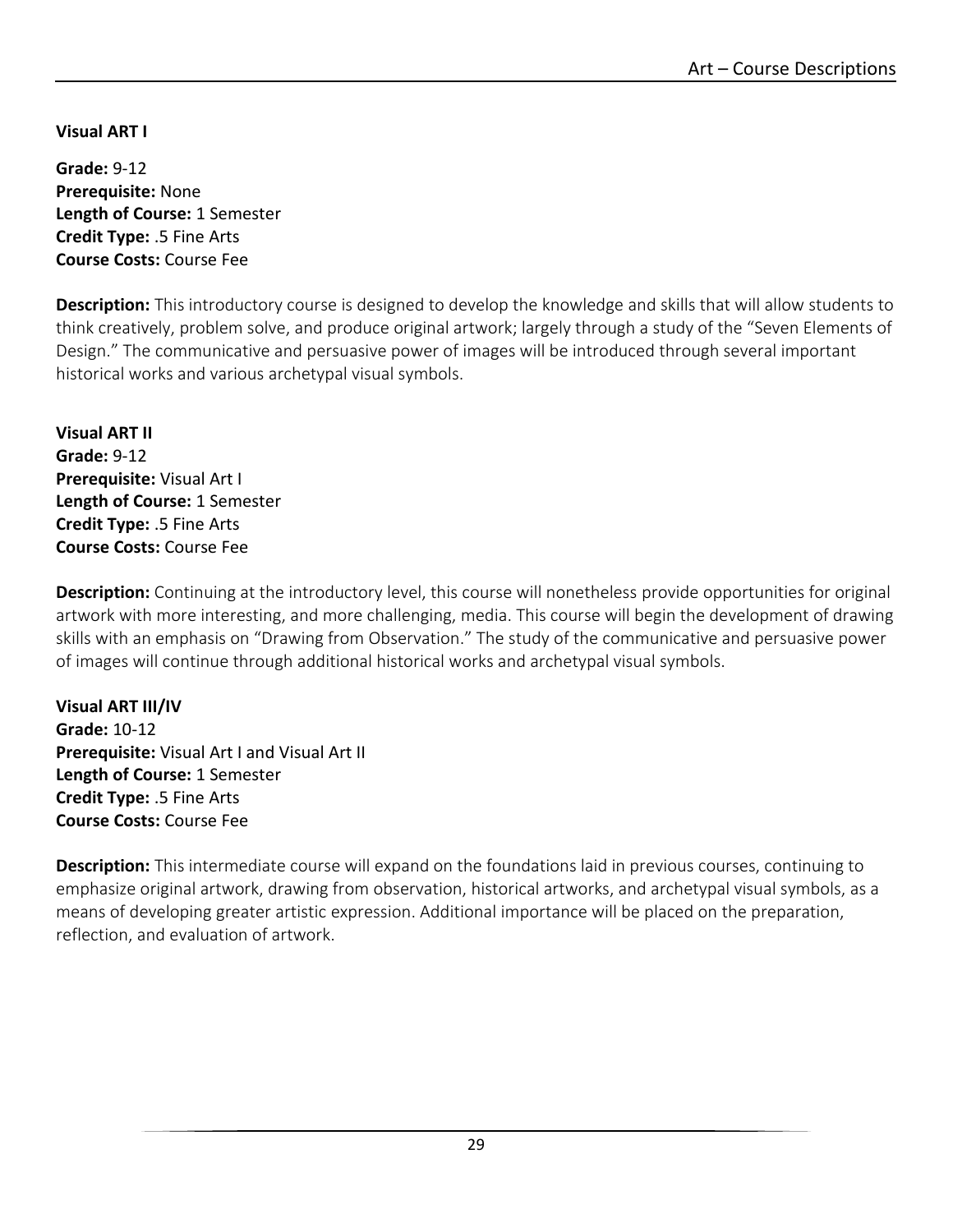#### **INDEPENDENT ART Grade:** 10-12 **Prerequisite:** Visual Art I, Visual Art II, and Art III, or Administration Approval **Length of Course:** 1 Semester **Credit Type:** .5 Fine Arts **Course Costs:** None

**Description:** Independent Study is offered to provide individual students with the opportunity to explore special talents or interests. This course is designed for those serious art students wishing to continue their study of art. Students should have completed Art 1, Art 2, and Art 3 or have the instructor's permission. Curriculum for this course will be developed on an individual basis to meet the needs of each student. Students will work with a classroom teacher to set personal learning goals and to determine the type of project or learning experience they would like to pursue. The classroom teacher and student will agree upon and determine the credit value (.5, 1.0) and how a grade will be determined. Independent study is designed to supplement a student's educational pathway but cannot exempt a student from Board approved core graduation requirements. Students must complete Independent Study paperwork and be approved for the course by a building administrator.Assessment will be conducted on a contract and portfolio review basis. Contracts and portfolios will be reviewed a minimum of two times a semester. Art History will be studied as it relates to class work. **The required Independent Study Proposal Form must be completed by the due date**.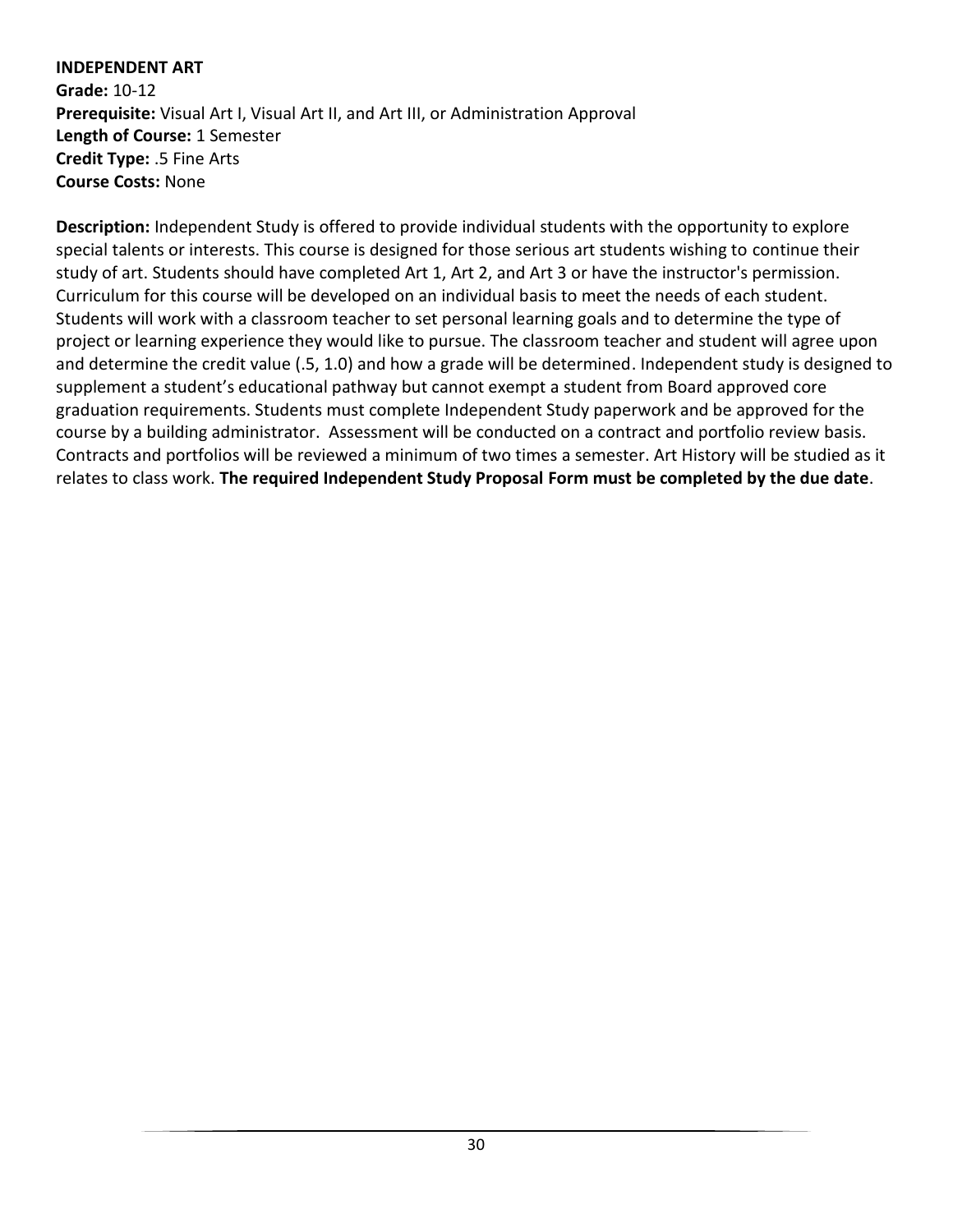# <span id="page-30-0"></span>**Student Publications**

### **Overview of Courses**

 **\*\*Courses can count towards academic electives.**

**Student Publications Yearbook** Grade 9-12 1 Credit

**Student Publications Journalism** Grade 9-12 1 Credit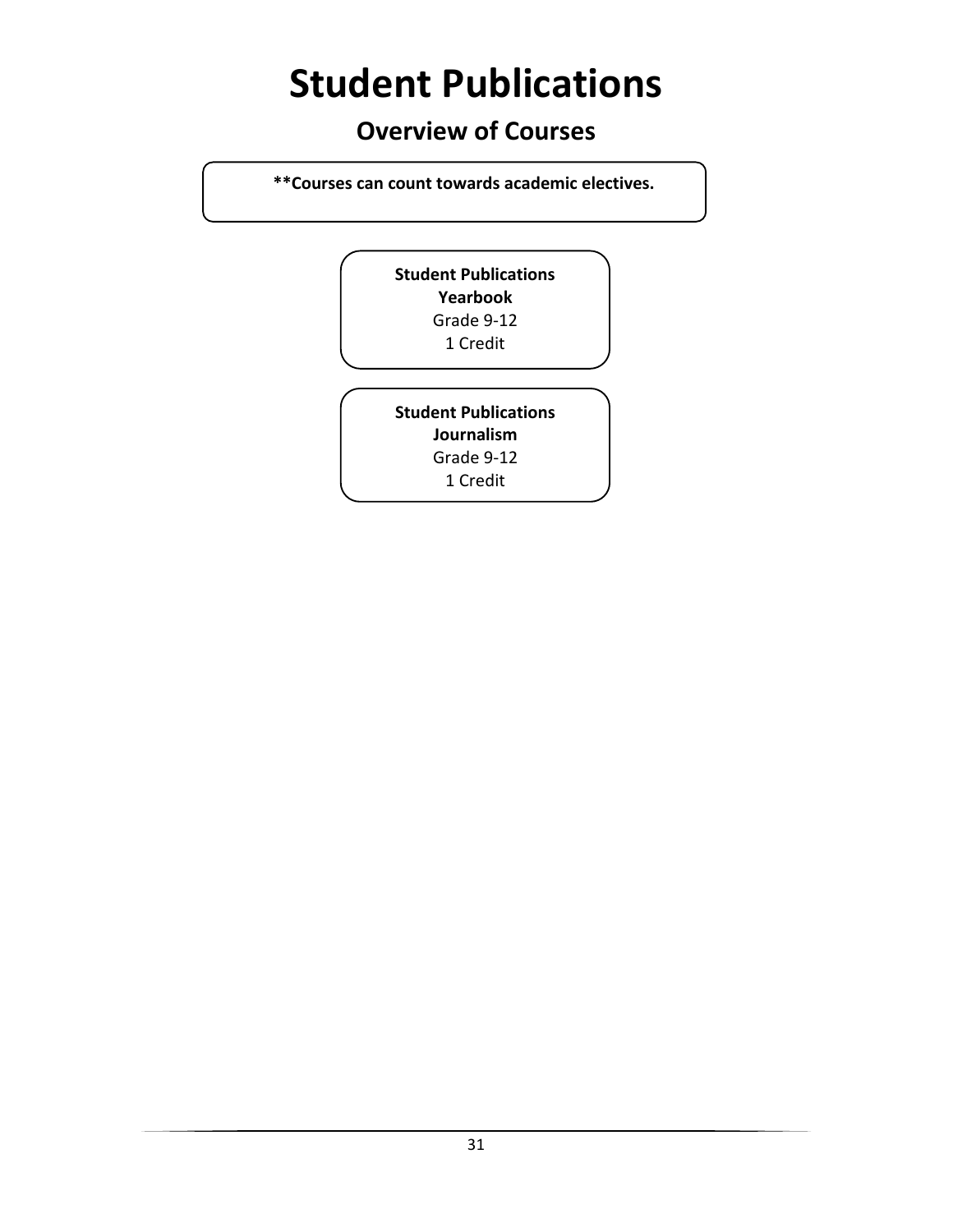#### <span id="page-31-0"></span>**Student Publications Yearbook**

**Grade:** 9-12 **Prerequisite:** Application/Instructor Approval **Length of Course:** 1 Year **Credit Type:** Core Elective **Course Costs:** None

**Description:** This class is focused on producing the yearbook that represents and makes all members of the BLPA community proud. This requires students to work outside of normal school hours to photograph events, interview subjects, and meet firm deadlines. Over the year, students will learn different aspects of the journalist's craft: digital photography, digital page layout, reporting, copywriting skills, interpersonal skills, photography, and advertising. Editors will be chosen to lead the class and work with the teacher to set deadlines, monitor work, and edit the final product. Other important jobs will be delegated to ensure all groups are working efficiently and effectively. Students can take this class for more than one year to gain experience and progress toward the top editorial positions.

#### **Student Publications Journalism**

**Grade:** 9-12 **Prerequisite:** Application/Instructor Approval **Length of Course:** 1 Year **Credit Type:** Core Elective **Course Costs:** None

**Description:** This class is responsible for the production and management of the School's Newscast and Broadcasting team. This course will explore interviewing techniques, news writing, feature news writing, editorial writing, and investigative reporting. This requires students to work outside of normal school hours to photograph events, interview subjects, and meet firm deadlines. Students will follow current events in and outside of school and promote them to the BLPA community through their work. Students can take this class for more than one year to gain experience and progress toward the top editorial positions.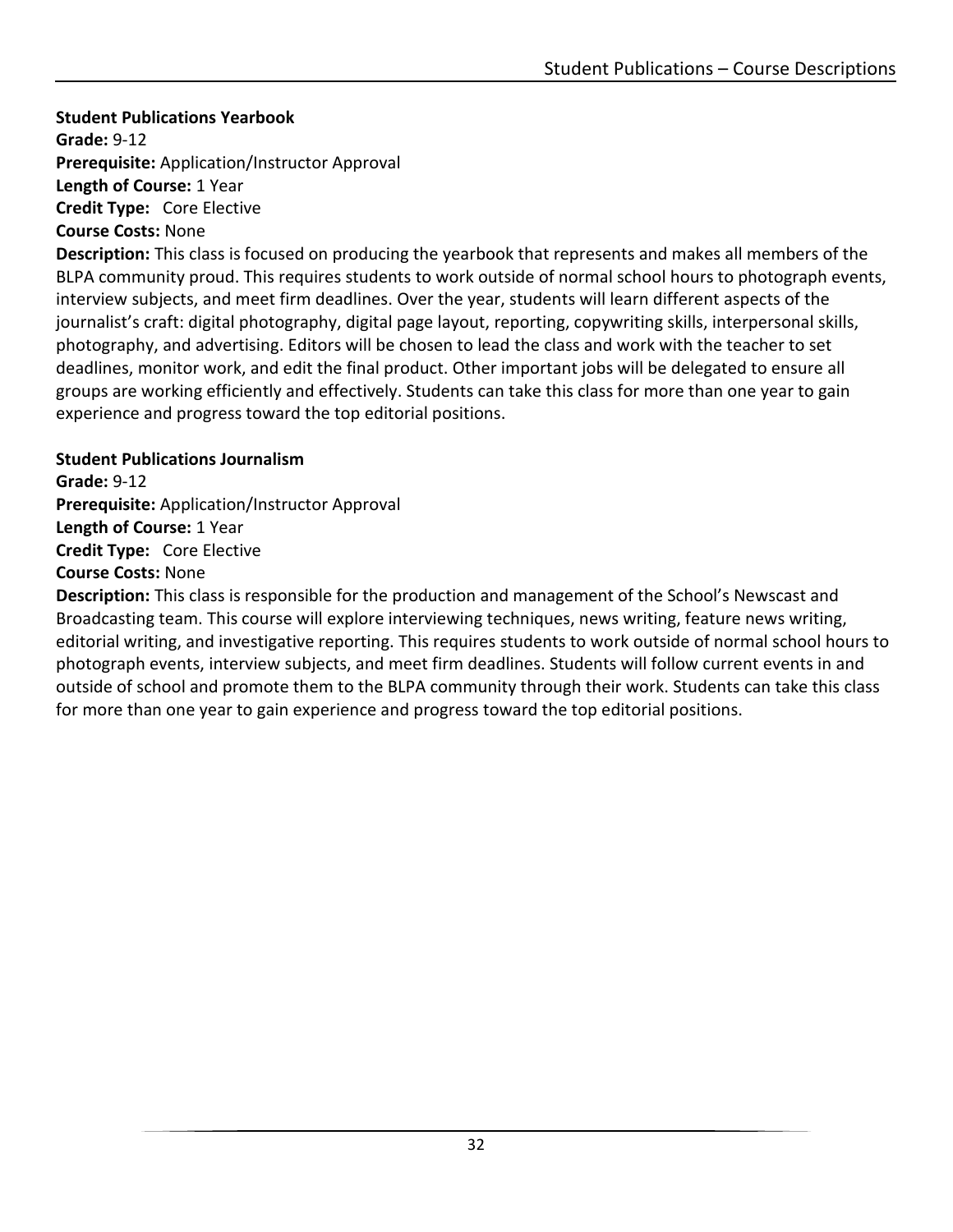# **Mathematics**

### **Overview of Courses**

3 math credits including \*Algebra I and \*Geometry are

#### **REQUIRED FOR GRADUATION.**

 **\*\*Additional courses can count towards academic electives.**

<span id="page-32-0"></span>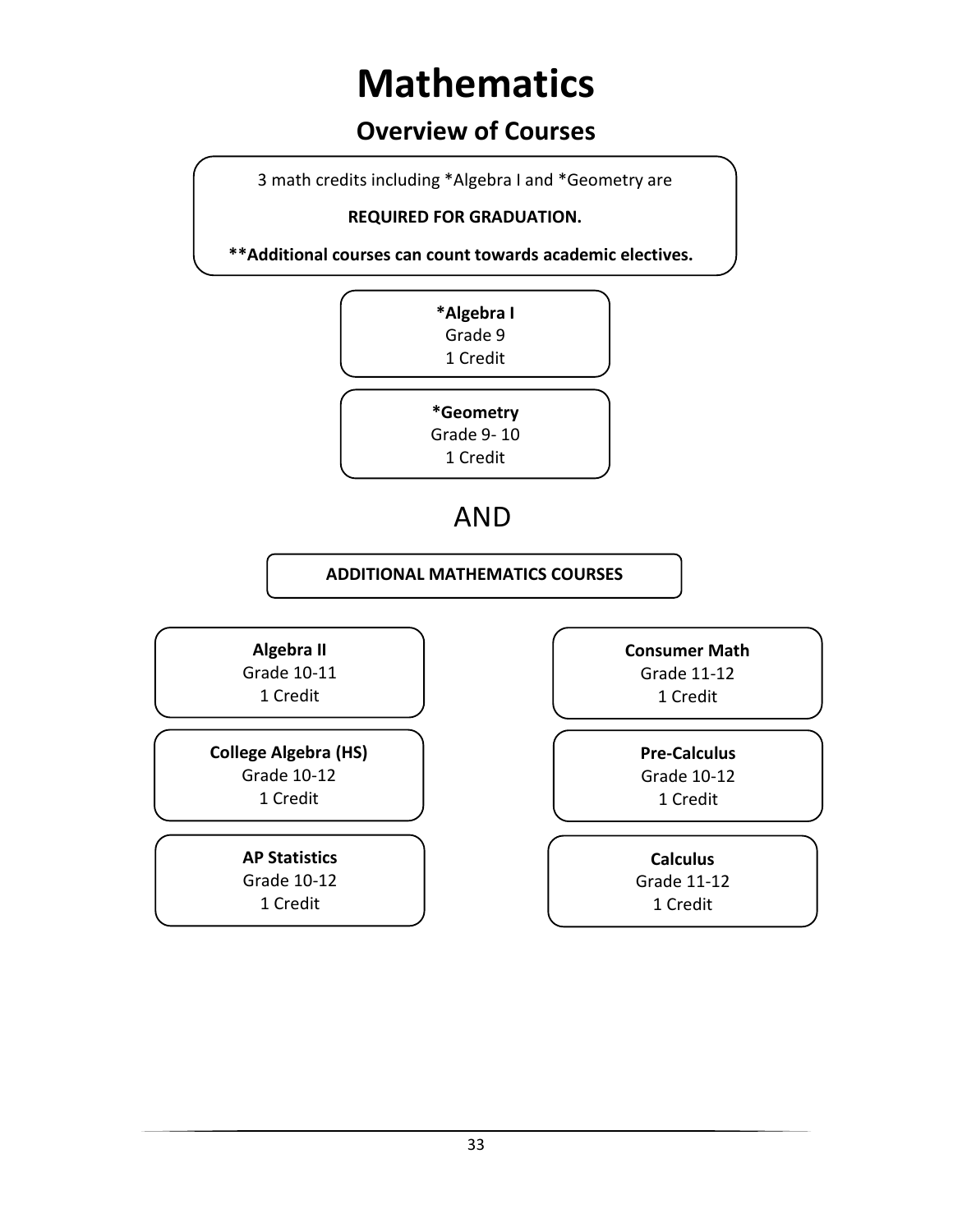<span id="page-33-0"></span>**ALGEBRA I Grade:** 9 **Prerequisite:** None **Length of Course:** 1 Year **Credit Type:** 1 Mathematics **Course Costs:** None **Description:** This course covers linear, quadratic, and exponential functions. It includes systems of equations, exponential properties, and topics from geometry, statistics, and probability.

#### **GEOMETRY**

**Grade:** 9-12 **Prerequisite:** Algebra I or Department Approval **Length of Course:** 1 Year **Credit Type:** 1 Mathematics **Course Costs:** None **Description:** This course covers concepts from classical Euclidean Geometry as well as Coordinate Geometry. Equation skills from Algebra 1 are extended into the context of shape relationships. The study of Trigonometry is introduced in the context of solving triangles.

#### **ALGEBRA II**

**Grade:** 10-12 **Prerequisite:** Algebra I or Department Approval **Length of Course:** 1 Year **Credit Type:** 1 Mathematics **Course Costs:** None **Description:** This course covers arithmetic with polynomials and extends the family of functions. There is a strong emphasis on modeling real-world behavior with an appropriate function type and graphic representation. Complex numbers, sequences, series, probability, statistics, and trigonometry are also

#### **CONSUMER MATH**

extended from Algebra I.

**Grade:** 11-12 **Prerequisite:** None **Length of Course:** 1 Year **Credit Type:** 1 Mathematics **Course Costs:** None

**Description:** Consumer Math is a course designated to reinforce and integrate basic computational skills with real-life skills needed to become a careful and competent consumer. Topics include purchasing goods and services, investing money, checking and savings accounts, taxes, and dealing with the everyday mathematics of today's society. This course satisfies the Personal Finance requirement for graduation.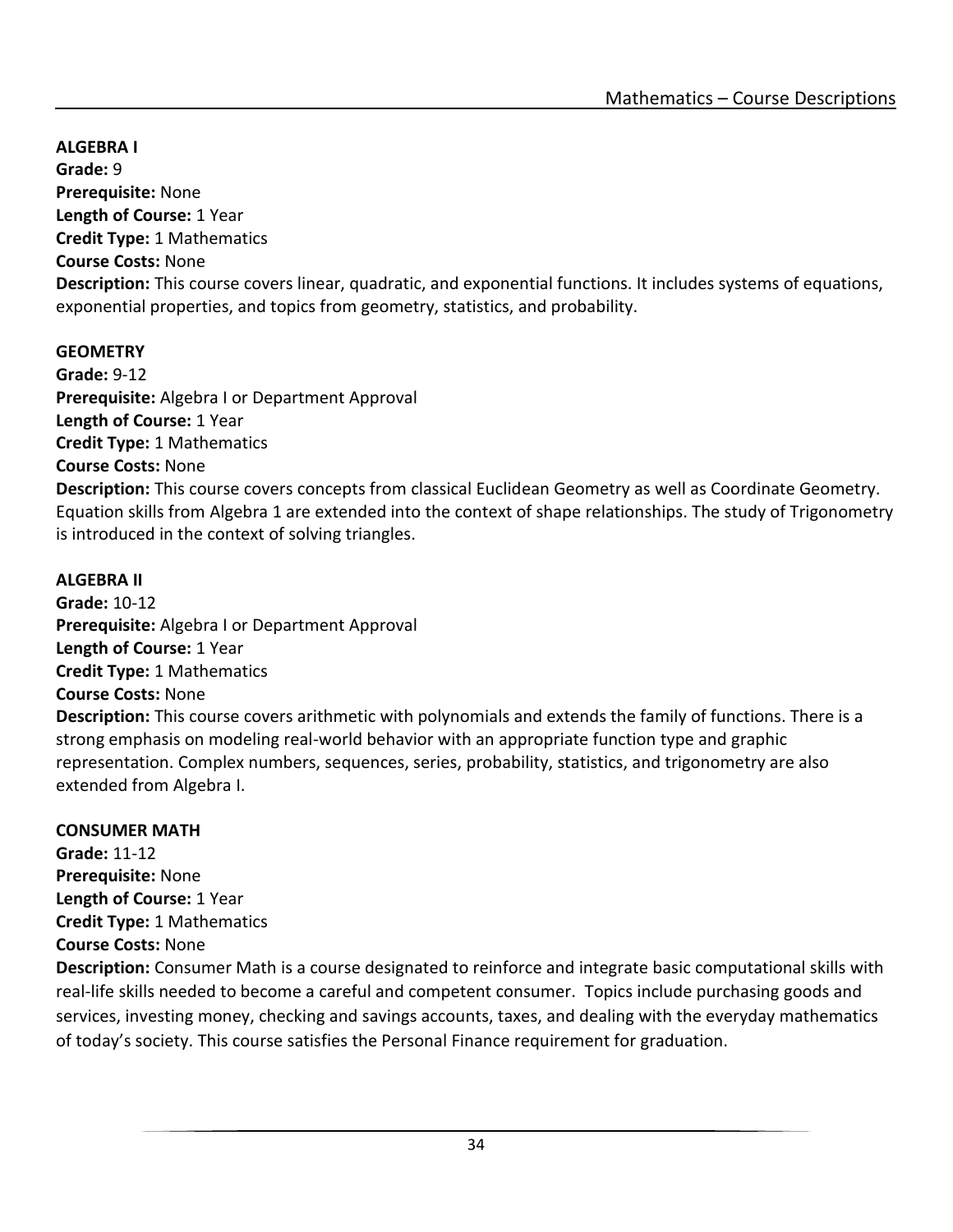#### **COLLEGE ALGEBRA (HS)**

**Grade:** 10-12 **Prerequisite:** Algebra II or Department Approval **Length of Course:** 1 Year **Credit Type:** 1 Mathematics **Course Costs:** None **Description:** This course includes topics in algebra designed for students planning to attend college. Graphing calculators are used extensively.

#### **PRE-CALCULUS**

**Grade:** 10-12 **Prerequisite:** Algebra II or Department Approval **Length of Course:** 1 Year **Credit Type:** 1 Mathematics **Course Costs:** None **Description:** This course includes the study of advanced mathematical concepts and methods; explore topics in functions, sequences, and series; explore trigonometric functions (with graphs and inverse functions), identities and equations, solutions of triangles, complex numbers; and other topics.

#### **CALCULUS**

Grade: 11-12 **Prerequisite:** Pre-Calculus **Length of Course:** 1 Year **Credit Type:** 1 Mathematics **Course Costs:** None

**Description:** Vectors in the plane and 3-space, differential calculus in several variables, integration and its applications in several variables, vector fields and line, surface, and volume integrals. Green's and Stokes' Theorems.

**AP Statistics** Grade: 11-12 **Prerequisite:** Algebra II **Length of Course:** 1 Year **Credit Type:** 1 Mathematics **Course Costs:** None

**Description:** The AP Statistics course introduces students to the major concepts and tools for collecting, analyzing, and drawing conclusions from data. There are four themes evident in the content, skills, and assessment in the AP Statistics course: exploring data, sampling and experimentation, probability and simulation, and statistical inference. Students use technology, investigations, problem solving, and writing as they build conceptual understanding.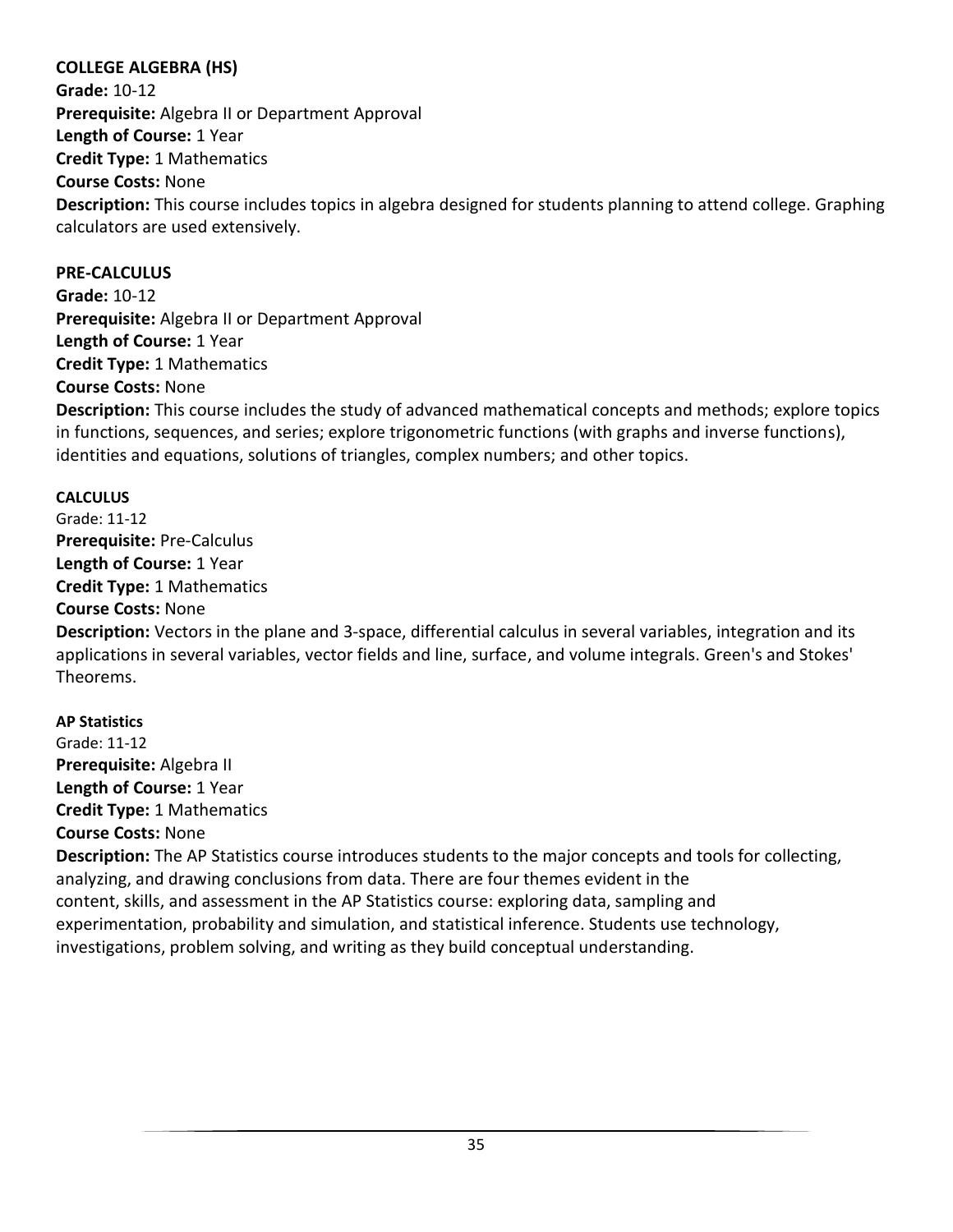# **Physical Education**

### **Overview of Courses**

<span id="page-35-0"></span>\*1 semester of Health and 1 semester of Team Sports are **REQUIRED FOR GRADUATION**

**Health** Grade 9 .5 Credit

**Team Sports** Grade 9-12 .5 Credit

#### **ADDITIONAL PHYSICAL EDUCATION COURSES**

**Outdoor Fitness**  Grade 9-12 .5 Credit

**Speed Training** Grade 11/12 .5 Credit

**Foundations of Sports Medicine** Grade 11/12 .5 Credit

.5 Credit

**Weights and Fitness**  Grade 10-12 .5 Credit

> **Sports Training** Grade 9/12 .5 Credit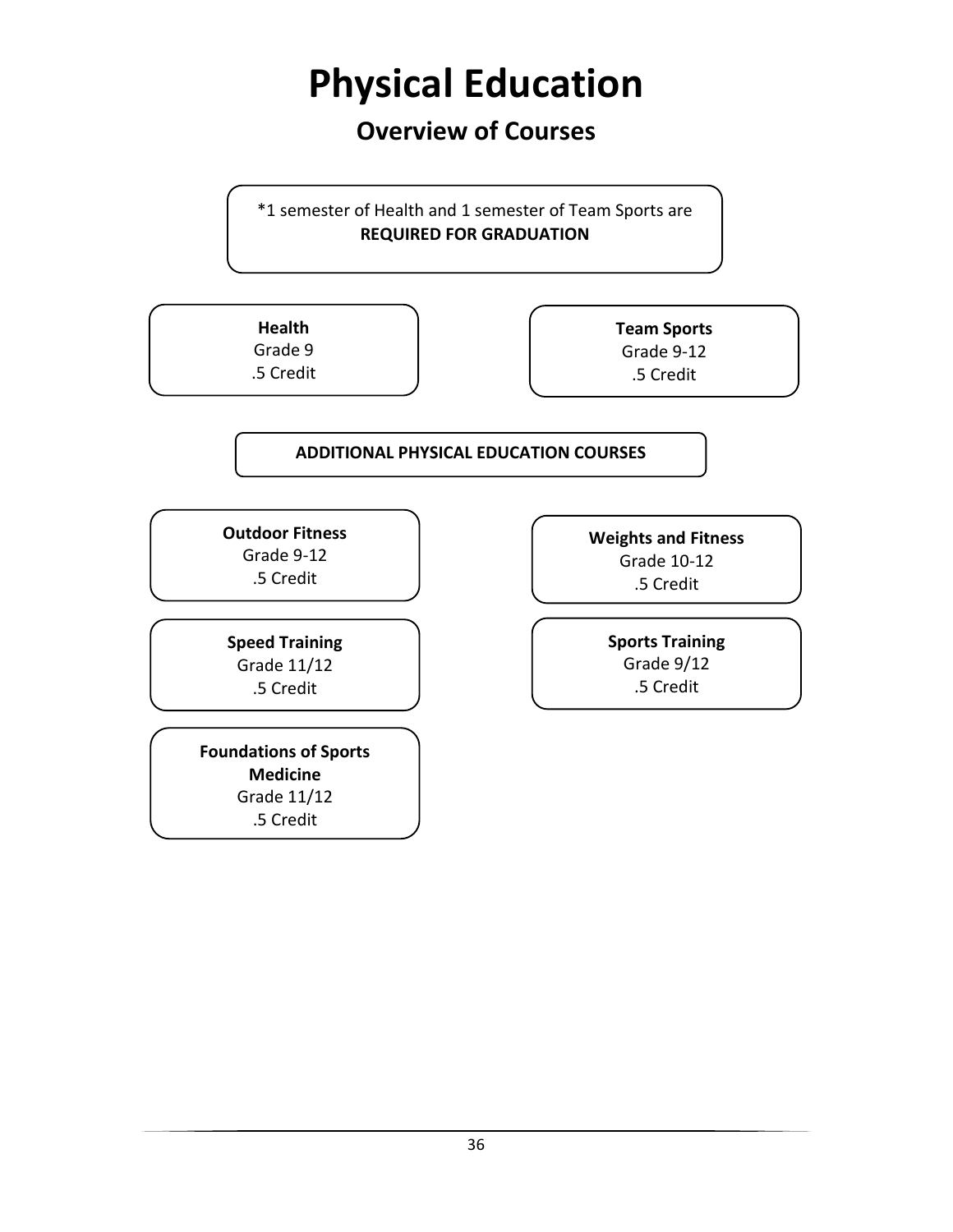#### <span id="page-36-0"></span>**HEALTH**

**Grade:** 9-12 **Prerequisite:** None **Length of Course:** 1 Semester **Credit Type:** .5 Health

#### **Course Costs:** None

**Description:** This course explores the mental, physical, and social aspects of life, with emphasis on how each contributes to total and overall health and well-being. Each student will learn skills needed to live healthy productive lives as well as how to make positive choices about their future lifestyles, setting the framework for life-long wellness.

#### **TEAM SPORTS**

**Grade:** 9-12 **Prerequisite:** None **Length of Course:** 1 Semester **Credit Type:** .5 Physical Education

#### **Course Costs:** None

**Description:** This course has an emphasis on a variety of team and individual sports, students will learn the appropriate skills and rules for each sport for successful learning and play. Students will be required to participate in fitness assessments.

#### **OUTDOOR FITNESS**

**Grade:** 9-12 **Prerequisite:** None **Length of Course:** 1 Semester **Credit Type:** .5 Physical Education **Course Costs:** None

**Description:** This course is a combined fitness and outdoor physical education class that promotes staying active outside of the school environment and encourages lifelong involvement. Students will learn how to stay active throughout their lifetime, how to correctly use equipment/facilities, general safety precautions, and the natural benefits of exercise. Students will be required to participate in fitness assessments.

#### **FOUNDATIONS OF SPORTS MEDICINE**

**Grade:** 11-12 **Prerequisite:** None **Length of Course:** 1 Semester **Credit Type:** .5 Physical Education **Course Costs:** None

**Description:** This course provides high school students with a general overview of athletic training, sports medicine, and its history. It includes introductory information about the athletic trainer's scope of practice: injury prevention, treatment, rehabilitation, emergency injury management, and administrative functions. This course is intended to help students gain an understanding of sports medicine, various associated disciplines, and the role they play in the physically active community. Students enrolled in this class will not provide patient care.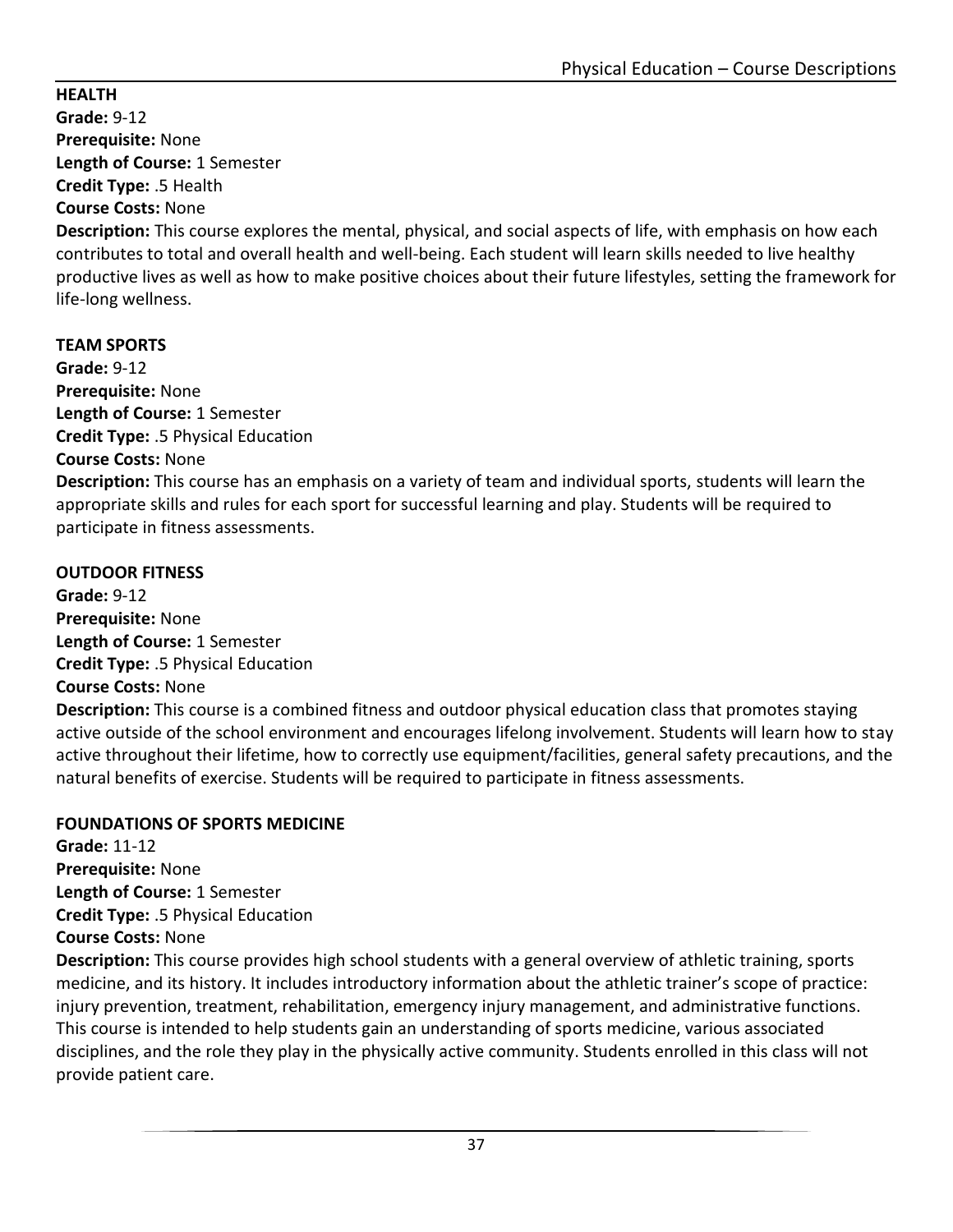#### **SPEED TRAINING**

**Grade:** 11-12 **Prerequisite:** Instructor approval and 1 semester of Physical Education **Length of Course:** 1 Semester **Credit Type:** .5 Physical Education **Course Costs:** None **Description:** This course is designed to develop a student's aerobic and anaerobic conditioning, as well as muscular strength/endurance. Class time will include weightlifting, plyometrics, agility sets, and other

exercises to increase each student's performance in those areas. Students may be required to participate in fitness assessments.

#### **SPORTS TRAINING**

**Grade:** 9-12 **Prerequisite:** None **Length of Course:** 1 Semester **Credit Type:** .5 Physical Education

#### **Course Costs:** None

**Description:** This course will focus on developing the physical attributes of athleticism to improve athletic performance, reducing the risk of sports-related injuries, and gaining an understanding to impact lifelong fitness. The course will emphasize improving total body strength and power, speed, agility, flexibility through the application of free weight exercises, calisthenics, plyometrics, and proper running mechanism.

#### **WEIGHTS AND FITNESS**

Grade: 10-12 **Prerequisite:** 1 semester of Physical Education **Length of Course:** 1 Semester **Credit Type:** .5 Physical Education **Course Costs:** None

**Description:** This course will focus on activities/exercises that will enhance overall physical fitness. Students will learn and gain an appreciation for lifelong health and fitness through specific exercises and skills. Strength training, utilizing a weights program in combination with supplemental lifts and exercises, is the basis for this course. Other aerobic and anaerobic exercises, drills, and skills will be learned and utilized throughout the course. Students may be required to participate in fitness assessments.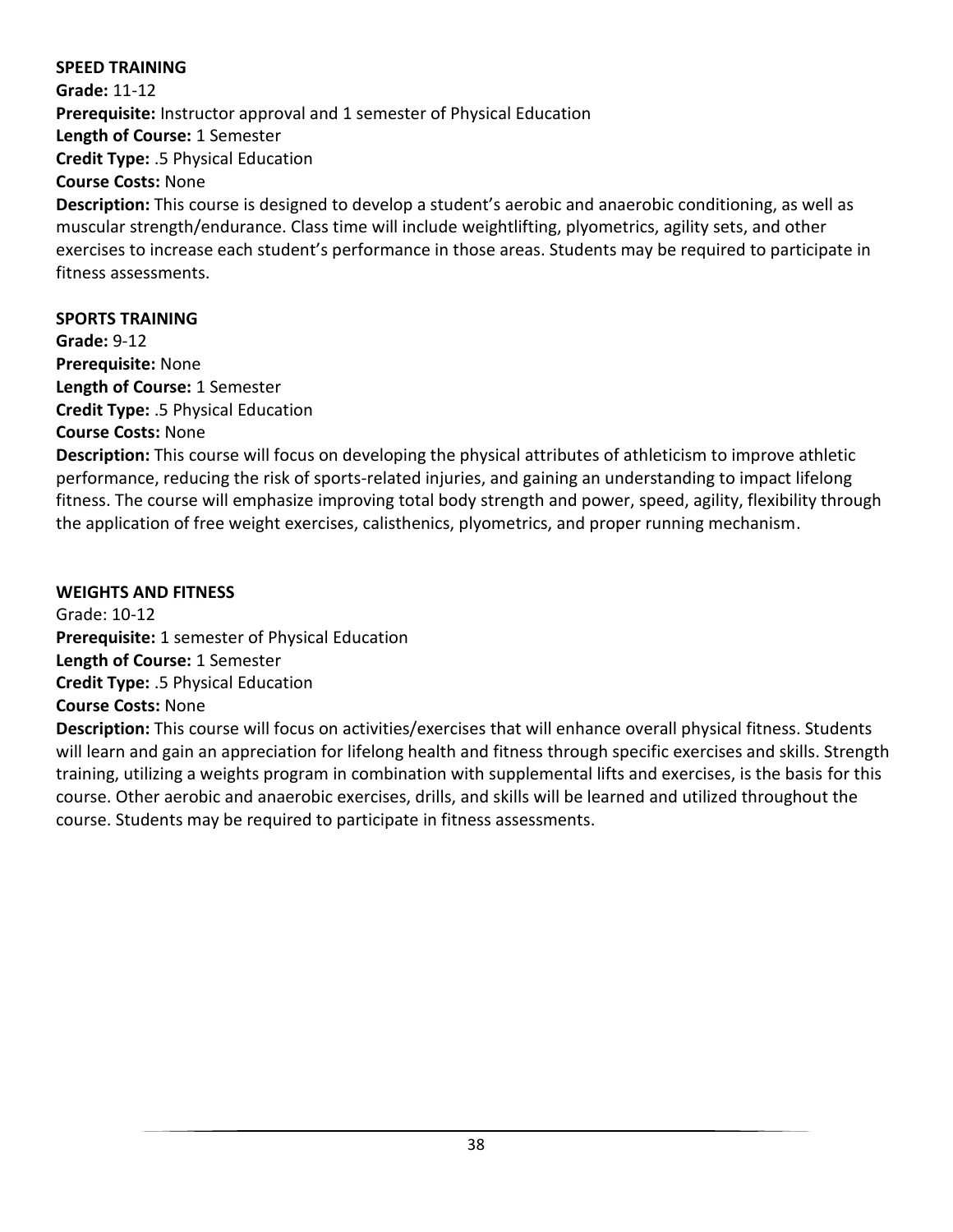# **Science**

### **Overview of Courses**

<span id="page-38-0"></span>3 Science credits including **\*two lab science credits** are **REQUIRED FOR GRADUATION**

 **\*\*Additional courses can count towards academic** 



**\*Chemistry** Grade: 10-12 1 Credit

#### **ADDITIONAL SCIENCE COURSES**

**\*Physical Science** Grade: 11-12 1 Credit

**electives.**

**\*Anatomy and Physiology** Grade: 11-12 1 Credit

**\*Physics** Grade: 11-12 1 Credit

**Astronomy** Grade: 9-12 .5 Credit

**\*Earth Science** Grade: 9-12 .5 Credit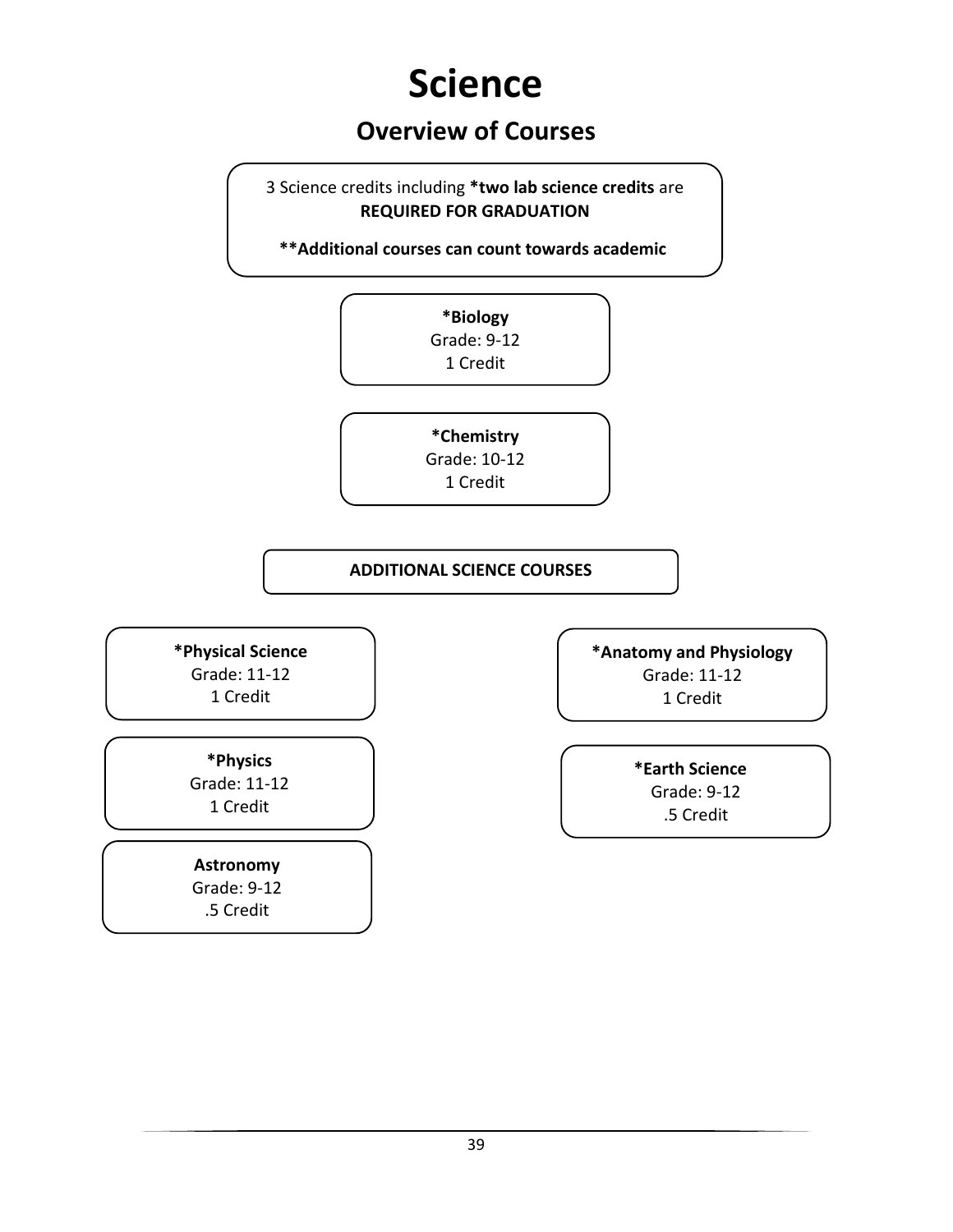#### <span id="page-39-0"></span>**BIOLOGY**

**Grade:** 9-12 **Prerequisite:** None

#### **Length of Course:** 1 Year

#### **Credit Type:** 1 Science **Course Costs:** None

**Description:** This is an introductory biology course that covers the topics: chemistry of life, cell structure and function, respiration and photosynthesis, cell division, genetics, human biology, and ecology. Students participate in frequent labs using microscopes and dissecting equipment to enhance reading and lectures.

#### **CHEMISTRY**

**Grade:** 10-12 **Prerequisite:** Algebra I **Length of Course:** 1 Year **Credit Type:** 1 Science **Course Costs:** None

**Description:** This course emphasizes fundamental concepts regarding the interactions of energy and matter. Rigorous problem solving and quantitative lab work is required. Topics covered include chemical structure, states of matter, reactions, stoichiometry, acid/base, gaseous reactions, solutions, and thermodynamics.

#### **PHYSICAL SCIENCE**

**Grade:** 9-12 **Prerequisite: Length of Course:** 1 Year **Credit Type:** 1 Science **Course Costs:** None

**Description:** Physical Science is a full-year course that investigates the fundamentals of Physics, Chemistry, Astronomy, and Earth Science. Math skills will be called upon as force, motion, and energy are investigated. The properties of matter, atomic structure, and chemical reactions allow the student to acquire an understanding of the world around them at a microscopic level. Electricity, magnetism, and waves will be discussed as the student learn how these are formed and the features that characterize them. The class also incorporates topics concerning the physical processes on earth and the motions, characteristics, and forces in space.

#### **PHYSICS**

**Grade:** 11-12 **Prerequisite:** Algebra II **Length of Course:** 1 Year **Credit Type:** 1 Science **Course Costs:** None

**Description:** This course studies the interactions of energy and matter. Units of study include forces, motion, waves, sound, optics, electricity, relativity, heat transfer, and electrostatics. This course requires considerable use of mathematics and problem-solving skills.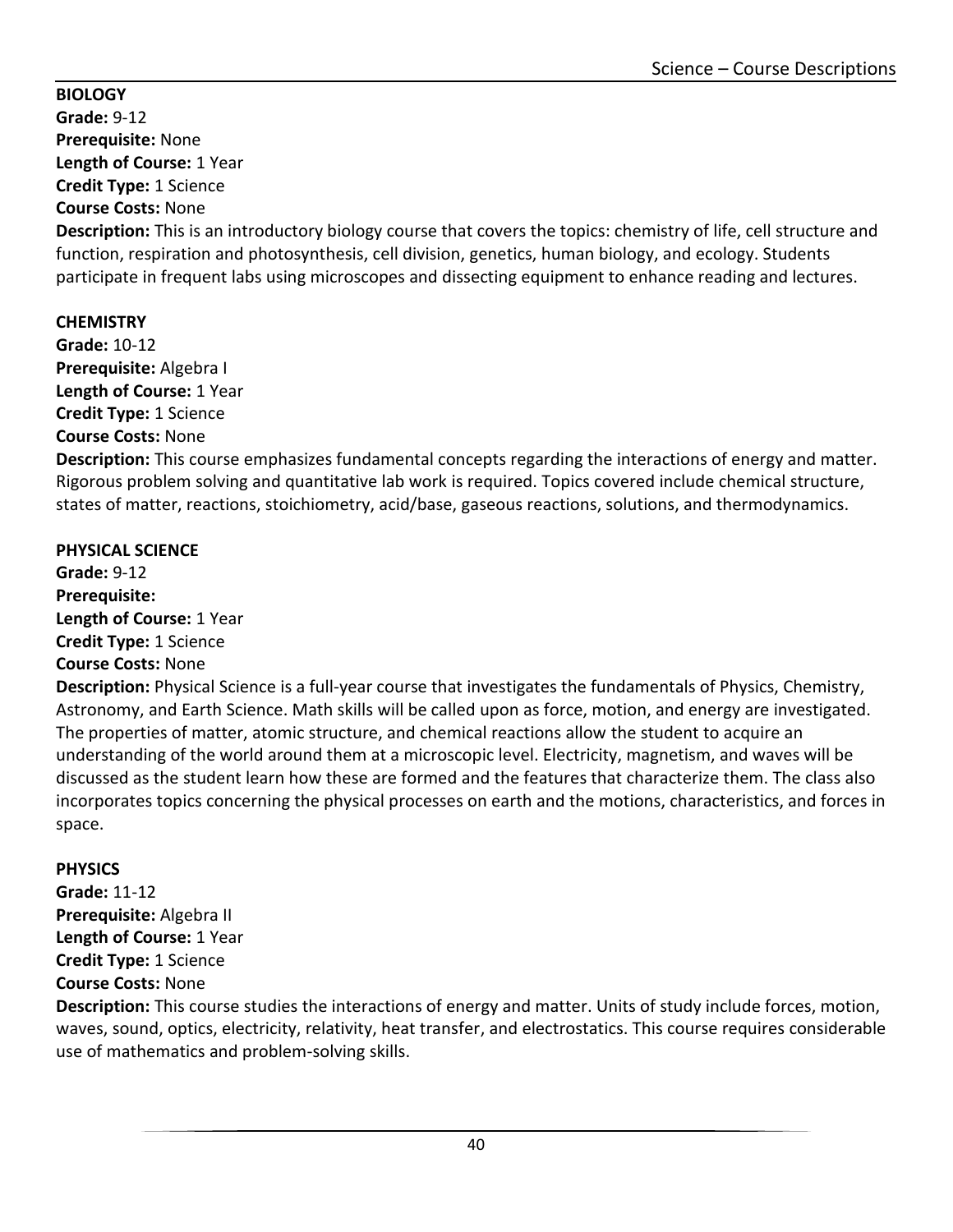#### **ANATOMY AND PHYSIOLOGY**

**Grade:** 11-12 **Prerequisite:** Biology and Instructor Approval **Length of Course:** 1 Year **Credit Type:** 1 Science **Course Costs:** None

**Description:** This course is designed for students with a strong interest in the advanced study of biology and biomedical topics. The structure, function, and interaction of the major human body systems covered during the year. Dissection of vertebrates reinforces the anatomy and provides a chance for the comparison of humans with other animals.

#### **ASTRONOMY**

**Grade:** 9-12 **Prerequisite:** None **Length of Course:** 1 Semester **Credit Type:** .5 Science **Course Costs:** None **Description:** This course is aimed at understanding Earth's place in space. This includes the study of the sun and moon, the solar system, theories of solar system origin, space exploration, life cycles of stars, galaxies, and constellations. This course also studies the structure, origin, and future of the universe.

#### **EARTH SCIENCE**

**Grade:** 9-12 **Prerequisite:** None **Length of Course:** 1 Semester **Credit Type:** .5 Science **Course Costs:** None

**Description:** This one-year course is designed to integrate scientific principles related to the Earth and its environment. Topics of this course include relationships between atmospheric processes and the water cycle, solar systems, and the universe, and Earth's composition and structure. The connections between Earth's systems and everyday life are evaluated throughout this course.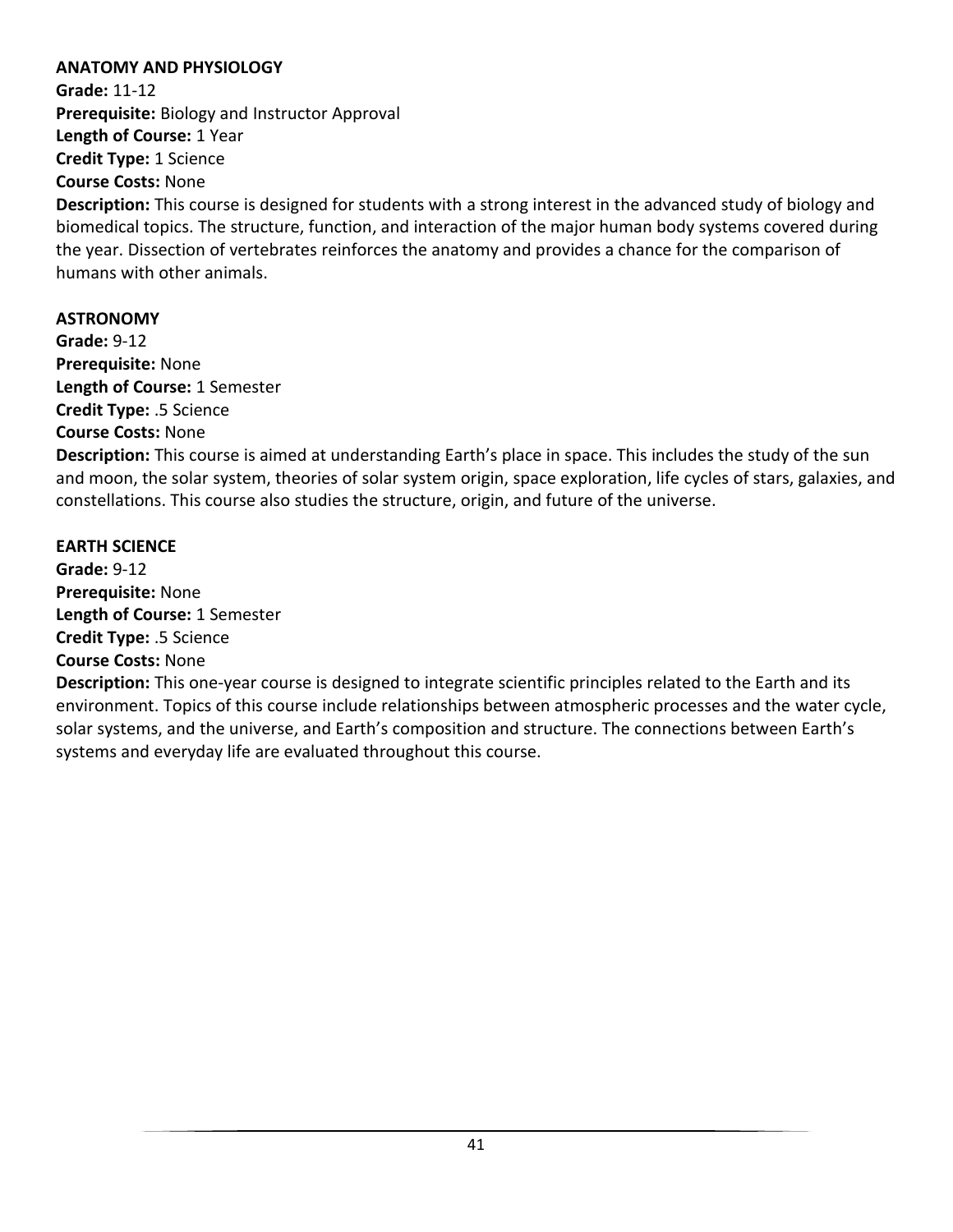# <span id="page-41-0"></span>**Senior Capstone**

**Overview of Course**

**\*REQUIRED FOR GRADUATION.**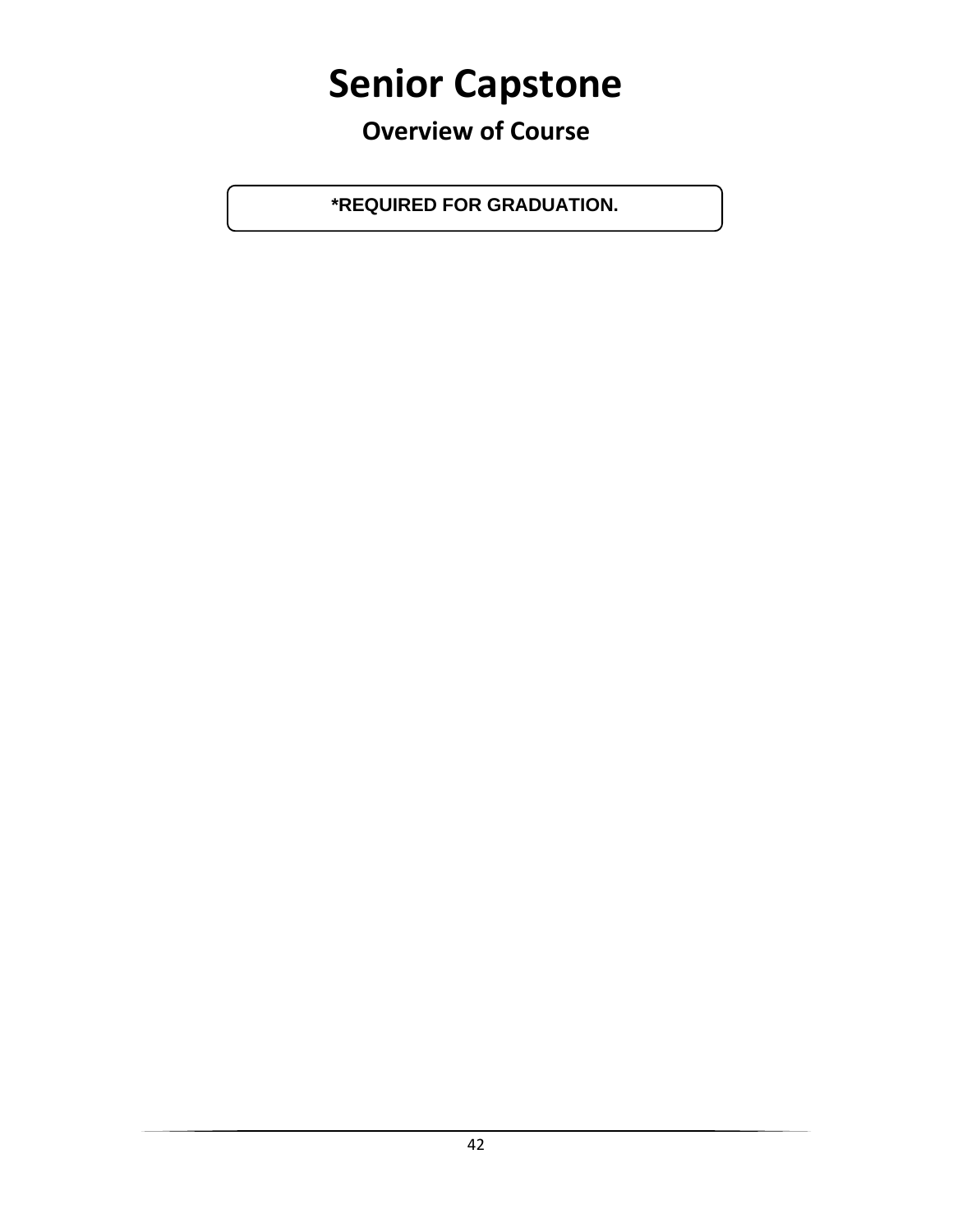#### <span id="page-42-0"></span>**SENIOR CAPSTONE Grade:** 12 **Prerequisite:** None **Length of Course:** 1 Year **Credit Type:** 0.5 Pass/Fail **Course Costs:** None

**Description:** The Senior Capstone provides senior students the opportunity to engage in an experience that prepares them for their future and aligns with college and career readiness and pathways exploration. Students will use the knowledge and skills they have acquired in their high school courses to present their research. The capstone consists of four project requirements: job shadowing, a research paper, visual aid, and a presentation. **It is required that all students complete a senior capstone for graduation from high school.**

- Capstone advising for rising seniors will begin the spring semester before the following school year.
- Students will be assigned a Senior Capstone advisor.
- Students may begin their shadowing hours the summer before their senior year if their professional contact is approved by their advisor before the end of the spring semester.
- 1. Job Shadowing
	- Students will need to contact a professional in their selected career pathway and complete a job shadowing experience and get approval from their advisor.
	- Students will complete job shadows that are outlined in the Senior Capstone requirements. Contacts cannot be within the BLPA building or a family member (extenuating circumstances excluded).
	- Students will have to witness and document the tasks completed in the selected field in the form/log provided.
	- Students may reference their contacted professional on the research paper as a source for evidence.
- 2. The Research Paper
	- Students will complete 2-5 typed double-spaced pages using academic resources highlighting the following:
		- The degree or training required for the career.
		- A career description.
		- Potential for field growth and promotion opportunities.
		- The variety of career pathways available.
		- Financial planning and budgeting involving real life situation.
	- Must use proper citations and formatting.
	- Focus on primary and secondary sources.
	- Include a Works Cited Page with a minimum of 3 sources.
- 3. Visual Aid
	- To enhance the presentation, students will include a visual aid to correspond with the topics covered in your research paper.
	- This may be a Tri-fold poster, PowerPoint, brochure, tangible item personally created, or more.
	- Advisors must approve all visual aid ideas before the presentation date.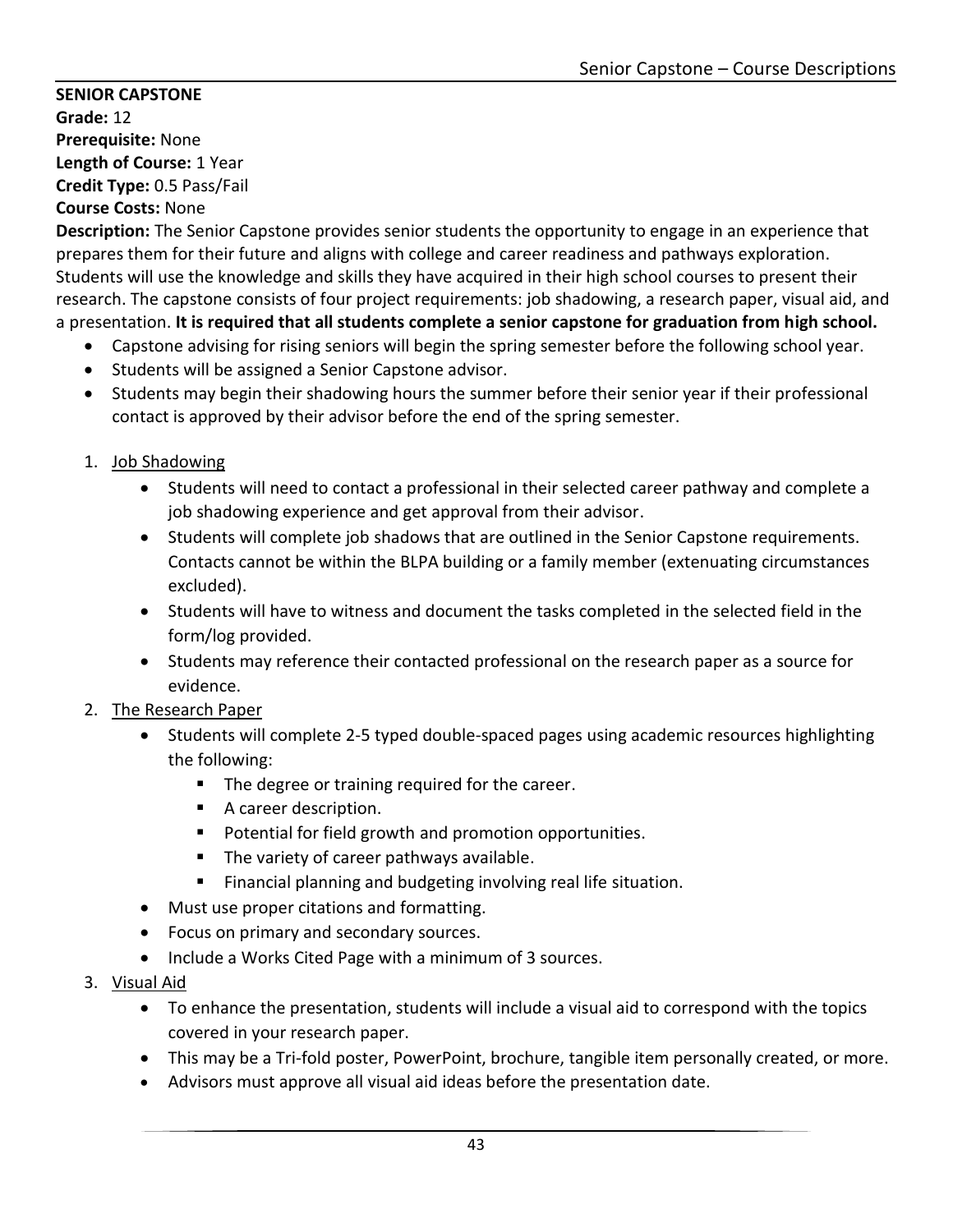#### 4. The Presentation

- Following the completion of the research paper, interview, job shadowing, and creation of a visual aid, students will need to present their findings in an evening presentation at BLPA.
- The audience will consist of school staff and community members. Student presentations will be assessed by staff members who will evaluate the student presentations based on an evaluation rubric.
- Presentations should be between 6-8 minutes. This includes time for a question-and-answer session as well as an explanation of the chosen visual aid.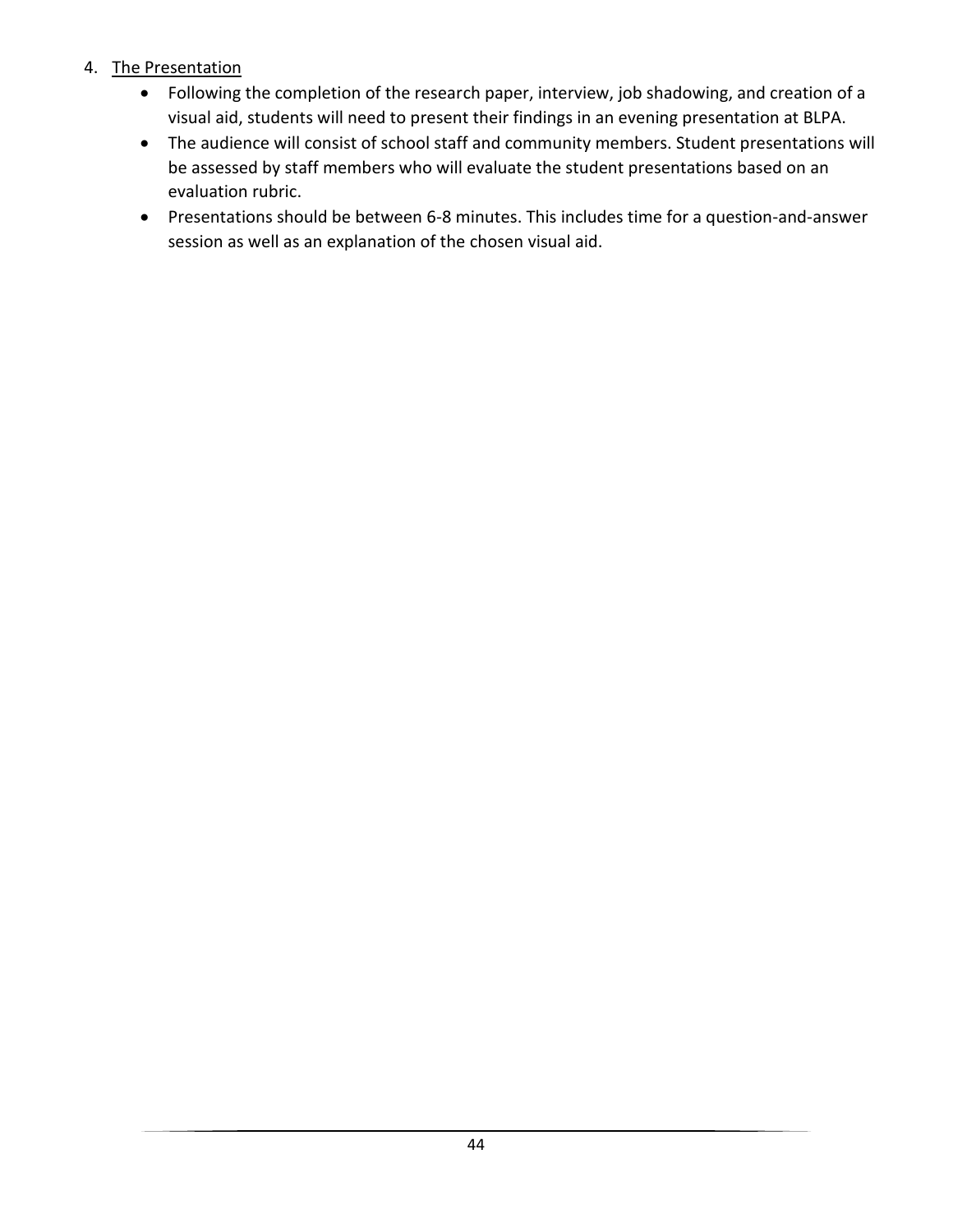# **Social Science**

### **Overview of Courses**

<span id="page-44-0"></span>\*U.S. Government/Civics, \*U.S. History, a course containing genocide and holocaust studies, and a course containing personal finance curriculum are **REQUIRED FOR GRADUATION.**

**\*\*Additional courses can count towards academic electives.**

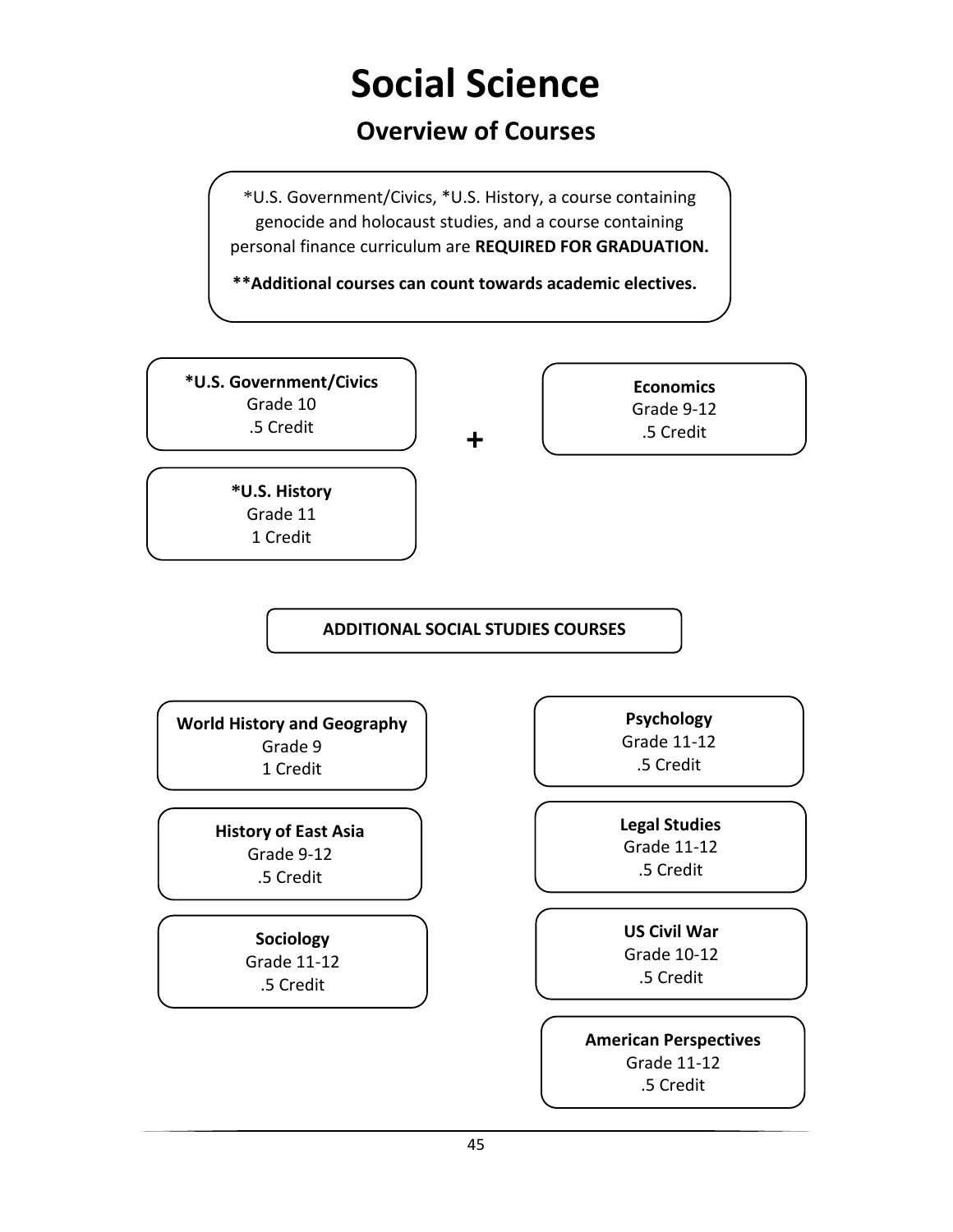#### <span id="page-45-0"></span>**WORLD HISTORY and GEOGRAPHY**

**Grade:** 9 **Prerequisite:** None **Length of Course:** 1 Year **Credit Type:** 1 Social Studies

#### **Course Costs:** None

**Description:** This course examines the major developments of world history from the Renaissance and Reformation to the modern era. Students will be expected to apply cause and effect reasoning to historical events with an emphasis on political, economic, social, and geographic forces that shape the modern world. There will be a focus on diversity and the complexity of events as students analyze the interconnected nature of the world.

#### **\*U.S. GOVERNMENT/CIVICS**

**Grade:** 10 **Prerequisite:** None **Length of Course:** 1 Semester **Credit Type:** .5 Social Studies (satisfies graduation requirement) **Course Costs:** None **Description:** This course provides a basic understanding of the design and operation of federal, state, and local governments. Relationships between the citizen and the government are examined. Students will explore the significant role of the citizen in American democracy and their rights and responsibilities as citizens.

**\*U.S. HISTORY Grade:** 11 **Prerequisite:** None. **Length of Course:** 1 Year **Credit Type:** 1 Social Studies (satisfies graduation requirement) **Course Costs:** None **Description:** U.S. History is a course that builds upon concepts developed in previous studies of U.S. History and emphasizes national development from the late nineteenth century into the twenty-first century. The course gives major emphasis to the interaction of key events, people, and political, economic, social, and cultural influences in national developments from the late nineteenth century through the present as they relate to life in the United States. Students develop historical thinking and research skills and use primary and secondary sources to explore topical issues and to understand the cause for changes in the nation over time. **SOCIOLOGY Grade:** 11-12 **Prerequisite:** None **Length of Course:** 1 Semester

**Credit Type:** .5 Social Studies

#### **Course Costs:** None

**Description:** Sociology studies the basic components of a society. Topics that may be covered include culture, conformity and adaptation, family, cultural diversity and awareness, social movements, racial and ethnic relations, deviance, and social control.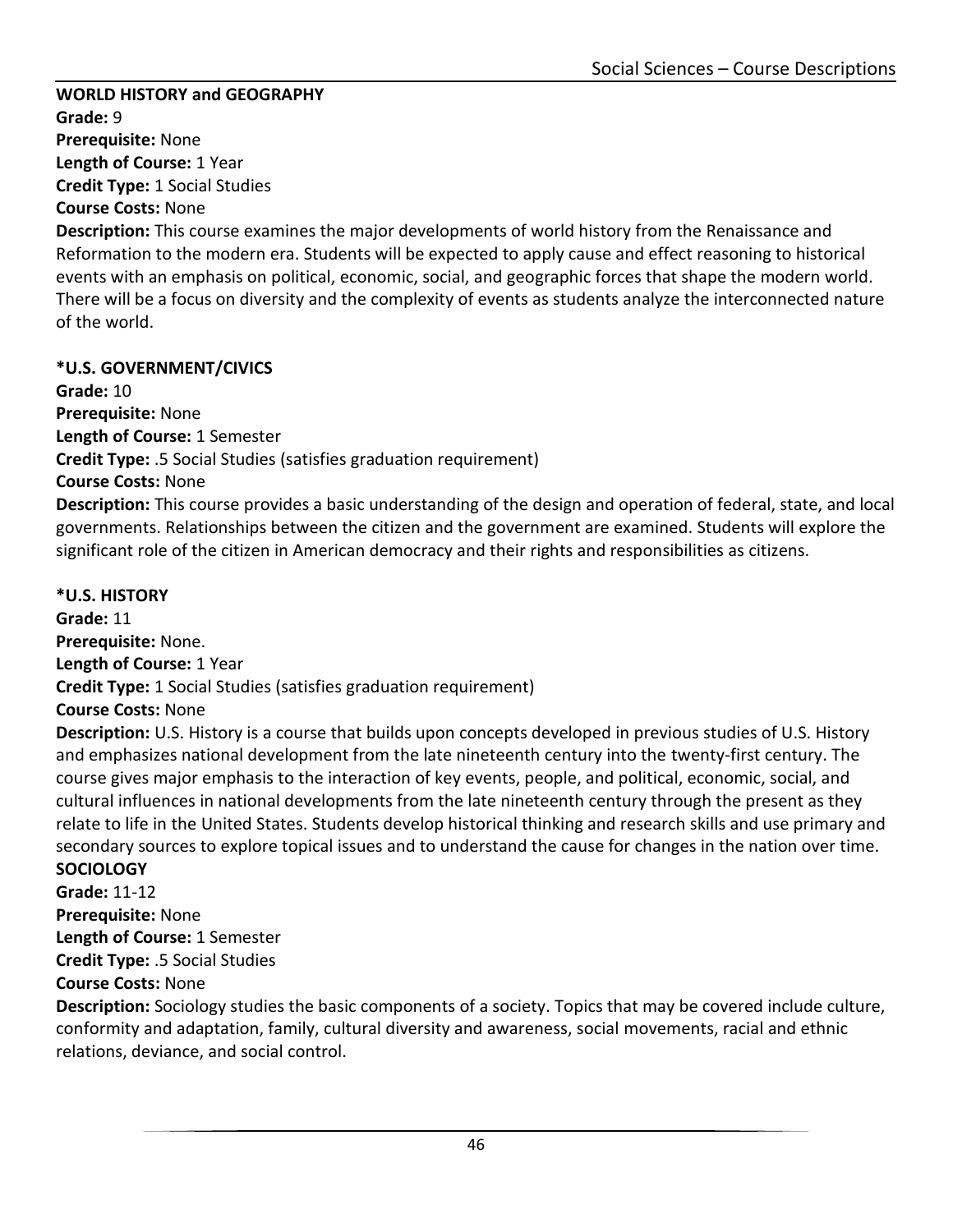#### **PSYCHOLOGY**

**Grade:** 11-12 **Prerequisite:** None **Length of Course:** 1 Semester **Credit Type:** .5 Social Studies **Course Costs:** None

**Description:** This course will introduce students to the foundational principles of psychology. Focusing on the scientific study of behavior including motivation, emotion, physiological psychology, stress and coping, research methods, consciousness, sensation, perception, learning, and memory.

#### **AMERICAN PERSPECTIVES**

**Grade:** 11-12 **Prerequisite:** U.S. Government or AP U.S. Government **Length of Course:** 1 Semester **Credit Type:** .5 Core **Course Costs:** None **Description:** This course will answer the essential questions: "How do new perspectives deepen my

understanding of what makes American culture?" and "How does the inclusion of different cultures add value to our society?" This program will examine the melting pot that is American culture and explore how nothing is "uniquely American," but rather an infusion of cultures from all over the world. This course emphasizes the processes of historical inquiry, data analysis, academic research strategies, document-based questioning, and project-based learning.

#### **LEGAL STUDIES**

**Grade:** 11-12 **Prerequisite:** U.S Government or AP U.S. Government **Length of Course:** 1 Semester **Credit Type:** .5 Core **Course Costs:** None **Description:** This course is designed to explore the constitutional foundation and structure of the federal and state legal systems. The key concepts of this course include ethics in law, The Bill of Rights, individual rights,

#### **ECONOMICS**

**Grade:** 9-12 **Prerequisite:** None **Length of Course:** 1 Semester **Credit Type:** .5 Social Studies **Course Costs:** None **Description:** This course provides a basic understanding of economic systems and the role of government in the economy at both the microeconomic and macroeconomic level.

law enforcement, the judicial system, criminal law, civil law, and balancing rights with responsibility.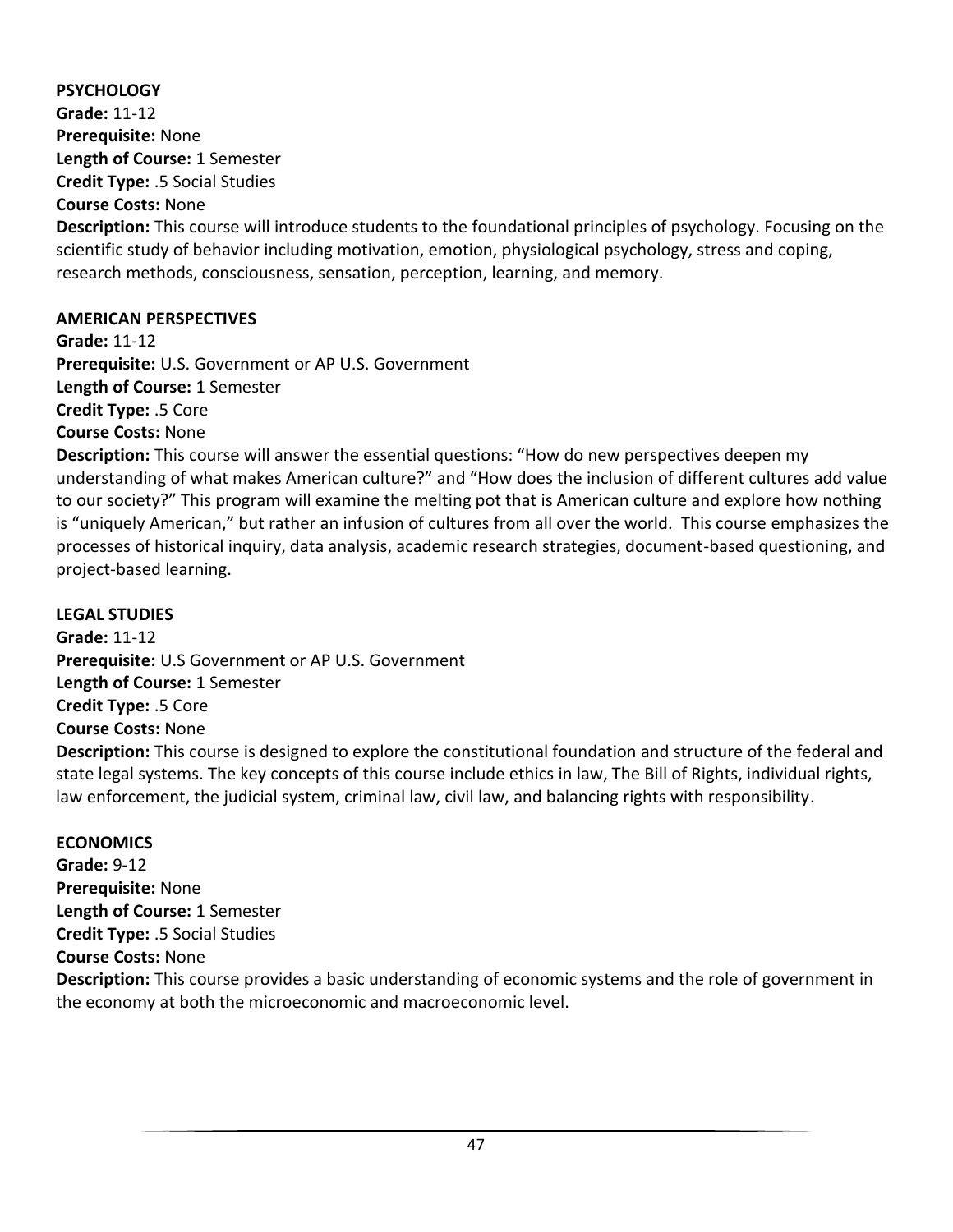#### **US CIVIL WAR**

**Grade:** 10-12 **Prerequisite:** None **Length of Course:** 1 Semester **Credit Type:** .5 Core **Course Costs:** None

**Description:** This course examines the major developments of US History in or during the Civil War. This course would cover the whole Civil War but would focus on the war in the western half of the US in particular Texas and Colorado. Students will connect content from this course to other events they have learned about in Colorado History. This course will include a field trip to Fort Garland, Colorado where they will be able to experience firsthand the events they have learned about in this course.

#### **HISTORY OF EAST ASIA**

**Grade:** 10-12 **Prerequisite:** None **Length of Course:** 1 Semester **Credit Type:** .5 Core **Course Costs:** None

**Description:** This course examines the major developments of the history of East Asia. Starting with imperial China to the Mongol Empire and continues to feudal Japan. Students will then move on to the effects of WW2 in Asia, the fall of the Soviet Union, and communist China. Students will connect content from this course with current events.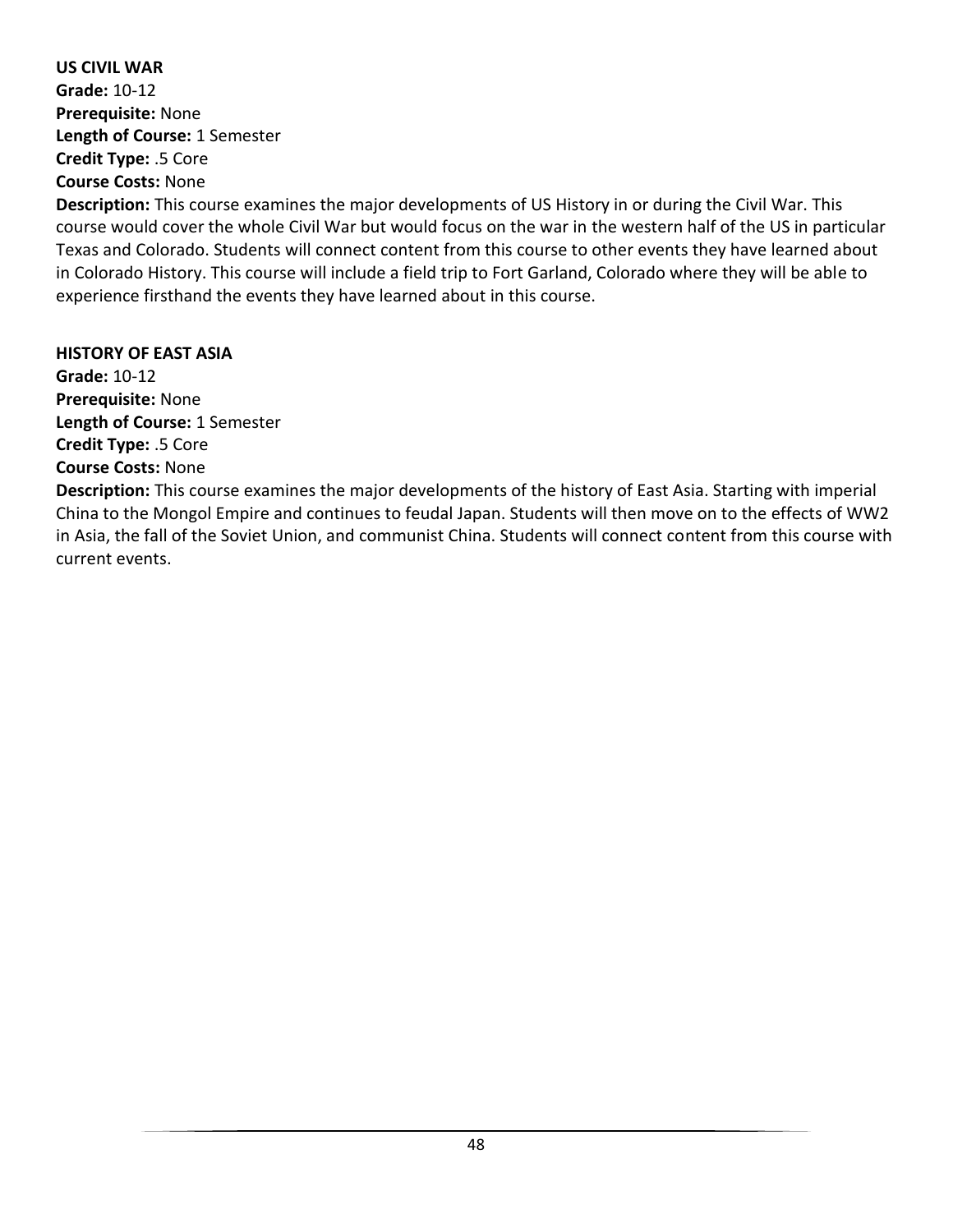# **World Languages**

### **Overview of Courses**

<span id="page-48-0"></span>A second level, full year, of the same language pathway

is **REQUIRED FOR GRADUATION**.

 **\*\*Additional courses can count towards academic electives.**



.5 Credit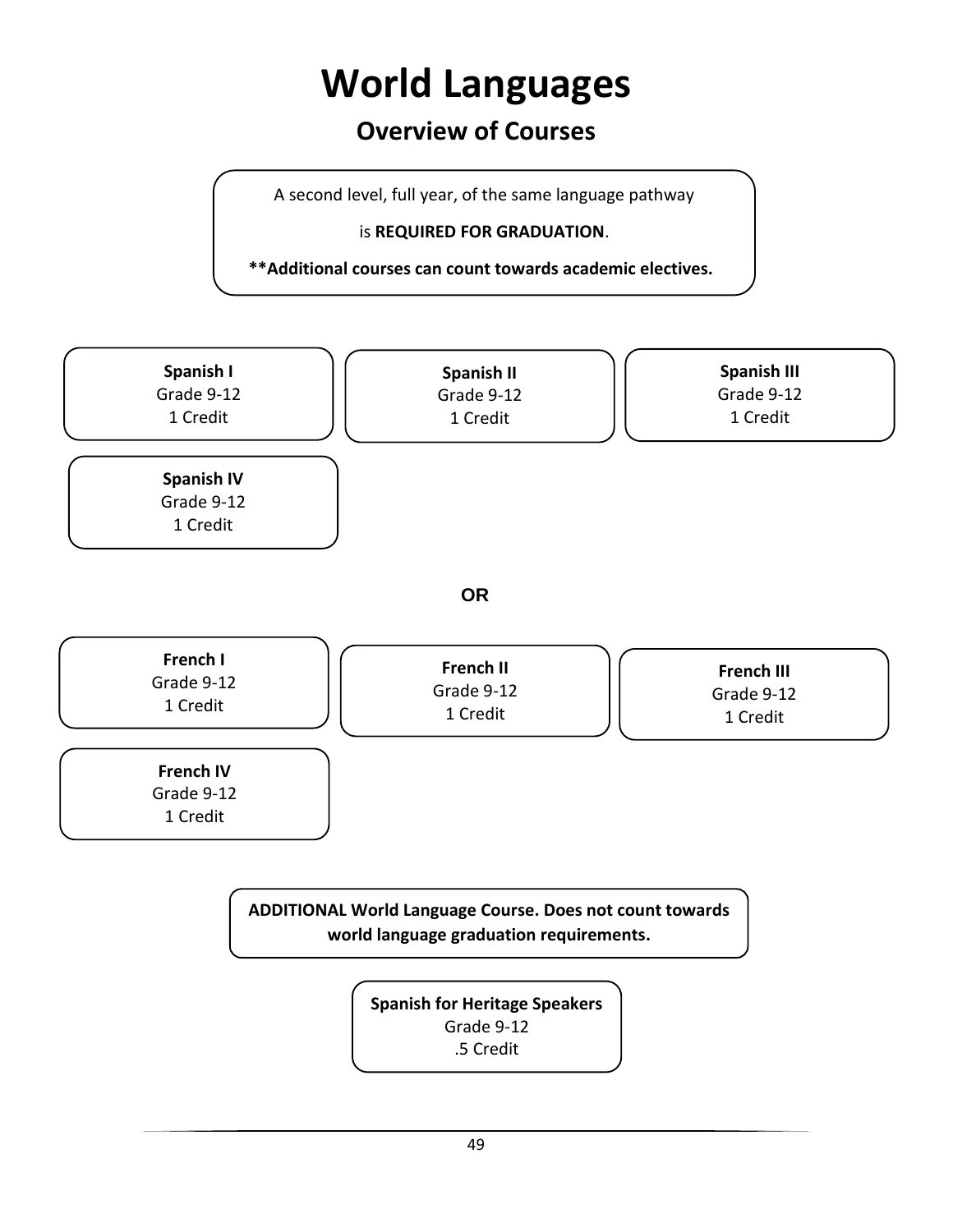<span id="page-49-0"></span>**SPANISH I Grade:** 9-12 **Prerequisite:** None **Length of Course:** 1 Year **Credit Type:** 1 World Language **Course Costs:** None

**Description:** In this course students will acquire the Spanish language in a holistic learning approach by engaging in conversations and developing and interpreting written and spoken language on a variety of everyday life topics. Students will continue to build language skills in the targeted language in the areas of vocabulary, grammar, pronunciation, conversation, literature, and culture. Students will build speaking skills and grammar knowledge with increasing emphasis on verb conjugation, reading comprehension and more complex conversations. They will continue their studies of Spanish-speaking cultures and develop an intercultural awareness.

#### **SPANISH II**

**Grade:** 9-12 **Prerequisite:** Spanish I **Length of Course:** 1 Year **Credit Type:** 1 World Language

#### **Course Costs:** None

**Description:** This course builds on Spanish I with richer expressions and exploration of past-tense verb usage, the introduction of future tense for verbs, and the introduction of moods such as the conditional and subjunctive. Students continue to learn about the cultures of Spanish-speaking countries through readings and other lessons. The teacher consistently uses Spanish in class and encourages students to speak in Spanish as much as possible.

#### **SPANISH III**

**Grade:** 9-12 **Prerequisite:** Spanish II **Length of Course:** 1 Year **Credit Type:** 1 World Language **Course Costs:** None **Description:** This course applies Spanish I-II skills and grammar knowledge for a deeper understanding of the language as well as the associated literature and cultures. Nearly all course activities are conducted in Spanish.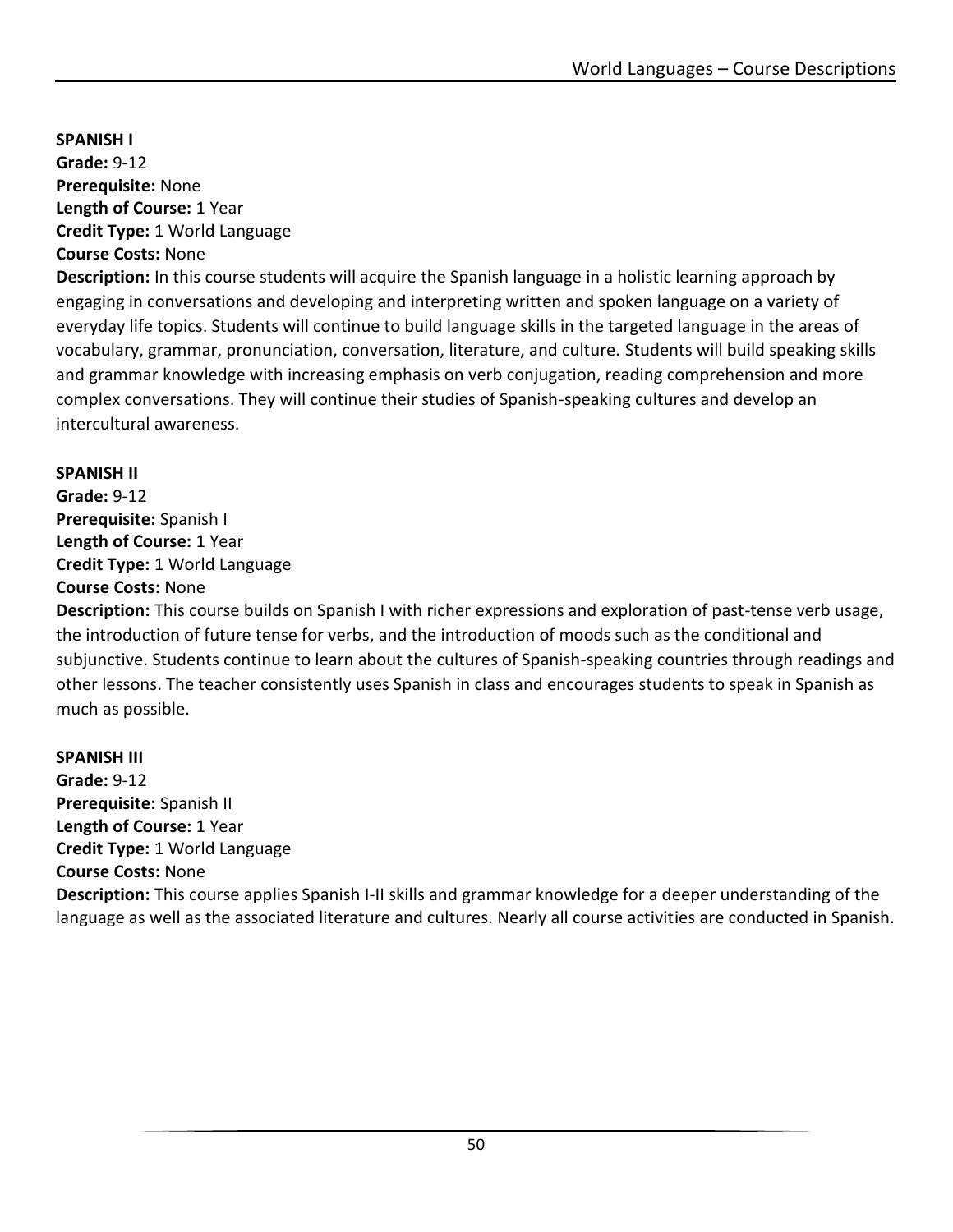#### **SPANISH IV**

**Grade:** 9-12 **Prerequisite:** Spanish III **Length of Course:** 1 Year **Credit Type:** 1 World Language **Course Costs:** None

**Description:** This course focuses on a complete expression of one's ideas, observations, and feelings in Spanish. This course continues the development of the four basic language skills: reading, listening, speaking, and writing. Students also study various Spanish-speaking cultures in-depth, including the study of art, music, history, literature, and geography. Continued emphasis is on oral proficiency along with grammar. All course activities are conducted in Spanish. Students are expected to express themselves in a comprehensible manner in both written and spoken Spanish as well as to understand and respond to spoken and written Spanish.

#### **FRENCH I**

**Grade:** 9-12 **Prerequisite:** None, Exploratory French in Middle School recommended**. Length of Course:** 1 Year **Credit Type:** 1 World Language **Course Costs:** None

**Description:** This course focuses on the complete expression of one's ideas, observations, and feelings in French. This course continues the development of the three basic models of communication: interpersonal, interpretive, and presentational. Students also study various Francophone cultures. Most course work is done in French; the instructor teaches primarily in French and encourages all students to use French at almost times in the classroom.

#### **FRENCH II**

**Grade**: 9-12 **Prerequisite:** French I or Instructor Approval **Length of Course:** 1 Year **Credit Type:** 1 World Language **Course Costs:** None

**Description:** This course focuses on the complete expression of one's ideas, observations, and feelings in French. This course continues the development of the three basic models of communication: interpersonal, interpretive, and presentational. Students also study various Francophone cultures. Most course work is done in French; the instructor teaches primarily in French and encourages all students to use French at almost times in the classroom.

#### **FRENCH III**

**Grade:** 9-12 **Prerequisite:** French I, French II, or Instructor Approval **Length of Course**: 1 Year **Credit Type:** 1 World Language **Course Costs:** None

**Description:** This course focuses on the complete expression of one's ideas, observations, and feelings in French. This course continues the development of the three basic models of communication: interpersonal, interpretive, and presentational. Students also study various Francophone cultures. Most course work is done in French; the instructor teaches primarily in French and encourages all students to use French at almost times in the classroom.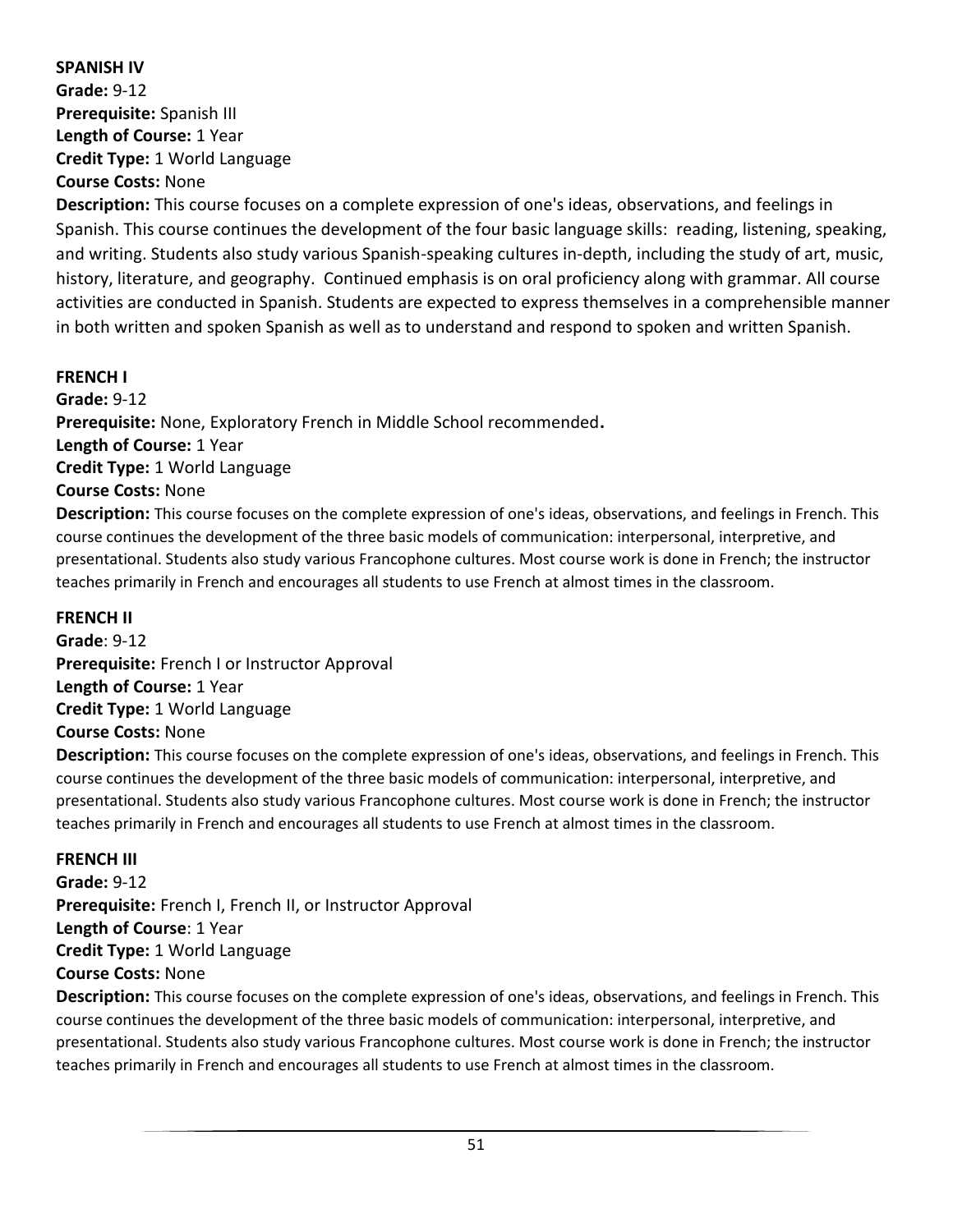#### **FRENCH IV**

**Grade:** 9-12 **Prerequisite:** French I, French II, French III, or Instructor Approval **Length of Course**: 1 Year **Credit Type:** 1 World Language **Course Costs:** None

**Description:** This course focuses on the complete expression of one's ideas, observations, and feelings in French. This course continues the development of the three basic models of communication: interpersonal, interpretive, and presentational. Students also study various Francophone cultures in-depth, including the study of the art, music, history, literature, and geography. Continued emphasis is on oral proficiency along with grammar. All course activities are conducted in French.

#### **SPANISH FOR HERITAGE SPEAKERS**

**Grade:** 9-12 **Prerequisite:** Department Approval **Length of Course:** 1 Year **Credit Type:** 1 World Language **Course Costs:** None

**Description:** This course is designed specifically for native or heritage speakers of Spanish with oral proficiency but little or no formal training in the language. Generally, these are learners who were raised in homes where Spanish was spoken. The course is designed to build on the language base students already possess. Spanishspeaking students are not viewed as using an "improper" form of Spanish that is incorrect or needs to be eliminated. Rather, their language is viewed as an extremely valid means of oral communication. The primary purpose of the course is to develop reading and writing skills, although all of four language skills (listening, speaking, reading, and writing) are emphasized via cultural and community activities.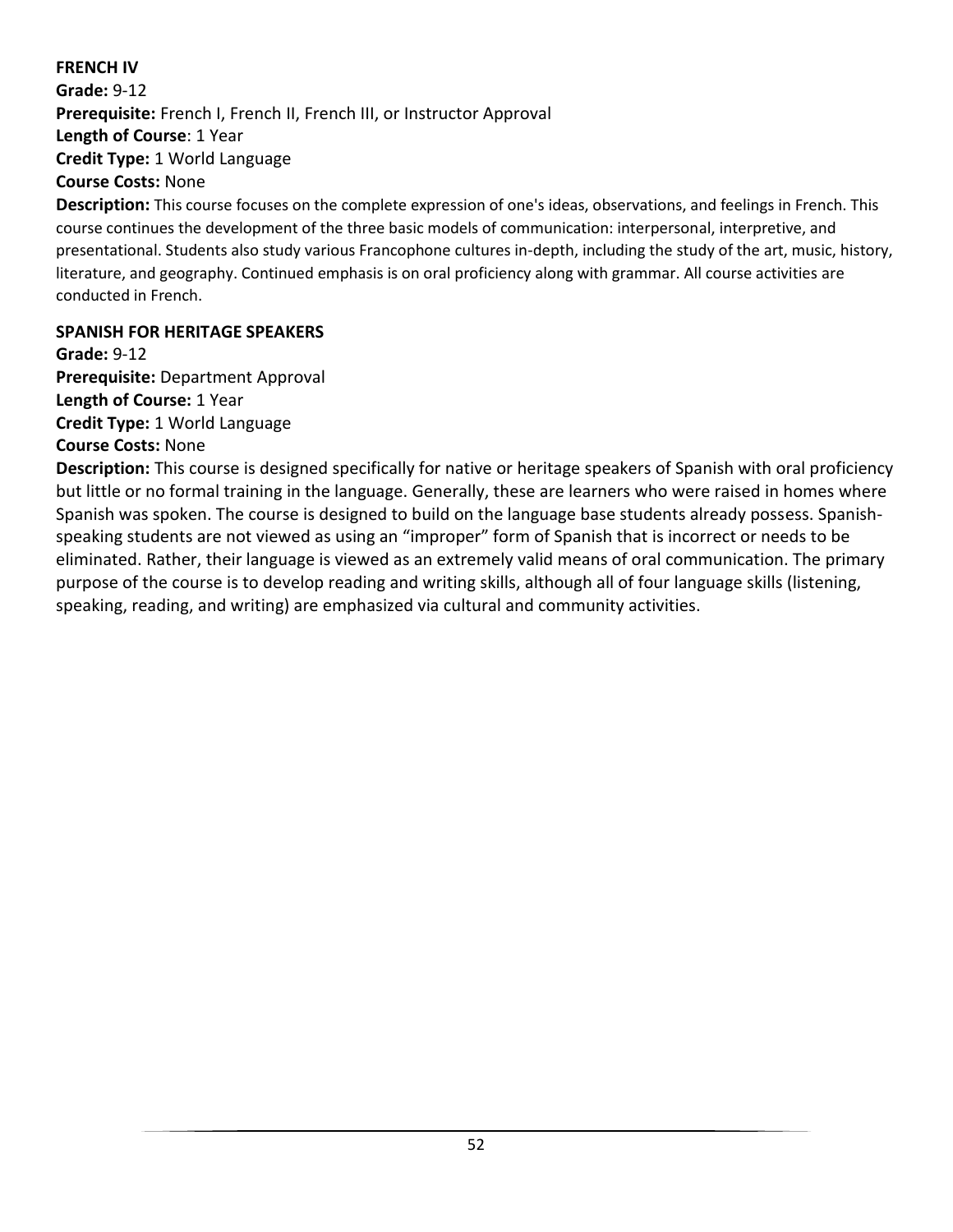# <span id="page-52-0"></span>**Advanced Education Online Courses**

**Overview of Courses**

**Courses will only count for Unrestricted Elective Credit**

**Concepts of Engineering & Technology** Grade 10-12 .5 Credit

**Fashion Interior Design** Grade 10-12 .5 Credit

**Introduction to Nursing** Grade 10-12 .5 Credit

**Culinary Arts Intro** Grade 10-12 .5 Credit

> **Animation** Grade 10-12 .5 Credit

**Theater, Cinema, & Film Production** Grade 10-12 .5 Credit

**Early Childhood Education** Grade 10-12 .5 Credit

**Forensics: The Science of Crime** Grade 10-12 .5 Credit

> **3D Modeling** Grade 10-12 .5 Credit

**Sports and Entertainment Marketing** Grade 10-12

 $\overline{\phantom{a}}$ 

**Sports Medicine Professional** Grade 10-12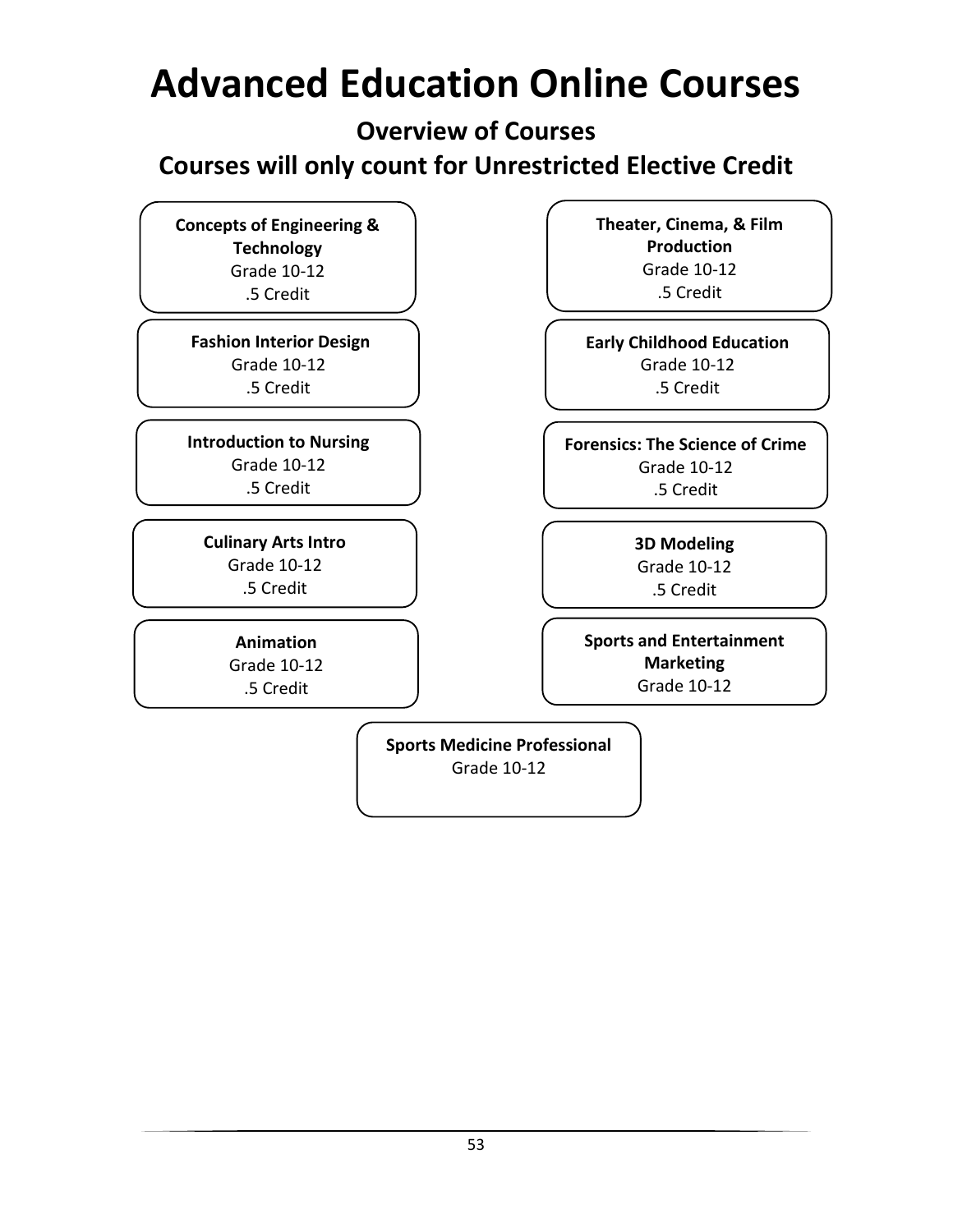#### <span id="page-53-0"></span>**CONCEPTS OF ENGINEERING & TECHNOLOGY**

**Grade:** 10-12 **Prerequisite:** None **Length of Course:** 1 Semester **Credit Type:** .5 Unrestricted Elective

#### **Course Costs:** None

**Description:** What if you could do the impossible? Engineers understand a lot of things, but the word impossible is not one of them. Through Concepts of Engineering and Technology, you will learn how the momentum of science is continually propelling engineers in new directions towards a future full of insight and opportunity. This course explores the different branches of engineering and how problem-solving, sketching, collaboration, and experimentation can change the very fiber of our human lives. This ever-increasing knowledge can also lead to serious ethical dilemmas and the need to discuss where the boundaries of science lie (or even if there should be boundaries). By examining astounding engineering feats and complex ongoing issues, you, too, will begin to question whether the word impossible exists. *NCAA clearinghouse approval pending.*

#### **THEATER, CINEMA & FILM PRODUCTION**

**Grade:** 10-12 **Prerequisite:** None **Length of Course:** 1 Semester **Credit Type:** .5 Unrestricted Elective

#### **Course Costs:** None

**Description:** Lights! Camera! Action! Let's explore the enchanting world of live theater and its fascinating relationship to the silver screen. In Theater, Cinema, and Film Production, you will learn the basics of lighting, sound, wardrobe, and camerawork while examining the magic that happens behind all the drama. Delve into the glamorous history of film and theater and examine the tremendous influence these industries have had on society and culture over the years. During this unit, you'll discuss and analyze three classic American films— *Casablanca*, *Singin' in the Rain*, and *The Wizard of Oz*—to help you learn how to critique and appreciate some of the most famous dramas of all time. *NCAA clearinghouse approval pending.*

#### **FASHION & INTERIOR DESIGN**

**Grade:** 10-12 **Prerequisite:** None **Length of Course:** 1 Semester **Credit Type:** .5 Unrestricted Elective **Course Costs:** None **Materials Required:** Sewing Machine, fabric, clothing materials **Description:** Are you a fashion trend follower? Are you drawn to how designers have pulled together fabrics and colors

to create memorable pieces? Do you dream of designing your own line of clothing or accessories? Learn what it takes to get started in the fashion industry, from the careers available to new technology and trends reshaping the industry every day. Start creating!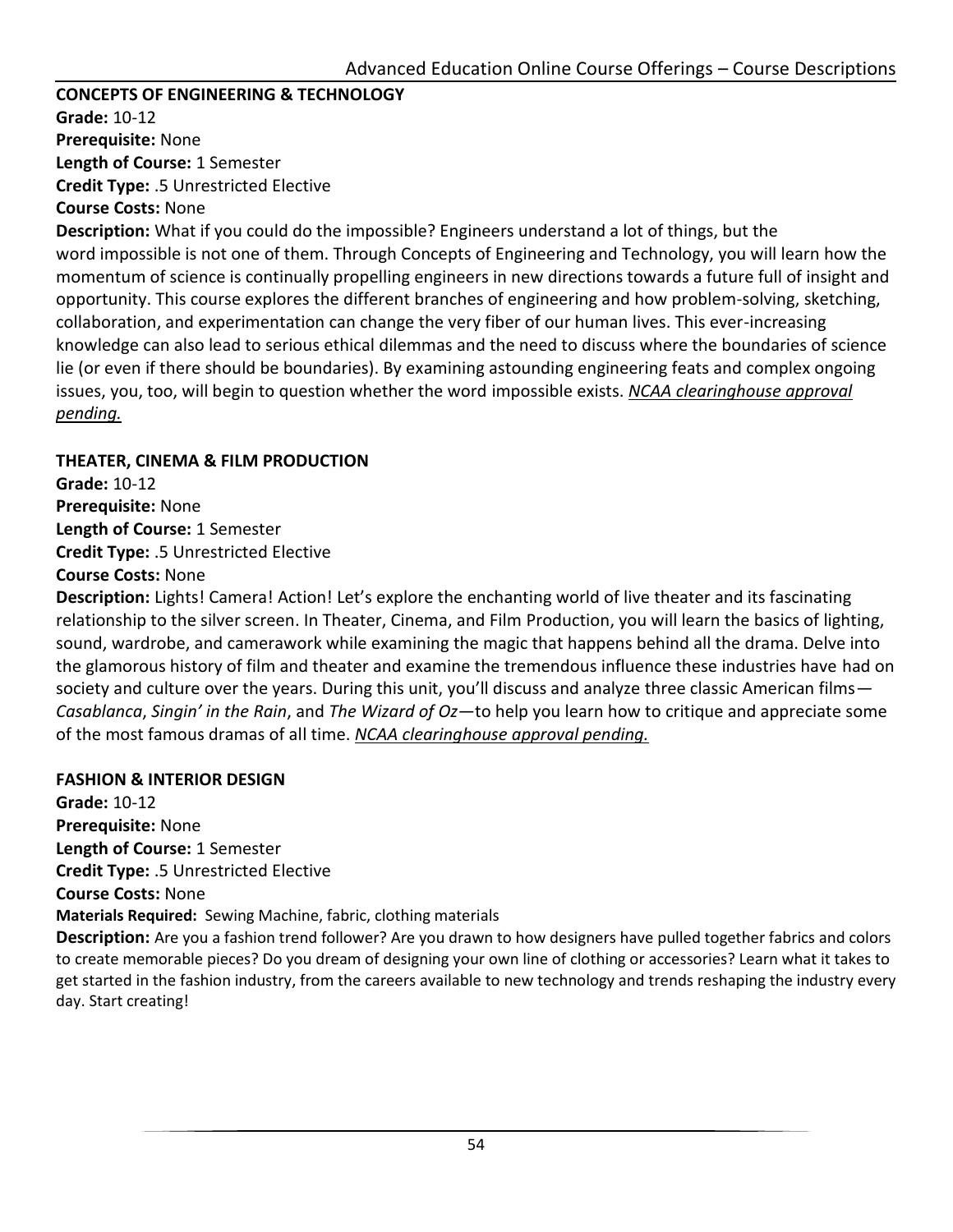#### **EARLY CHILDHOOD EDUCATION**

**Grade:** 10-12 **Prerequisite:** None **Length of Course:** 1 Semester **Credit Type:** .5 Unrestricted Elective **Course Costs:** None

**Description:** Are you curious to see what it takes to educate and nurture early learners? Use your curiosity to explore the fundamentals of childcare, like nutrition and safety, but also the complex relationships caregivers have with parents and their children. Examine the various life stages of child development and the best educational practices to enrich their minds while thinking about a possible future as a childcare provider!

#### **INTRODUCTION TO NURSING**

**Grade:** 10-12 **Prerequisite:** None **Length of Course:** 1 Semester **Credit Type:** .5 Unrestricted Elective **Course Costs:** None

**Materials Required:** First Aid Kit

**Description:** The demand for nurses has never been higher! Learn what it takes to become a nurse, pursue a career, and understand the practice of nursing and the healthcare system. With a strong focus on patient care, you'll explore safety, communication and ethics, relationship building, and how to develop wellness strategies for your patients. From emergency to rehabilitative care, to advances and challenges in the healthcare industry, discover how you can launch a fulfilling career providing care to others.

#### **FORENSICS: THE SCIENCE OF CRIME**

**Grade:** 10-12 **Prerequisite:** None **Length of Course:** 1 semester **Credit Type:** .5 Unrestricted Elective **Course Costs:** None

**Description:** Fingerprints. Blood spatter. DNA analysis. Law enforcement is increasingly making use of the techniques and knowledge from the sciences to better understand the crimes that are committed and to catch those individuals responsible for the crimes. Explore techniques and practices used by forensic scientists during a crime scene investigation (CSI). Starting with how clues and data are recorded and preserved, you'll follow evidence trails until the CSI goes to trial in the criminal justice system, examining how various elements of the crime scene are analyzed and processed.

#### **CULINARY ARTS INTRODUCTION**

**Grade:** 10-12 **Prerequisite:** None **Length of Course:** 1 semester **Credit Type:** .5 Unrestricted Elective **Course Costs:** None **Materials Required:** cooking vessels and materials, food items **Description:** Thinking of a career in the foodservice industry or looking to develop your culinary skills? Explore basic cooking and knife skills while preparing you for entry into the culinary world. Discover the history of food culture, food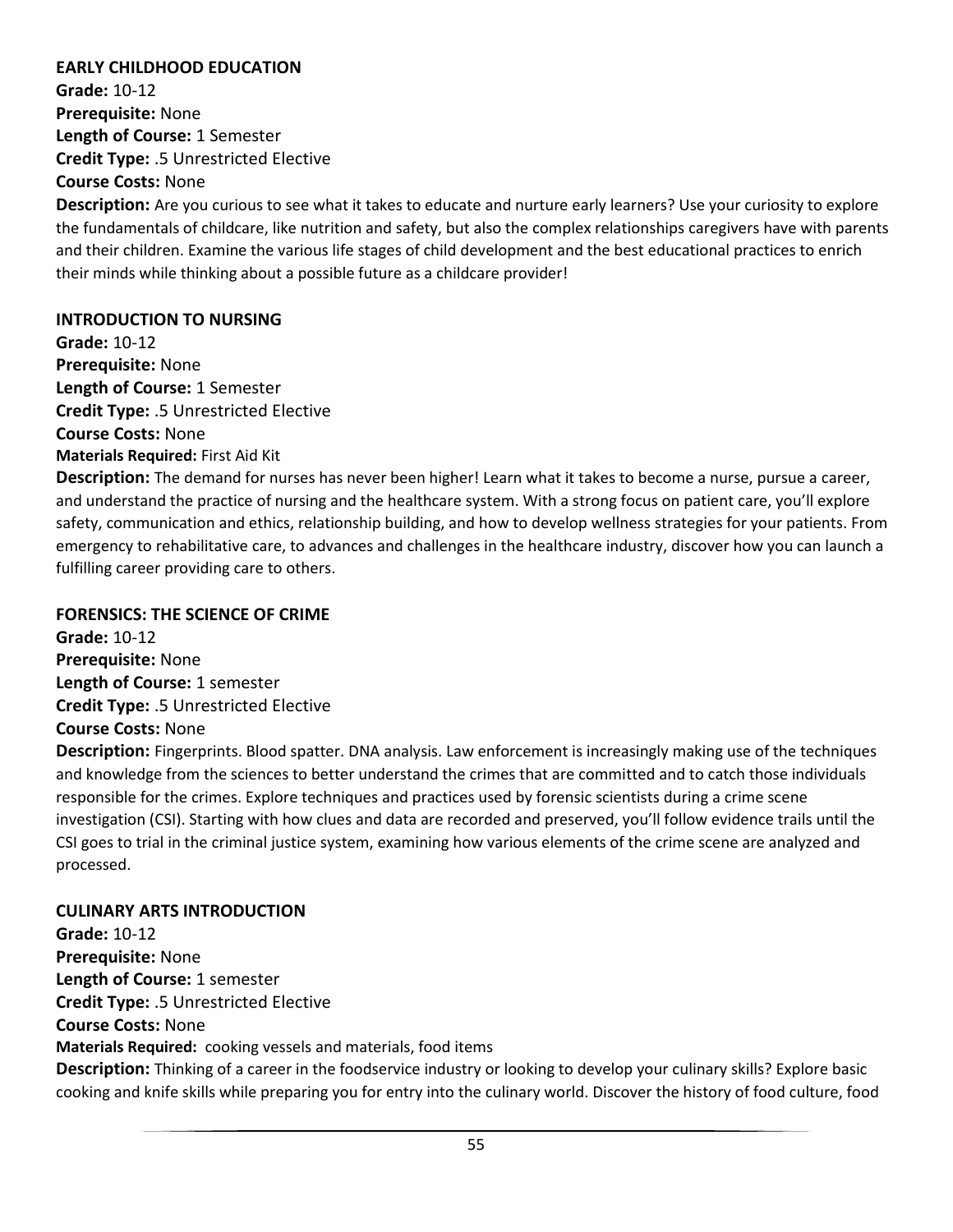service, and global cuisines while learning about food science principles and preservation. Prepare for your future by building the professional, communication, leadership, and teamwork skills that are crucial to a career in the culinary arts.

#### **3D MODELING**

**Grade:** 10-12 **Prerequisite:** None **Length of Course:** 1 semester **Credit Type:** .5 Unrestricted Elective **Course Costs:** None **Materials Required**: Blender (Windows, Mac, Linux)

**Description:** Are you curious about working in fields like virtual reality, video game design, marketing, television and motion pictures, or digital imaging? This is a great place to start as it is the foundation for all these career paths. Explore graphic design and illustration as you use 3D animation software to create design projects while developing your drawing, photography, and 3D construction techniques. Let's get creating!

#### **ANIMATION**

**Grade:** 10-12 **Prerequisite:** None **Length of Course:** 1 semester **Credit Type:** .5 Unrestricted Elective **Course Costs:** None **Materials Required:** GIMP, Blender, Tupi, DaVinci (Windows, Mac, Linux) **Description:** Have you ever watched a cartoon or played a video game where the animation of characters captivated you so much you wanted to create your own? If so, it's time to immerse yourself in the world of animation. Meet the industry players such as directors, animators, and 3D modelers. Develop your story by exploring design, the 12 principles of animation, creating a storyboard, and leveraging the tools of the trade. Let's bring your story to life with animation!

#### **SPORTS ENTERTAINMENT AND MARKETING**

**Grade:** 10-12 **Prerequisite:** None **Length of Course:** 1 semester **Credit Type:** .5 Unrestricted Elective **Course Costs:** None

**Description:** The world of sports and entertainment is never boring. This field offers careers that combine entertainment with traditional marketing, but with a whole lot more glamour. Explore basic marketing principles while delving deeper into the multi-billion-dollar sports and entertainment industry. Learn how professional athletes, sports teams, and famous entertainers are marketed as commodities and how the savvy people who handle these deals can become very successful.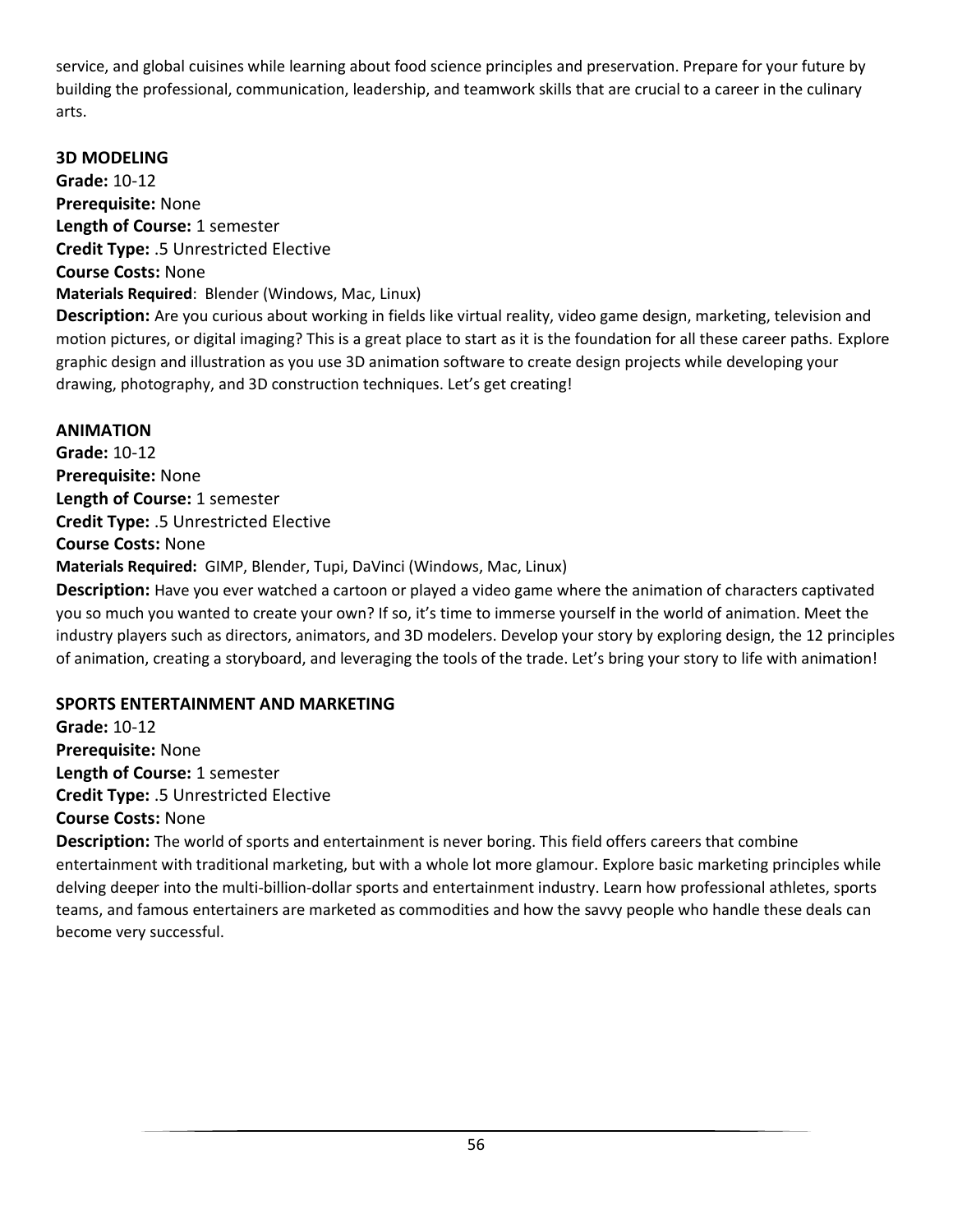# <span id="page-56-0"></span>**Student Aide**

### **Overview of Courses**

**Student Aide** Grade 11-12 .5 Credit